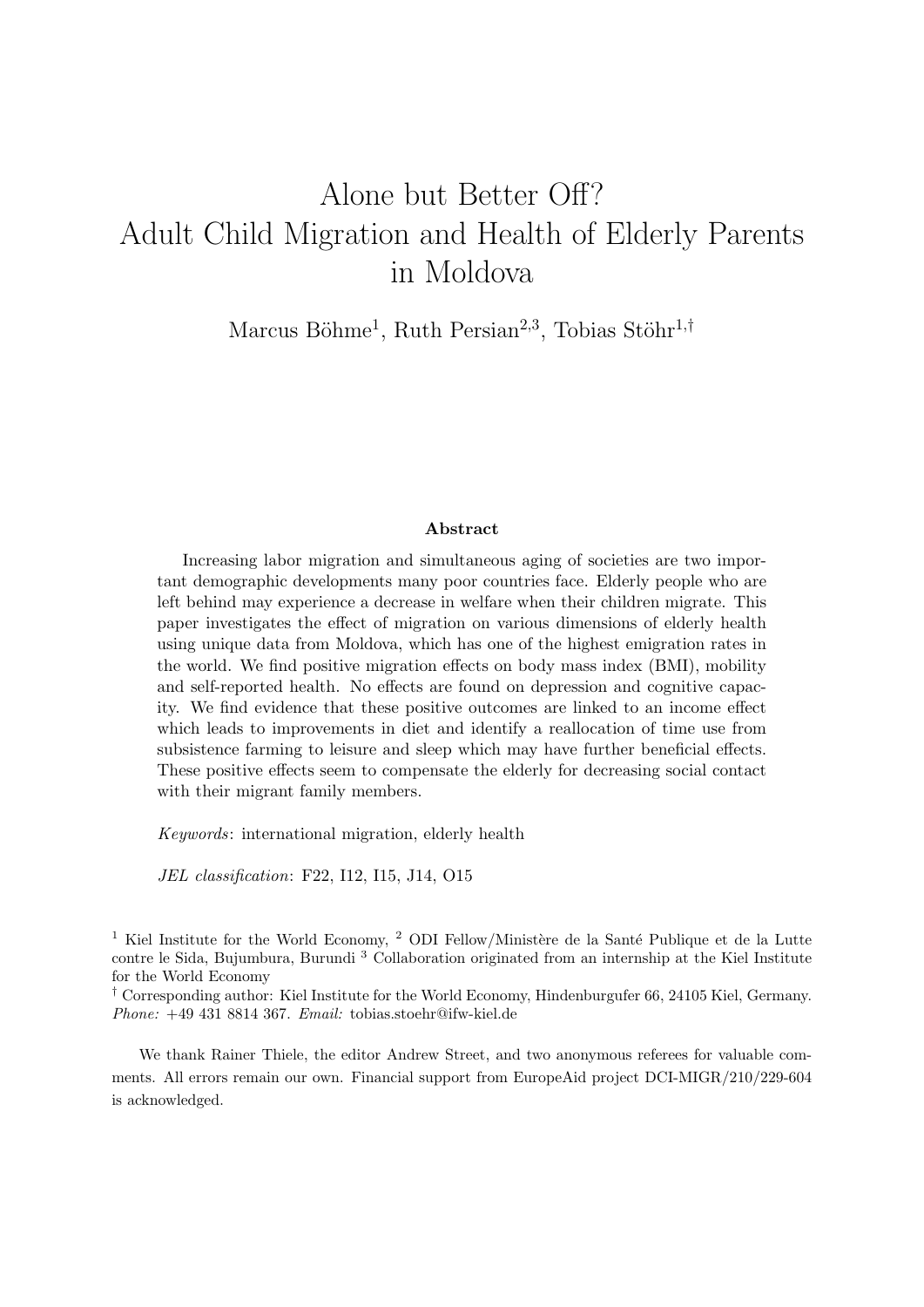## 1 Introduction

Demographic trends such as decreasing fertility and falling mortality rates have increased the population share of elderly people drastically in many countries. In the absence of adequate social security systems and institutionalized care, pensioners rely primarily on kin-based social support networks. The United Nations forecast that the elderlydependency ratio will double to reach 20 percent in 2050 in less developed countries. In Eastern Europe the ratio will reach 45 percent in 2050 (constant fertility scenario, [UN,](#page-22-0) [2011\)](#page-22-0). Social security systems have largely not been adjusted to this trend. As limited resources will have to be distributed over a larger group of beneficiaries, available per capita government budgets will further dilute. Already, pensions in developing countries and transitions economies are often insufficient to lift elderly people above the poverty line.

Labor migration is one of the most promising ways for poor families in developing and emerging countries to escape poverty [\(Clemens, 2011\)](#page-20-0). If family members leave a country to work abroad this can however cause considerable disruptions to families' informal security networks. Whether migration benefits or harms the population left behind – often children and elderly – has therefore been of increasing interest in the literature. So far the literature has mostly concentrated on children of migrants who stay behind [\(Antman, 2013a\)](#page-20-1). Research on the consequences for the well-being of elderly people is still scarce and somewhat inconclusive. On the one hand, migration of working-age children of the elderly can affect traditional intra-family care arrangements and the allocation of responsibilities, which potentially decreases the welfare of the elderly left-behind. On the other hand, increased income might allow families access to health- and welfare-improving resources. So far, empirical evidence on the impact of adult children's migration on their parents' physical and mental health which accounts for self-selection into migration can be found only for a few countries, including Indonesia (internal migration, [Kuhn et al.,](#page-21-0) [2011\)](#page-21-0), Tonga (international migration to New Zealand, [Gibson et al., 2011\)](#page-21-1) and Mexico (international migration to the US, [Antman, 2013b\)](#page-20-2). While Kuhn et al. find a positive effect of migration on elderly parents, Antman's results suggest a negative health effect for elderly left behind in Mexico and Gibson et al. find no effect of migration on the health of elderly household members. This scarce and mixed evidence stands in stark contrast to the widely acknowledged importance of both migration and the demographic change in many countries.

We contribute to the literature by providing evidence that international migration can have a causal, overall beneficial effect on the health of elderly people after accounting for self-selection into migration. We show that some dimensions of physical health are affected positively, while mental health and cognitive capacity are not significantly affected by migration. Our paper furthermore expands the existing evidence regionally by using novel survey data from Moldova. Using an instrumental variable strategy, we show that migration of their children induces the elderly in the sample to eat a more diverse diet, has a positive effect on their mobility, perhaps allowing them to lead more independent lives, and makes them judge their own health more positively. We show that these health effects may be heterogeneous across different subgroups of the elderly population and provide evidence that remittances are partly responsible for these results. An additional role may be played by beneficial changes in time-allocation. These appear to overcompensate the elderly for decreasing contact with family members and thus help explain why we find no evidence of widely suspected negative health effects on the elderly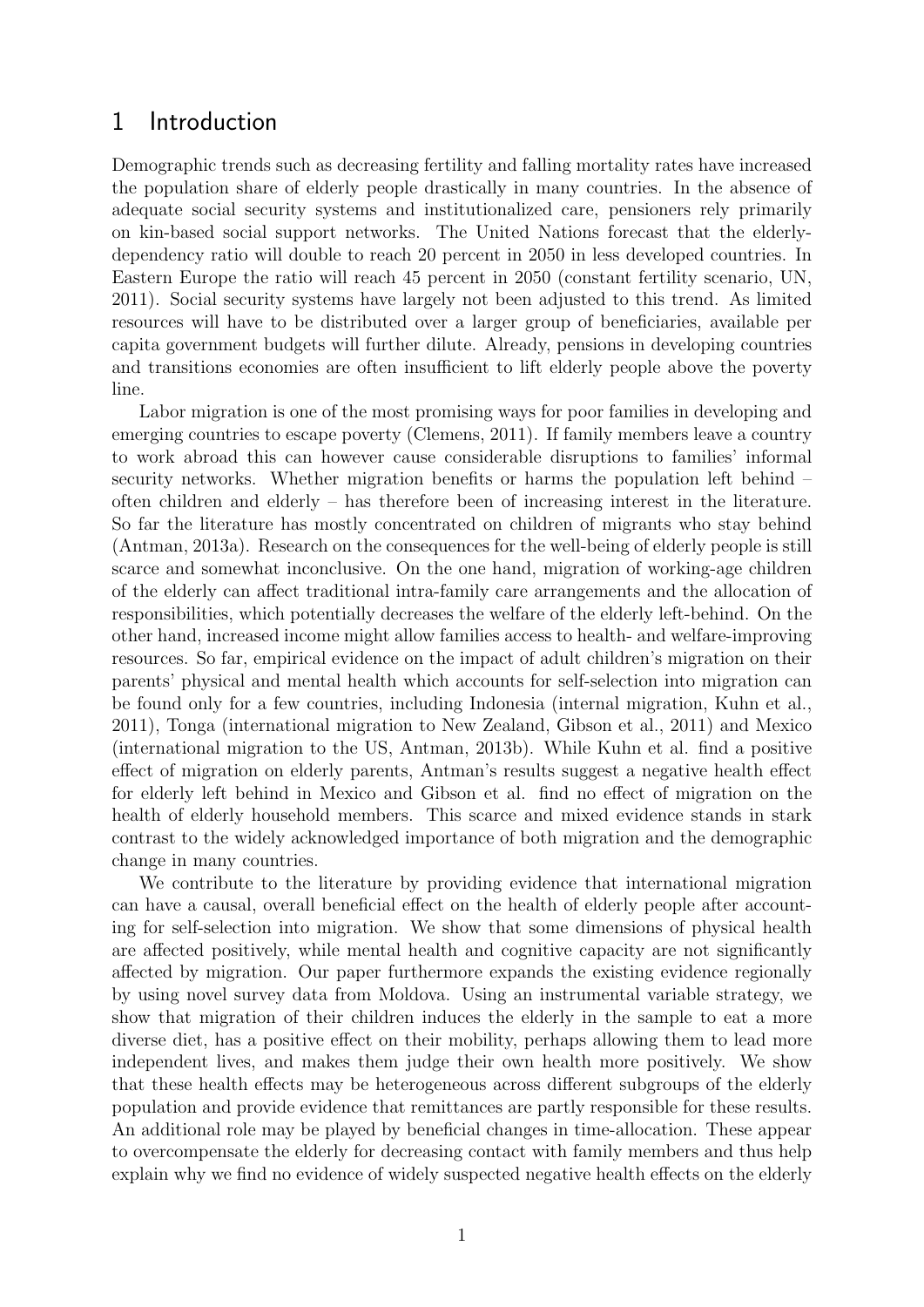population in general.

Section 2 of this paper discusses the possible effects of migration on elderly health in detail. Section 3 introduces the data and Section 4 lays out the identification strategy. Estimation results and their robustness are discussed in detail in Section 5 followed by the conclusion.

# 2 Possible Effects of Migration

#### Potential Channels

The most tangible consequence of migration that might affect the health of those who stay behind is the availability of remittances. While these increase disposable income, migration of formerly employed working-age household members decreases household-level labor income. Depending on the incentives of the migrant to remit [\(Lucas and Stark,](#page-21-2) [1985;](#page-21-2) [Rapoport and Docquier, 2006\)](#page-22-1) and employment opportunities at the destination, the per capita budget of the remaining household members may increase or decrease. [Gibson et al.](#page-21-1) [\(2011\)](#page-21-1) analyze the implications of a migration lottery program which provides Tongans with visa for New Zealand. Households with migrants are found to face a decrease in per-capita income by about 25 percent because the increase in remittances does not offset the loss of the migrant's previous labor income. It however remains unclear how this change in income and assets affects the household members who stay behind, because migrants might have consumed a disproportionally high share of household resources before going abroad. For elderly households, [Antman](#page-20-3) [\(2010\)](#page-20-3) finds that Mexican parents with children who have migrated to the US have less income at their disposal. There is however no significant difference in asset holdings for parents with and without migrant children. Elderly persons who shared a household's budget with the migrant may see their available budget decrease as a consequence of migration. If however remittances overcompensate the loss in labor income (e.g. if domestic wages are low) and especially if the migrant was not co-residing with the elderly person prior to migration, the income effect of migration for those left behind will be positive.

The strong evidence of a positive income gradient in health production functions suggests additional income from increasing household budgets can be expected to provide a positive effect of migration on elderly health. First, in the absence of free health care or insurance, it provides funds to pay for health services. [Adhikari et al.](#page-20-4) [\(2011\)](#page-20-4) report that elderly individuals with migrant children in Thailand are 22 percent more likely to seek treatment for their illnesses. Second, an increase in income gives the elderly the opportunity to improve other important health inputs such as their diets, leisure or living conditions. Such health inputs might affect both physical and psychological health dimensions. Third, although it is hard to identify the direction of causality, recent evidence suggests that there might be a causal effect of poverty and income on depression. [Friedman and Thomas](#page-20-5) [\(2008\)](#page-20-5) show for the case of Indonesia that the Asian financial crisis caused severe and persistent psychological distress especially for economically vulnerable groups. [Das et al.](#page-20-6) [\(2008\)](#page-20-6) study a multi-country sample that is based on different household surveys and find no conclusive link between poverty and mental health, though.

Migration will furthermore potentially affect the time allocation of the elderly. We raise this point specifically, because the interaction between health and decisions about time use (e.g. labor supply) has received considerable attention in labor economics, health economics, medicine and related disciplines. These literatures have provided evidence of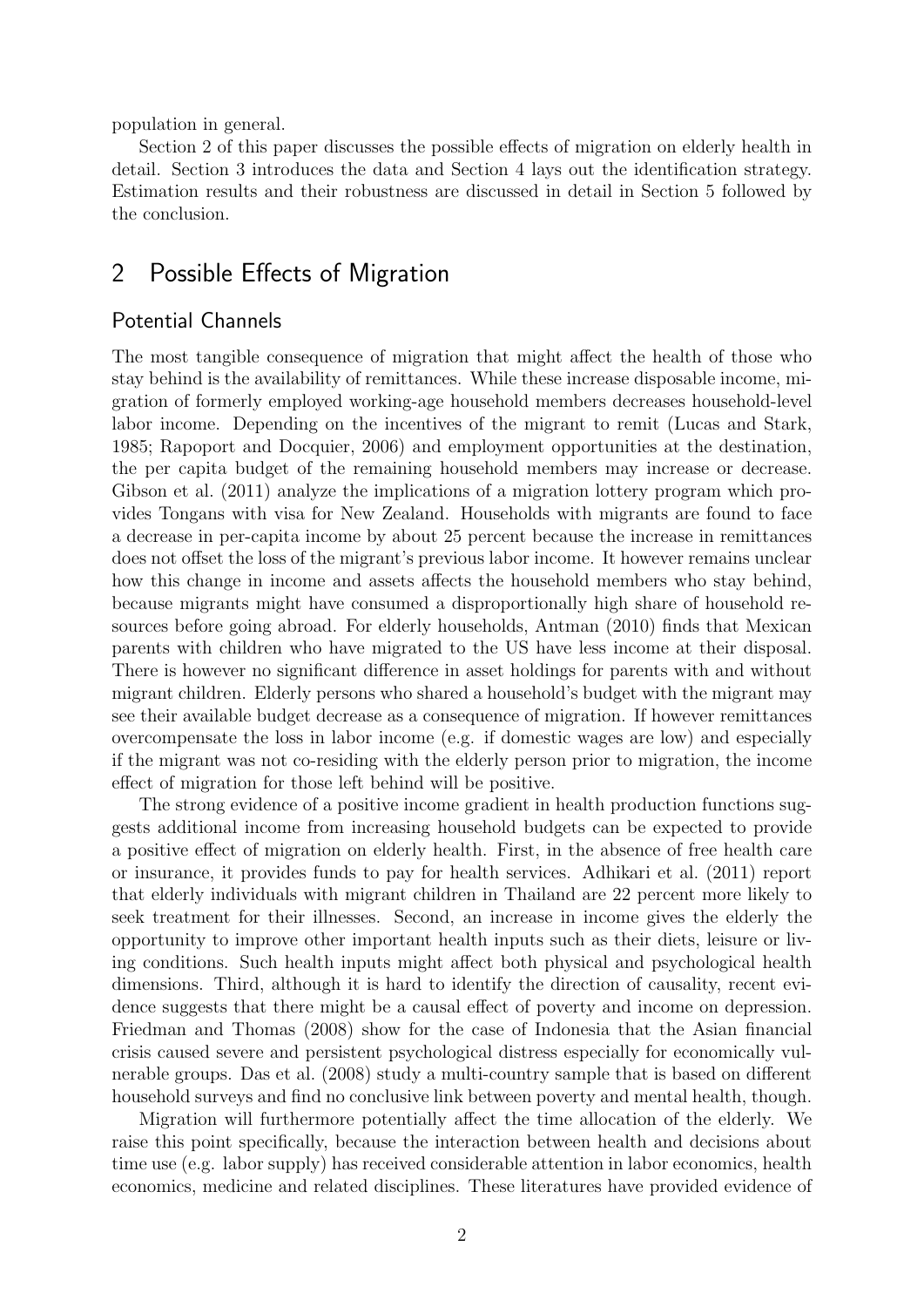causality in both directions. Worsening health can cause lower labor supply or earlier retirement and changing activity patterns can lead to changing health outcomes either by affecting time invested in health production (e.g. rest instead of work in a model such as [Grossman, 1972\)](#page-21-3) or by more complex factors such as for instance discussed for the case of farming by Pérès et al.  $(2012)$ .

An income effect of migration through an increase in disposable income might induce elderly people to stop working or subsistence farming [\(Singh et al., 1986\)](#page-22-2). On the other hand, elderly parents might have increased responsibility within the household or in agriculture and might have to live without non-material support from their migrant children, especially if these children previously lived in the same household or nearby. In certain cases, elderly individuals might also become the main caregiver for their grandchildren. [Pang et al.](#page-21-5) [\(2004\)](#page-21-5) find that elderly people in China who do not live with their children have a much higher likelihood of participating in the workforce and that this relative difference in workforce participation is even more pronounced when only people older than 70 are considered. Also, the authors find that women shoulder the majority of the additional responsibility. [Pang et al.](#page-21-5) [\(2004\)](#page-21-5) however do not control for the endogeneity of children's migration decision. Accounting for selection into migration to some extent by using village-level migration rates, [Chang et al.](#page-20-7) [\(2011\)](#page-20-7) find that in rural China time use of the elderly differs by living arrangement and is significantly higher in villages with higher migration rates. In a high migration setting, the elderly allocate significantly more time to both domestic and farm work, suggesting that they substitute to a certain extent for labor input previously provided by the migrant. This effect is stronger for women than for men. It is therefore plausible to suspect that the elasticities of domestic and farm labor supply are non-linear in income and that migration effects therefore depend on the pre-migration allocation of work as well as income levels.

Migration can also have an effect on the time allocation of other, non-migrating family members, for example on their time spent providing informal eldercare. Any analysis of the effects of migration on the family left behind is therefore complicated by interaction between family members. For Mexico, [Antman](#page-20-8) [\(2012\)](#page-20-8) finds that siblings' time contributions to elderly parents are substitutes. This implies that if one child migrates and therefore cannot provide time inputs to the parents, the remaining siblings are likely to make up for some of the decrease. On the other hand, an increase in monetary contributions by one child is associated with an increase in contributions from the other children as financial contributions are found to be complements, a consequence of what might be a bequest motive. [Stoehr](#page-22-3) [\(2013\)](#page-22-3) finds evidence that in Moldova siblings base their migration decision partly on their siblings' decision, which may be motivated by the aim to ensure elderly parents receive both income and care. In many families non-migrants at least partly make up for migrants' contributions to the elderly. This implies that the migration of an adult child does not necessarily mean that elderly parents lose out in terms of contributions from their children.

In addition to indirect effects of migration on health caused by differences in health inputs, there may be a direct relationship between children's migration and elderly parents' health outcomes, for example if an elderly person's health deteriorates if they feel isolated when left behind [\(Cornwell and Waite, 2009\)](#page-20-9).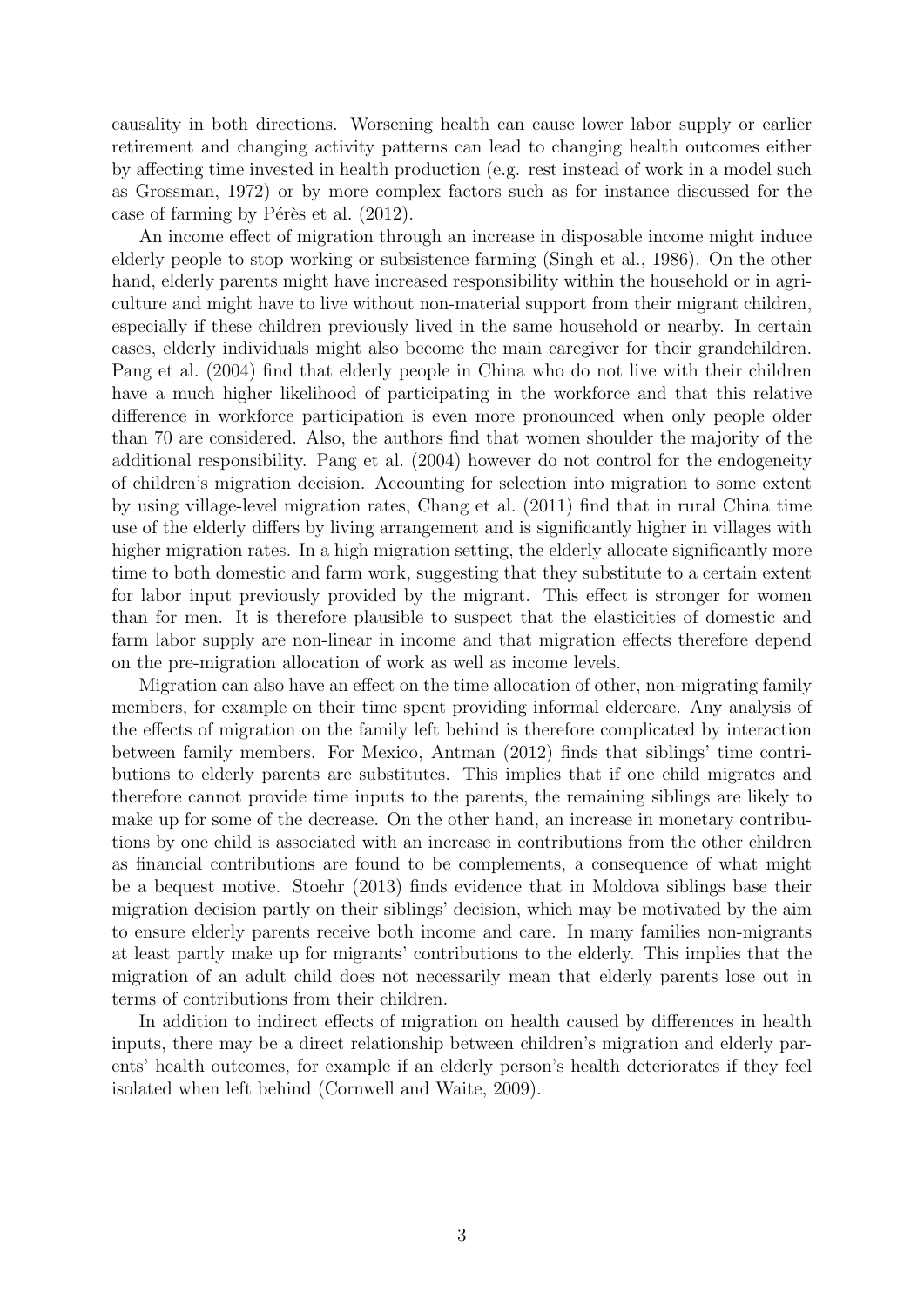### Evidence on the health effect of migration on elderly left behind

So far, there is inconclusive evidence regarding even the sign of the overall effect of migration on elderly mental and physical health. For Tonga, [Gibson et al.](#page-21-1) [\(2011\)](#page-21-1) find no significant impact of migration of a household member on the health outcomes of older adults, defined as people of age 46 and above. Neither health behavior, which includes smoking and alcohol consumption, nor health measures such as BMI, waist-to-hip ratio and mental health are significantly affected. However, the study finds that households with migrants tend to consume more rice and roots and less fruit and vegetables, which might be a result of the lower income as rice and roots are a cheap source of calories. [Kuhn et al.](#page-21-0) [\(2011\)](#page-21-0) use a propensity score matching approach to analyze the impact of internal migration in Indonesia on elderly parents' self-reported health status, self-reported mobility status and mortality and find that having a migrant child is associated with reduced risk of negative health outcomes and lower mortality. Their data do not permit to assess the effects of more lucrative international migration, which may offer sufficient incentive for migrant families to send migrants in spite of relatively poor health of the elderly left behind. [Antman](#page-20-2) [\(2013b\)](#page-20-2) finds, after accounting for selection into migration, that migration of at least one child to the US causes poorer self-reported health and a higher likelihood to suffer from stroke or heart attack in Mexican elderly parents.

The empirical evidence of migration effects on mental health is particularly inconclusive. For example, [Adhikari et al.](#page-20-4) [\(2011\)](#page-20-4) report a strongly negative association between elderly mental health and their children's out-migration from the parents' province in Thailand. In contrast, for a smaller sample drawn from a region in Western Thailand, [Abas et al.](#page-20-10) [\(2009\)](#page-20-10) observe lower incidence of depression among parents whose children are all rural-urban migrants compared to parents of whom none or only some children have migrated. For elderly parents of whom only some children have migrated, Abas et al. find no significant association between depression and migration status. Both studies do not address the problem of endogeneity and can therefore not establish a causal effect convincingly. In addition to the above cited negative effect on physical health [Antman](#page-20-2) [\(2013b\)](#page-20-2) finds that, for the affected Mexican parents, their children's migration results in worse mental health outcomes as measured by the incidence of depression, loneliness and sadness. This might be the case especially if the migrant entered the country of destination illegally, as this would potentially impose additional psychological stress and fear on kin left behind and usually would imply a lower frequency of contact and visits. While face to face contact with one's children may be important, this may be partly compensated by frequent communication and a positive income effect.

# 3 Data and Descriptives

For our empirical analysis we use a unique household survey from Moldova. The "Children and Elderly Left Behind" (CELB) dataset is based on the 2011 sampling frame of the National Labor Force Survey and constitutes a stratified random sample. It was collected between October 2011 and February 2012 and is nationally representative for migrant and non-migrant households with members aged 60 and older, whom we will define as the elderly. The first module of the specifically designed questionnaire captures detailed information about general household characteristics such as composition, education and income as well as details on the migration experiences of all household members for the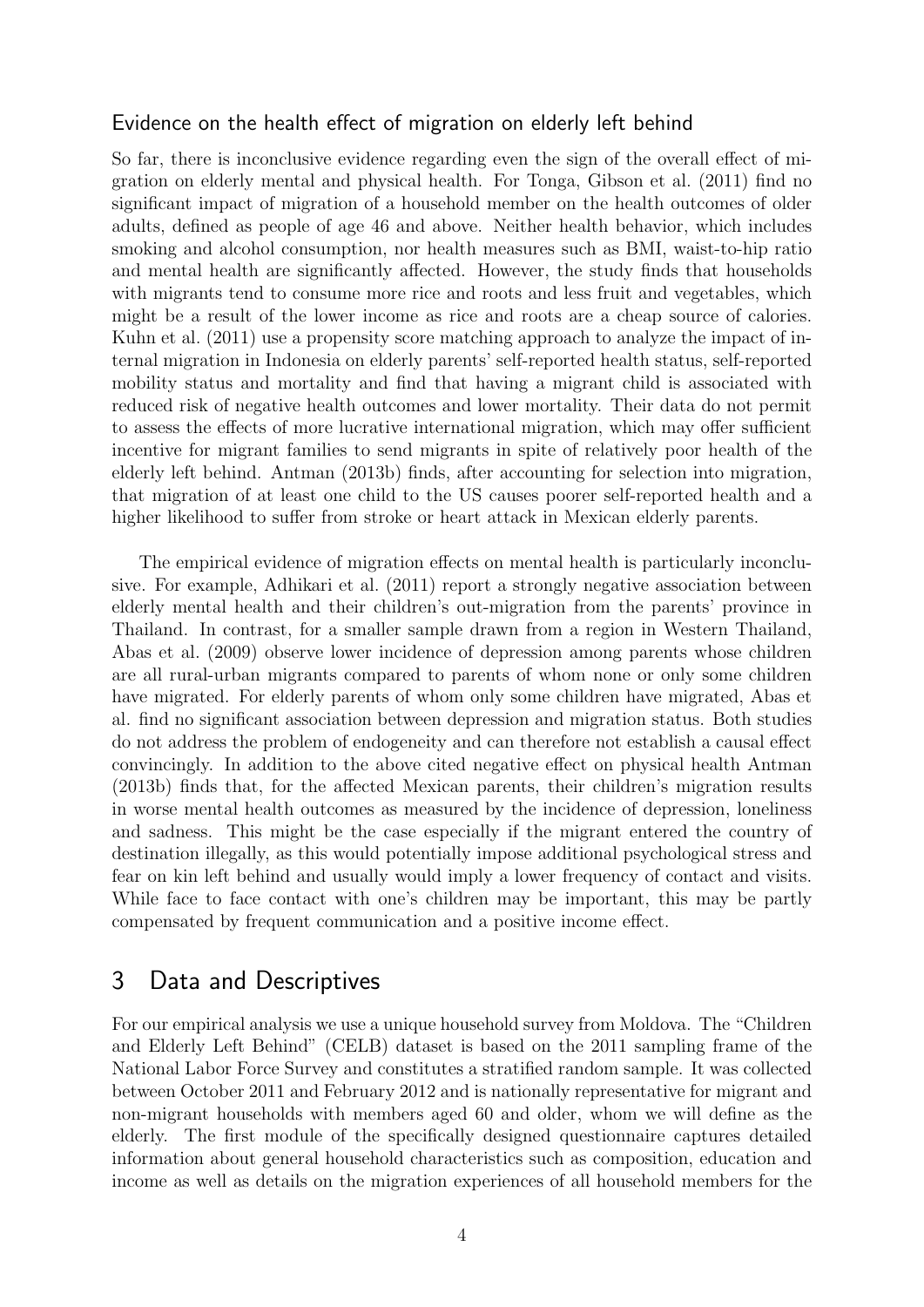last decade. In the questionnaire's module that is targeted at the elderly we collected data on topics such as the health and the family network of each elderly household member. In total we interviewed 3539 households in 129 communities out of which 2175 households have a member aged 60 or older. The geographical distribution of sampled localities is plotted in Figure [1.](#page-23-0) The analytical sample comprises 1566 elderly from 111 localities for which all relevant information are available and which have at least one child. The average age in the analytical sample is 69.3 with 54 percent belonging to the 60-69 year old cohort and only 10 percent to the 80+ cohort (see Table [1\)](#page-25-0). The elderly have on average 2.7 children, with older cohorts having more. The average household size of elderly people with and without migrant children is virtually identical at 2.91 and 2.92, respectively. 77 percent of the elderly in our analytical sample live in rural areas.

#### [Figure [1](#page-23-0) and Table [1](#page-25-0) about here]

Moldova is the poorest country in Europe with a GDP per capita of 3,424 USD (PPP) in 2012, which places it between India and Pakistan [\(World Bank, 2013\)](#page-22-4). In 2011, the minimum monthly state pension was about 50 USD [\(SSA, 2012\)](#page-22-5), which is close to levels that are considered extreme poverty by the Moldovan Ministry of Economic Affairs. Government old age pensions do not depend on how much income other family members or the elderly themselves receive and can thus be treated as exogenous. In our sample, the mean reported monthly old age pension for elderly recipients is 826.5 MDL (65.3 USD). Many elderly people thus depend on monetary and in-kind contributions from their children for their livelihoods.

Out of the 221 elderly individuals who consider themselves to share a household with their migrant children, 6[1](#page-0-0) percent report positive monetary remittances<sup>1</sup>. In these households, median remittances are about 2.12 times the median old age pension in our sample (USD 2.14/day). Among the elderly who live without younger family members and therefore have to share less of the remittances they receive, median reported remittances are still about 1.04 times the median pension. The main reported uses of monetary remittances are current expenditures for groceries and utility bills. Non-monetary remittances such as food, medicine or medical equipment are hardly ever reported in our sample.

Large-scale migration from Moldova is a relatively recent phenomenon. During the Soviet era there was limited, often temporary migration within the Soviet Union. Of the elderly in our data only 9 percent report that before 1990 a family member migrated abroad<sup>[2](#page-0-0)</sup>. Since the Russian financial crisis in 1998, which had severe consequences for the Moldovan economy, Moldova has one of the highest migration rates worldwide. According to the World Bank (2011), 770,000 out of a population of 3.6 million were migrants in 2010. The share among the working age population is even higher. The two most important destinations are Russia, due to historical ties and easy labor market access, and Italy, due to the linguistic proximity of the Romanian<sup>[3](#page-0-0)</sup> and Italian languages and the ability of many Moldovans to claim EU passports because of Romanian family ties. Other destinations vary widely from relatively close Southern and Western Europe and Turkey

<sup>&</sup>lt;sup>1</sup>As usual for remittance figures, these numbers are likely suffer from considerable underreporting, see [Akee and Kapur](#page-20-11) [\(2012\)](#page-20-11).

<sup>2</sup>The main reason for this was military service (52 percent), followed by migration on the person's own initiative (18 percent) and temporary work programs (mostly harvesting and tilling, 16 percent). The most common destination was today's Russia, followed by Ukraine and Belarus. All reported destinations were Warsaw Pact countries.

<sup>3</sup>Romanian is the official language of Moldova; it is sometimes called Moldovan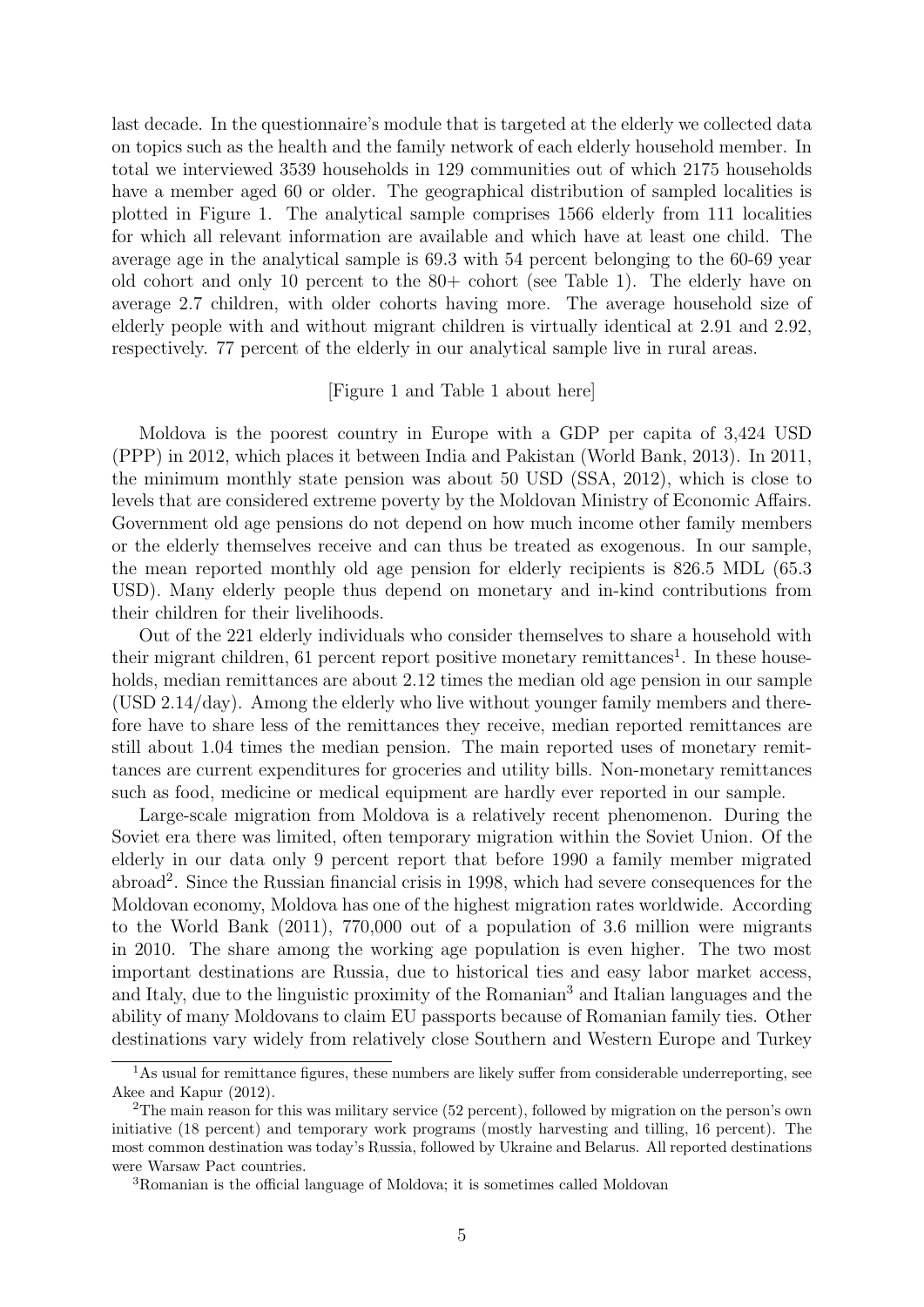to the US, Canada and increasingly other booming regions such as the Gulf States, but the numbers of migrants going to each of these destinations, especially at the village level, are still small. Migration from Moldova is mostly seasonal with many migrants returning at least for a few months each year, for example during winter when there is little activity in the construction sector. Recent migration of the elderly themselves is very uncommon, with only 2.0 percent of the elderly having migrated since 1999. There is no significant correlation between the likelihood of elderly people having migrated recently and the instruments or the 2004 village level migrant shares that will be introduced below.

#### Health markers

Since health is multidimensional, our survey captures a number of standard mental and physical health markers for the elderly. As mental and physical health are likely to interact [\(Ruo et al., 2003\)](#page-22-6), we will also investigate the elderly's subjective health status.

The question regarding the subjective health indicator was specifically framed as a comparison to the health of people of the same  $age<sup>4</sup>$  $age<sup>4</sup>$  $age<sup>4</sup>$ . The options given were "Much better" (5 points), "Better", "Neither better nor worse", "Worse" and "Much worse" (1 point). [Eriksson et al.](#page-20-12) [\(2001\)](#page-20-12) show that the value of the self-reported health indicator with links to age is explained by mental health, functional health as well physical health but socio-economic factors (e.g. education) and lifestyle (e.g. social activities, smoking) have only limited influence on scores. The subjective health indicator in our sample has a median of 3 and a mean of  $2.75<sup>5</sup>$  $2.75<sup>5</sup>$  $2.75<sup>5</sup>$ .

To quantify the cognitive capacity of elderly respondents we conducted a short memory test. We obtained an immediate measure of the recall of 10 simple words at the beginning of the survey<sup>[6](#page-0-0)</sup>. On average respondents remembered 3.6 words immediately after hearing them.

To assess elderly respondents' psychological well-being, we calculate the so called MHI-5 (based on the Mental Health Inventory by [Veit and Ware, 1983\)](#page-22-7). The index performs well in screening mood disorders and anxiety disorders in particular [\(Rumpf et al., 2001\)](#page-22-8). Based on answers to five questions concerning the individual's recent mental health<sup>[7](#page-0-0)</sup>, we construct a variable ranging from 5 (very poor mental health) to 30 points (very good mental health). The average score for all elderly in the sample is 18.5, the median 18 and the scores in the sample resemble a normal distribution.

In addition, we use indicators that cover chronic and acute diseases. Chronic diseases are heavily influenced by genetic and long-term determinants and thus unlikely to be causally affected by rather recent migration episodes. Thus, these health markers can be

<sup>&</sup>lt;sup>4</sup>"Compared with other people of the same age, how would you say your health is?"

<sup>&</sup>lt;sup>5</sup>For all respondents, the question was posed as the first question regarding health to avoid effects such as potentially different reactions to being reminded of one's health problems.

<sup>6</sup>The words were: Hotel, River, Tree, Arm, Gold, Market, Paper, Child, King, Cup. In around 7 percent of the cases interviewers reported that the explanation for this test was not understood by the respondent and in about 10 percent of the interviews the test was interrupted. In the analysis we will control for these confounding factors when estimating migration's effect on cognitive capacity.

<sup>&</sup>lt;sup>7</sup>The five questions are: 1. "During the past month, how much of the time were you a happy person?" 2. "How much of the time, during the past month, have you felt calm and peaceful?" 3. "How much of the time, during the past month, have you felt tense or 'high-strung'?" 4. "How much of the time, during the past month, have you felt downhearted and blue?" 5. "How much of the time, during the past month, did you feel so down in the dumps that nothing could cheer you up?" In the English version of the questionnaire, question 3 differs slightly in wording. In Romanian, the question used by us and the one used by Mental Health Inventory are equivalent.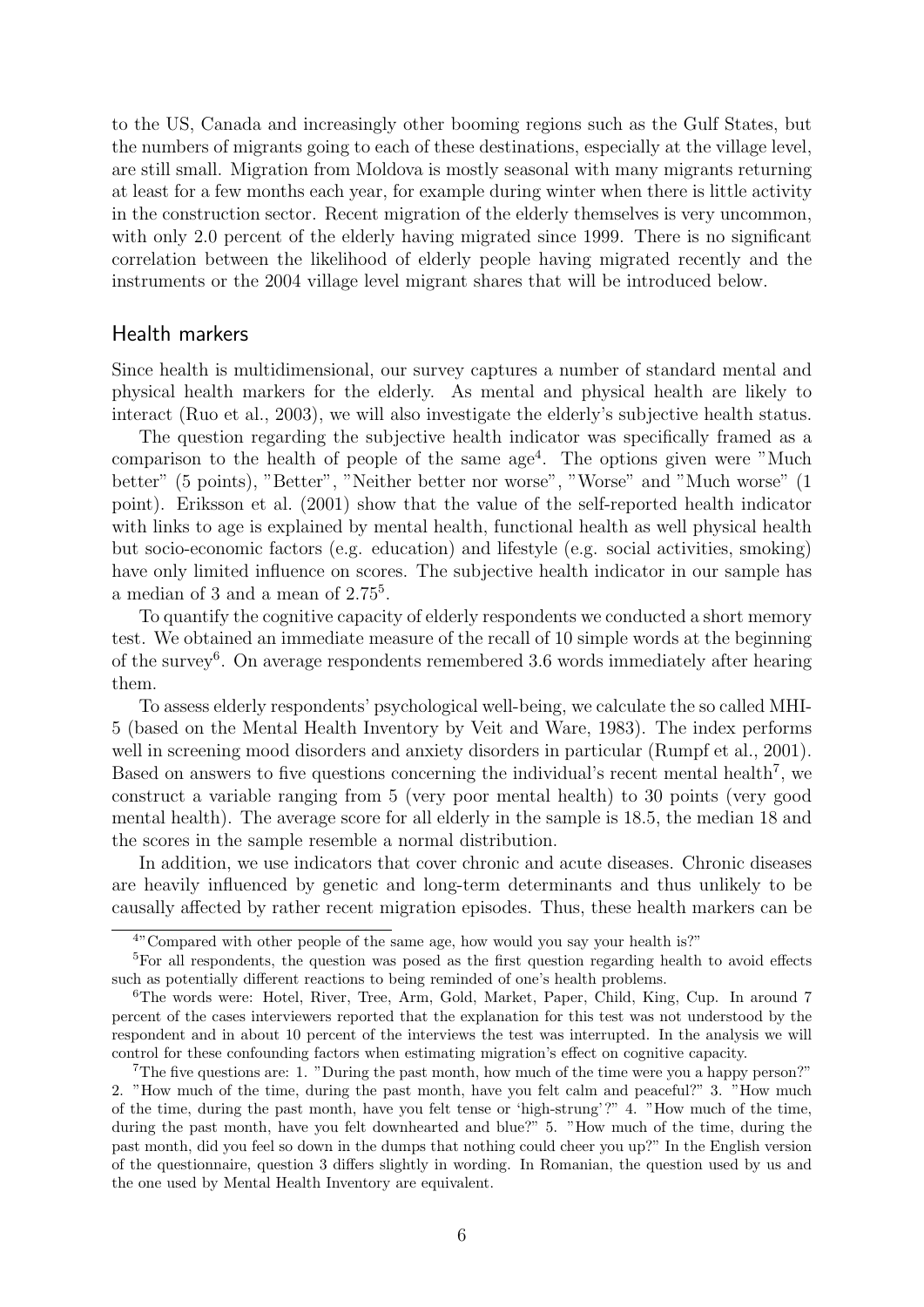used for placebo robustness checks. Anthropometric measures such as the body mass index (BMI) augment these long-run measures by a medium-run dimension because factors that can change in the short-run such as nutrition may first affect weight before having chronic manifestations (e.g. diabetes)<sup>[8](#page-0-0)</sup>. While underweight indicates potentially poor nutrition and sickness, it is well recognized that significant overweight is associated with diabetes, many forms of cancer, cardiovascular diseases, asthma and other diseases [\(Guh](#page-21-6) [et al., 2009\)](#page-21-6). As poor individuals are often thought of as maximizing calories given their budget (cf. [Drewnowski and Specter, 2004\)](#page-20-13) higher BMIs have some positive implications. Obesity however is therefore also a common problem in developing countries and undernourishment and overweight often coincide [\(Prentice, 2006\)](#page-22-9). The health implications of the sign of the migration effect on BMI may thus be unclear. We therefore also include an indicator of nutritional diversity. Nutritional diversity is not a health marker in its own right but serves as a clearly interpretable input into health production. For the construction of our indicator, respondents were asked whether they had eaten bread, the local staples potatoes or mamaliga (maize porridge), eggs, meat or fish, milk or dairy products, vegetables, fruits, or sweets during the 24 hours before the interview<sup>[9](#page-0-0)</sup>. For each kind of food, one unit is added to the nutritional diversity index which thus may range between 0 and 8. On average, elderly individuals in our sample had consumed 5.18 different kinds of foods in the 24 hours before the survey. The indicator is correlated positively with income variables such as remittances or old age pensions and thus has the potential to capture income differences that are unobserved due to unreported remittances.

Finally, functional indicators focus on whether the respondent experiences difficulties carrying out certain activities, often measured with reference to activities of daily living (ADL) or instrumental activities of daily living (IADL), cf. [Lawton and Brody](#page-21-7) [\(1969\)](#page-21-7). While ADL measure the ability to perform basic tasks such as dressing, walking across a room and eating alone, IADL focus on activities necessary to live relatively independently. For the elderly, being able to live independently is important in the migration context. For each activity in our IADL index<sup>[10](#page-0-0)</sup>, respondents were asked whether they could conduct it "easily", "with difficulty" or were "unable". If an elderly person was able to conduct an activity, we add two points to the mobility index and one if she is able "with difficulty". The index is then standardized between zero and one. The average score for individuals in our sample is 0.61.

We restrict the sample to individuals for whom subjective health, MHI-5, cognitive capacity, and the IADL index are available. For the regressions using BMI as an outcome variable we have to restrict the sample even further, as 159 elderly from our analytical sample refused to or could not be measured. Two-sided t-tests find at the five percent significance level that older, less healthy and less mobile individuals self-selected into not being measured and weighed in the voluntary anthropometrics section of our survey. Excluding them biases the sample towards more healthy elderly people. This caveat should be kept in mind when interpreting the results related to BMI.

<sup>&</sup>lt;sup>8</sup>The height and weight required to calculate the BMI were measured by the interviewers who were carrying scales and measuring tapes and had been trained to apply them properly.

 $9$ For more discussion on measurement of nutritional diversity, see [Ruel](#page-22-10) [\(2003\)](#page-22-10).

<sup>&</sup>lt;sup>10</sup>Drawing a pail of water from a well, carrying a heavy load for 20 meters (like the pail of water), walking for one kilometer, sweeping the house floor or yard, bowing/ squatting/kneeling, shopping for personal needs, preparing a meal for oneself, taking medicine and visiting friends in the same village.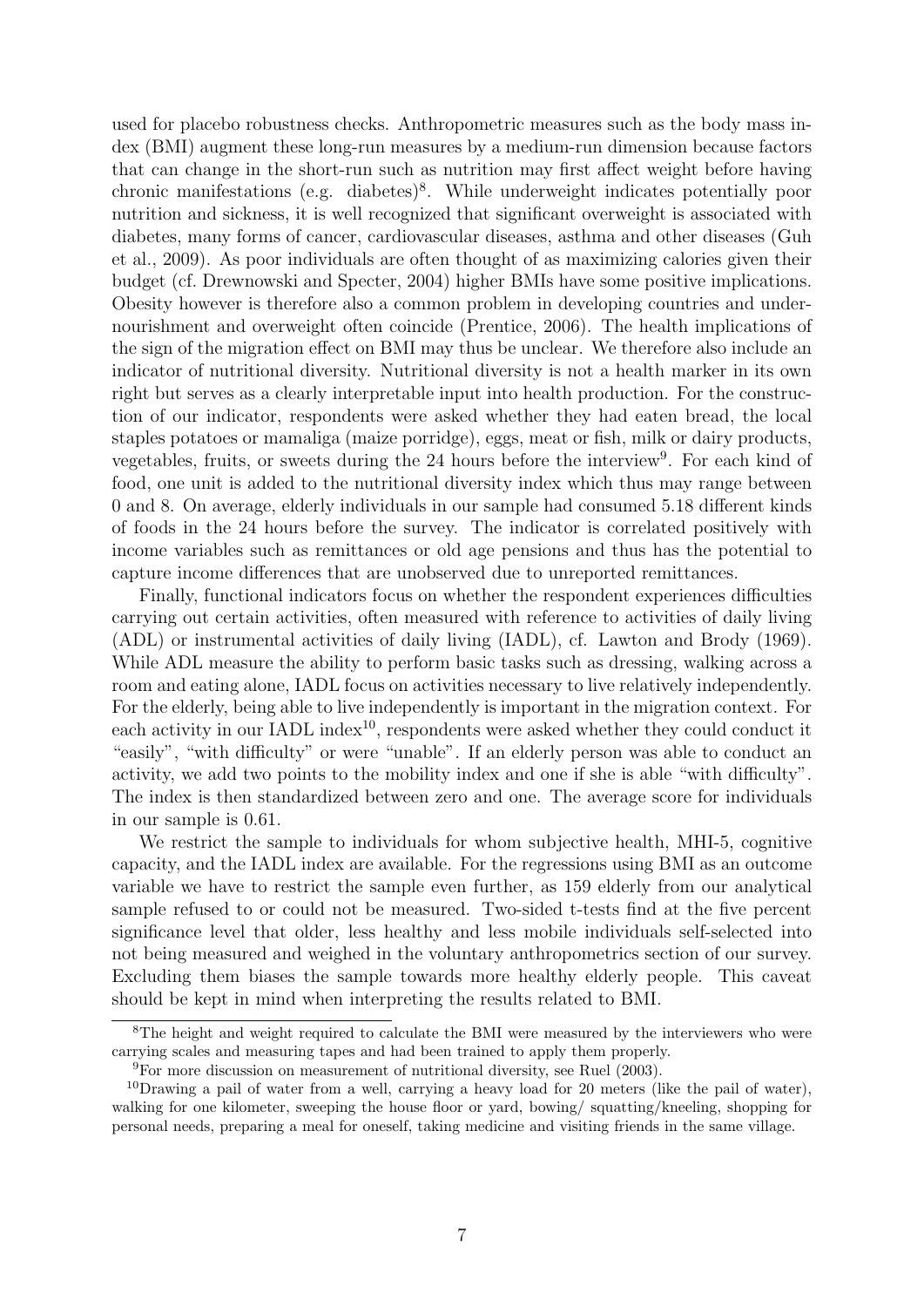# 4 Identification Strategy

In this paper we estimate the causal effect of the international migration of biological children on elderly health. Focusing on migration of biological children provides more easily interpretable results compared to estimating the effect of migration of a household member. This is because a specification with a focus on the family-level rather than the household level does not require modelling the endogenous co-residence choice of adult children that may be particularly important if households are relatively small as in the case of Moldova. Furthermore, when focusing on the effect of household-level migration, potentially important effects of family-level migration would be overlooked $11$ . We therefore use a dummy variable that reflects whether at least one biological child of the elderly is a migrant. We define the children of the elderly as migrants if they have stayed abroad for at least three months during the year 2011. The underlying process is far simpler to model empirically compared to the number of migrants at the family level<sup>[12](#page-0-0)</sup>, whose decision to migrate might not be independent and thus result in non-monotonicities in the likelihood to migrate.

Thus, the central concern with respect to identification is the endogeneity of migration. The ensuing selection bias might be positive or negative. Unobservable factors such as a less disease-prone constitution due to family-level differences in genetic endowment may be correlated with both a higher likelihood of migration of a family's children and good health of elderly people. Adult children might only migrate if their elderly parents are still able to care for themselves or take over some additional household chores such as child care. Alternatively, bad health coupled with liquidity constraints could have led to the decision to migrate in order to obtain the resources necessary to treat the health problem. A priori, it is hence not possible to clearly determine the direction of the potential bias. For rural China, [Giles and Mu](#page-21-8) [\(2007\)](#page-21-8) find that the parent's death one or two years later, which the authors use as an indicator of current health status, is associated with a fall in the probability of migration. [Stoehr](#page-22-3) [\(2013\)](#page-22-3) finds a negative correlation between the likelihood to migrate of only-children with parental age (which is strongly correlated with their health) for the dataset used in this paper, but shows that in families which have more than one child this association is insignificant. He suggests this pattern is explained by the ability of larger families to have members who specialize in either migration or in providing care. It may thus be plausible to expect an upward bias for estimates that do not account for selection into migration, which fades with family size: children in small families when confronted with their parent's poor health might decide to provide care instead of engaging in migration, thus leading to an overestimation of a positive or an underestimation of a negative effect of migration on health in such families [13](#page-0-0). We conducted detailed checks using the sampling frame as well as our raw survey data to ensure that results in this paper are not driven by permanent emigration of whole families with particularly healthy elderly.

To address the endogeneity of the migration decision, we employ an instrumental variables strategy with two instrumental variables. Firstly, we use network-growth interactions as an exogenous source of variation in the likelihood of migration conditional on family characteristics, the characteristics of the elderly individual and village-level

<sup>&</sup>lt;sup>11</sup>Consider, for example, the potential income effect of a non-household migrant in the family who sends remittances to a non-migrant household.

<sup>12</sup>See [Stoehr](#page-22-3) [\(2013\)](#page-22-3) for a detailed discussion.

<sup>13</sup>A robustness check by the authors supports this expected pattern.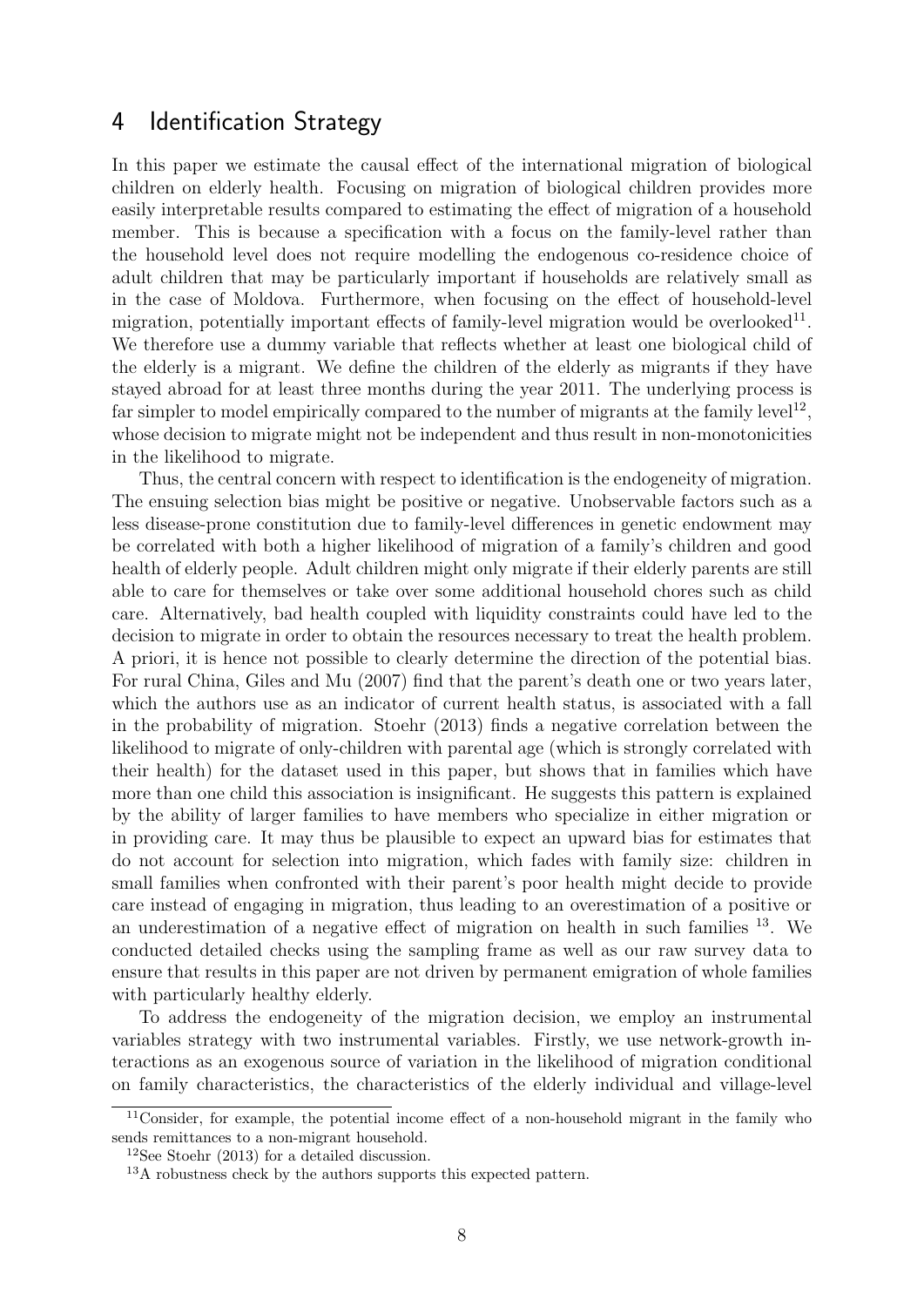migration networks. The reasoning behind using network-growth interactions is that existing migrant networks are shared locally (e.g. at the village level) and act as catalysts for the spread of information about migration prospects, decrease the cost of migration and improve access to foreign labor markets. Hence, network access makes it more likely that individual members decide to migrate [\(Munshi, 2003\)](#page-21-9). Additionally, if there is an economic boom or bust at a potential migration destination, information about changing prospects will reach networks members in particular, thus making them more likely to react than their peers outside of the network. For instrumental variables based on this reasoning, variation in destinations and migration intensity between network nodes (e.g. villages) is required. In our case, this is given because migration destinations of Moldovans cover destinations as diverse as the former Soviet Republics, most EU countries, Turkey, the Gulf States, Canada, the US and Israel and there is considerable variation between Moldovan villages regarding destination countries. The exclusion restriction is based on the assumption that GDP growth in destination countries is exogenous to the elderly and their families in Moldova and only affects elderly health through its effect on the likelihood of migration. Moreover, the local network a potential migrant faces at her place of origin has to be exogenous. Given the Moldovan context, this assumption is reasonable given that most of the elderly live at or very close to their place of birth. It is thus very unlikely that the elderly move to locations with particularly good migration networks. To create the network-growth-interaction instrument we calculate the number of migrants to each destination country relative to the total population at the village level from the 2004 census and interact it with the average destination country's GDP growth between 2004 and 2010. Hence,

Network-Growth-Interaction<sub>i</sub> = 
$$
\sum_{j=1}^{J} \left[ \frac{\text{migrants } 2004_{i,j}}{\text{population } 2004_i} \frac{1}{T} \sum_{t=1}^{T} \left( \frac{\text{GDP}_{j,t+1} - \text{GDP}_{j,t}}{\text{GDP}_{j,t}} \right) \right],
$$

where  $t = 2004, \ldots, 2010$  are years,  $j = 1, \ldots, J$  are all destination countries, and  $i =$  $1, \ldots, I$  all sampled localities in Moldova. The Moldovan 2004 census is particularly well-suited to provide good estimates of migrant networks, because respondents were specifically asked for migrants who were on long spells abroad. As additional covariates, we control for the village-level migrant shares, that is the percentage of the population of a village that migrated to a particular location, in the first stage<sup>[14](#page-0-0)</sup>.

A second instrumental variable that is specifically aimed at picking up migration to former Soviet Union countries and especially Russia is the presence of military personnel in a locality before 1990. [Silver](#page-22-11) [\(1974\)](#page-22-11) discusses different hypotheses about Russification of non-Russophone ethnic groups in the Soviet Union. Higher exposure to Russian language and Russian culture because of the pursuit of higher education, a more urban place of residence, having served in the army and similar experiences are thought to have led to a higher likelihood of cultural assimilation. We argue the Russian presence before 1990[15](#page-0-0) at the local level thus will have had a similar effect. While the military rank and file were largely kept on base and allowed little contact to the local population, Soviet officers, who were mostly ethnic Russian, lived in the vicinity of these bases in private accommodation and had considerable contact with locals. We expect this to have caused substantial Russification of local population that improved language skills but also led

<sup>14</sup>See below for details.

<sup>15</sup>Today, Russian troops only remain in the breakaway territory of Transnistria, which is not included in the sample.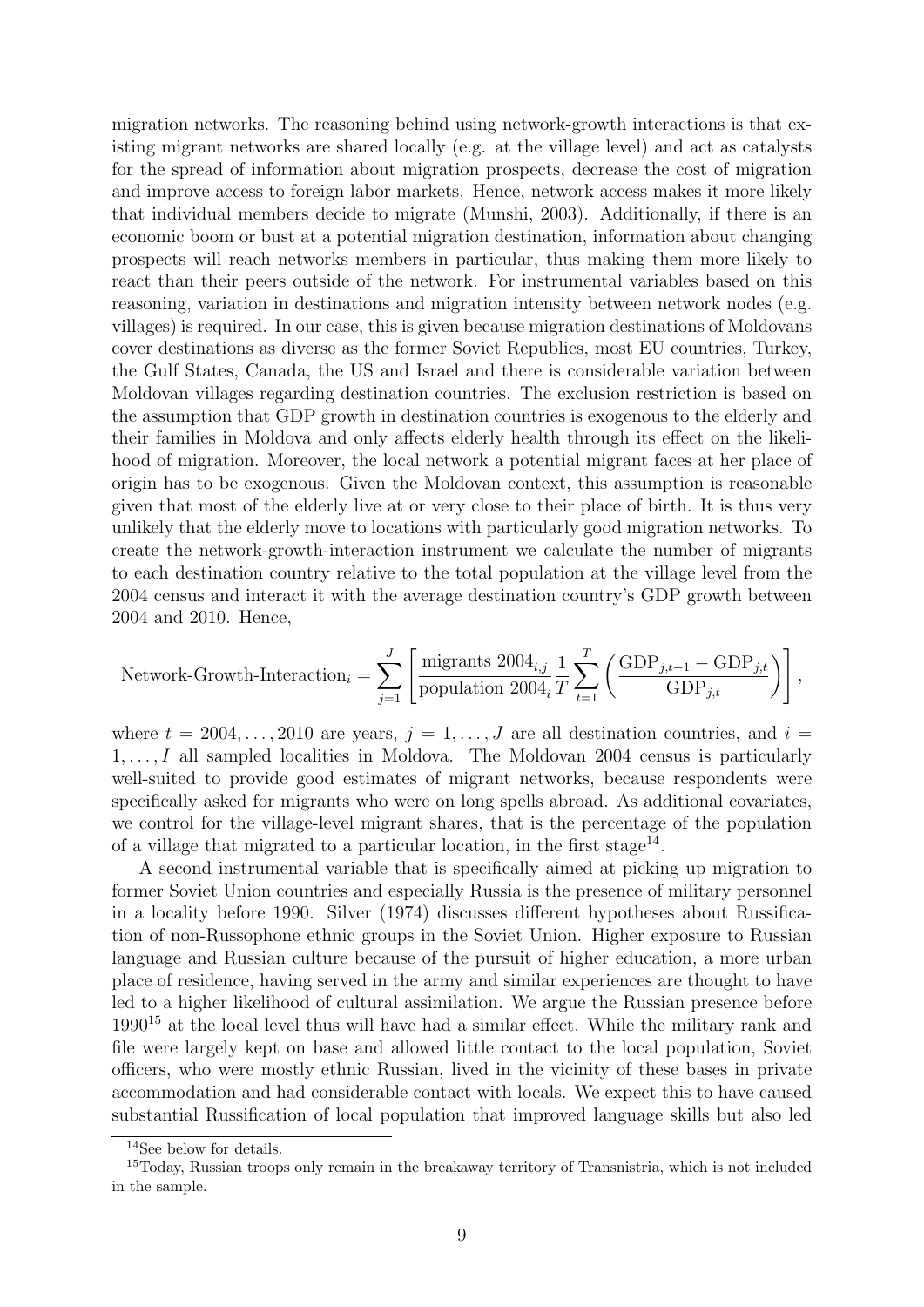to acculturation. Military personnel was based throughout the country because Moldova had an international border of the Soviet Union.

To assess whether our instruments are as good as random we tested for differences of characteristics of populations in localities (see Table [2\)](#page-26-0). The comparison of averages of individual respondent characteristics for localities with a low and a high level of the network-growth-interaction IV (below and above the median value) and of localities with and without former Soviet military presence do not suggest any significant correlation between our instruments and the individual characteristics used in the present analysis. An exception is years of education, which is significantly (at the 5% level) lower in villages with high values on network growth interactions than in villages with below median values. The difference is, however, only 0.5 years, thus economically not very significant. Moreover, we control for years of education in our regressions. Towards the bottom of Table [2](#page-26-0) there is another significant difference. All but one of 25 localities with military base before 1990 have a health center or hospital, whereas ten out of 86 villages that did not host soldiers before 1990 do not have one. The distance to health infrastructure does however not explain health effects as the variable is insignificant throughout the regressions reported below (detailed results available on request from the authors). Two-sided t-tests using the distance to other infrastructures<sup>[16](#page-0-0)</sup> do not significantly differ at the 10 percent level for any of the other eleven infrastructure types. At the bottom of Table [2](#page-26-0) we have added median night-light intensity corrected for population size and the growth rate of this median (cf. [Henderson et al., 2012\)](#page-21-10). In the sense that these may be a good proxy for GDP at a regional or local level, their similarity across villages suggests our instruments do not merely pick up local GDP differences.

We also plotted the geographical distribution of all villages for both the networkgrowth interaction (where we once more distinguished below and above median villages) and the military base instrument in Figure [1.](#page-23-0) The visual inspection of the distribution does not suggest any significant clustering. These results overall suggest that our instruments do not represent village specific characteristics that could potentially determine our dependent variables.

#### [Table [2](#page-26-0) and Figure [1](#page-23-0) about here]

Our IV approach thus estimates, at the level of the individual,

$$
H_{ifv} = \alpha + \beta M_{ifv} + \gamma X_{ifv} + \delta F_{fv} + \theta V_v + \epsilon_{ifv}
$$

where  $H_{ifv}$  is the outcome variable measuring health,  $M_{ifv}$  is the instrumented indicator for migration of any biological child of the elderly,  $X_{ifv}$  are individual characteristics such as age, gender, whether the spouse is alive, being a native Moldovan/Romanian speaker, and the years of education. In order to pick up the education level of an elderly household, we include the difference between the elderly person's and her spouse's years of education, censored at zero. This should control for uneducated individuals (mostly women), from pre-war cohorts who were disadvantaged in terms of education but married well-educated spouses. Other family characteristics are included in the vector  $F_{fv}$  which comprises the number of the elderly person's children, their mean age, their squares, and pooled (at the household level) old age pensions.  $V_v$  are village characteristics such as

<sup>&</sup>lt;sup>16</sup>The full list of infrastructures covered by our community questionnaire comprises health center/clinic, hospital, pharmacy, pre-school, primary school, secondary school, market, public phone, internet connection, post office, bank/formal financial institution, money transfer operator, and security/police services.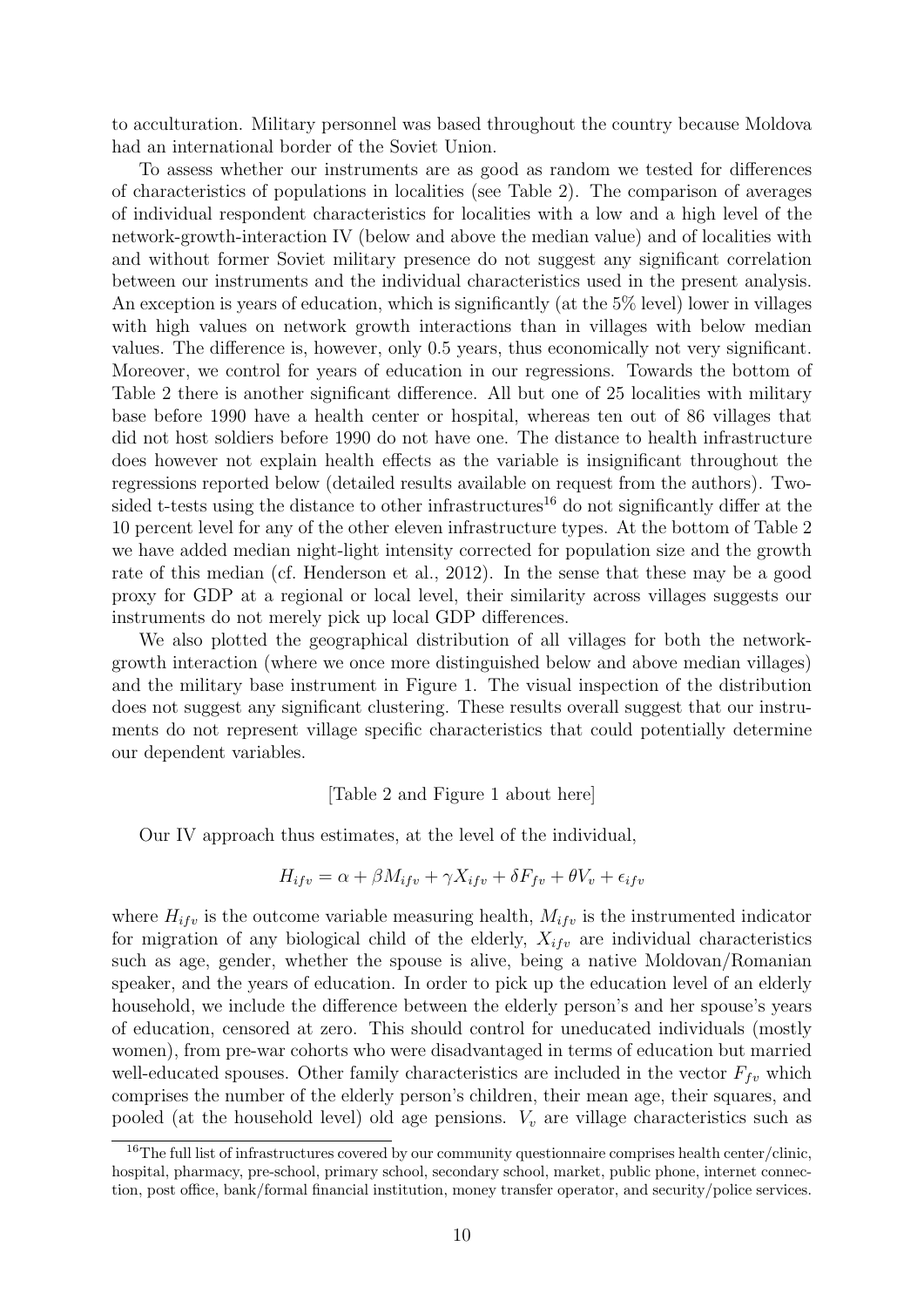urban status. In all but the baseline OLS estimations we include the migrant shares to Russia, Romania, Ukraine and Italy in 2004 at the village-level as controls for the network-growth-interaction instrument. We do this to control for potential effects that migration had already started picking up in 2004 and might have had some effect on the health of the elderly at this time<sup>[17](#page-0-0)</sup>. Robust standard errors cluster at the village level. Clustering at the household level does not affect significance levels qualitatively and yields generally less conservative results than those reported below.

If instruments are weak, the standard test statistics used for inference may be unreliable and point estimates can be imprecise. [Stock et al.](#page-22-12) [\(2002\)](#page-22-12) propose critical values that can help estimate the relative size of the bias of IV estimates compared to the bias of uncorrected OLS estimates. When we analyze heterogeneity in the migration effect, the critical values suggest that the bias of IV estimates for some small subgroups in our sample such as men or specific age cohorts might be above 25 percent in certain cases. We follow [Moreira](#page-21-11) [\(2003\)](#page-21-11), [Moreira](#page-21-12) [\(2009\)](#page-21-12) and [Mikusheva and Poi](#page-21-13) [\(2006a\)](#page-21-13) by using the conditional likelihood ratio (CLR) test, which is valid under weak instruments, to ascertain whether the migration effect is significantly different from zero and positive or negative, where possible. We also calculate the CLR confidence region for the migration coefficient [\(Andrews et al., 2006;](#page-20-14) [Mikusheva and Poi, 2006a\)](#page-21-13). In contrast to standard confidence intervals for e.g. 2SLS, these confidence regions have correct coverage probability under weak IVs. These confidence regions will have one of three forms as [Mikusheva and Poi](#page-21-14) [\(2006b\)](#page-21-14) discuss. If the data contain sufficient information on the migration coefficient, the confidence region for the estimated coefficient will be a finite interval. Otherwise it can be a union of two intervals spanning  $(-\infty, x_1), (x_2, +\infty)$ , where  $x_1 < x_2$  or a single interval  $(-\infty, +\infty)$ .

## 5 Results

#### 5.1 Main Results

Table [3](#page-27-0) reports the first stage results for the whole sample and separately by gender. Elderly persons' years of education are significantly correlated with their children's likelihood of migration, because it proxies the education of children and thus the education premium that can be reaped by migrating[18](#page-0-0). The children's mean age has a concave effect on their likelihood to migrate which is estimated to peak at 45 years (column 1).

<sup>&</sup>lt;sup>17</sup>As discussed above, Romanian speaking individuals are more likely to migrate to Italy and native Russophones are more likely to migrate to Russia. Russia and Italy thus were the first important destinations migrants went to. The census we use to calculate village-level networks is from 2004. As in 2004 migration to Russia and Italy had already picked up (according to 2004 census estimates the migration rate was about  $1/3$  that in 2011) and may have had some effects (e.g. on health of the elderly back then) we control for these possible effects in the past. We do not control for other countries' migrant shares, because their importance was, and is, overall low. Russia, Italy, Romania and Ukraine cover 76 percent of the destinations of migrant children in 2011 while the remaining 24 percent are made up of 21 additional destination countries. In unreported regressions, we added the shares for other, less important destinations. The results remain qualitatively the same. As this would add several variables with statistically insignificant coefficients, we decided to only control for the biggest and oldest destinations.

<sup>18</sup>Women were traditionally far less likely than men to obtain education beyond primary school, which is why in particular for the oldest of the elderly women in the sample, who left school before the Sovietization of the education system that began in the late 1940s; there is little correlation between their and their children's years of education.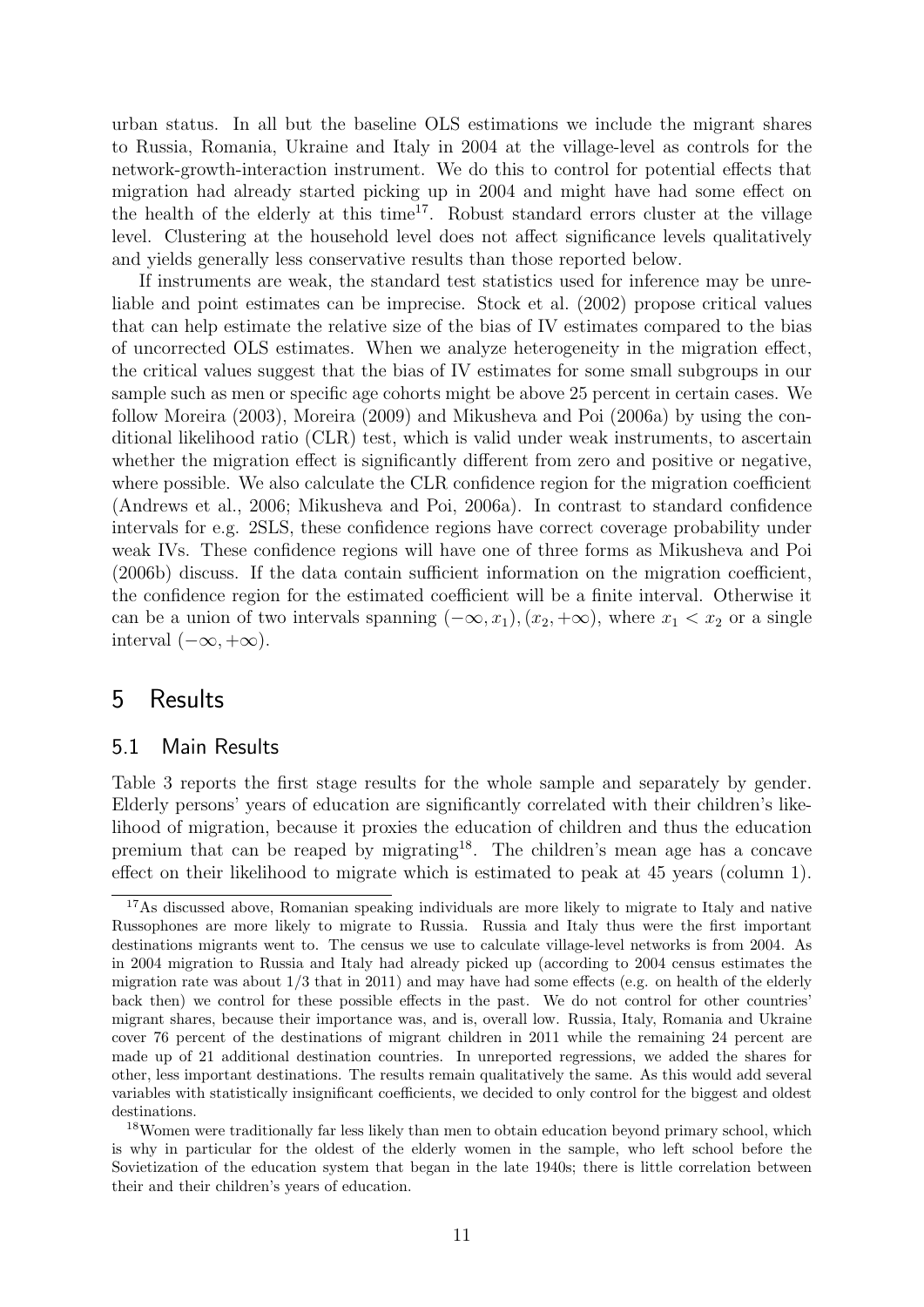Elderly individuals who report that their native language is Moldovan are less likely to have migrants among their children than minorities who are often native Russophones or Ukrainian speaking. The number of adult children has a positive, concave influence on the likelihood of migration, where a second child is estimated to add about 11.5 percent and a third child about 9.5 percent to the likelihood of migration, ceteris paribus. In some cases we find differences in significance levels of covariates of migration when splitting the sample by gender (see columns 2 and 3). Closer inspection suggests that this may have to do with the maturity of migrant networks among women, who are significantly more likely to belong to older cohorts due to lower mortality. Elderly people who have higher pensions are less likely to have migrant children, indicating that migration is often a poverty reduction strategy in Moldova.

#### [Table [3](#page-27-0) about here]

As expected, the network-growth-interaction instrument is highly significant and positively correlated with the likelihood of migration in the full sample. In the sub-sample of elderly men the military base instrument is insignificant but the coefficient is of similar size to that for women. Again, this may be a consequence of elderly men being less present among the oldest whose children use more mature networks to Russia rather than more recent ones to Western destinations. The Kleibergen-Paap test for underidentification suggests that the full sample and the female sub-sample are not underidentified (p-values of 0.009 and 0.007, respectively) but suggests marginally weak identification for elderly men ( $p=0.088$ ).

Table [4](#page-28-0) reports OLS and second stage IV results for the five health variables and nutritional diversity that cover the dimensions discussed above. The OLS results suggest mobility and nutritional diversity are better among the elderly with migrant children. Compared to the IV results, the lower OLS coefficient estimate is an expected consequence of self-selection into migration, as migrating is more common among the poor, whose elderly parents are on average less healthy. When correcting for self-selection, we find a positive effect of migration on subjective health that indicates that an elderly individual with migrant children rates her health on average one category better (e.g. "much better" instead of "better") on the underlying five-point scale than an elderly person without migrating children.

#### [Table [4](#page-28-0) about here]

As reported in column 2 of Table [4](#page-28-0) the MHI-5, which measures mental health, is not significantly negatively affected by migration. In qualitative interviews with a subset of households elderly interviewees mentioned the positive effect of seeing one's children prosper and the family leave poverty. Furthermore, some elderly provide care for grandchildren while their children are abroad or take over other forms of responsibility. Rather than being unwilling to help or feeling overwhelmed by increased responsibility, many elderly people reported being happy about being needed despite their old age. Such channels overall seem to make up for the potential decrease in personal social contact to their children due to migration.

Cognitive capacity (column 3) is generally not negatively affected by migration of a biological child either. The 95 percent CLR confidence region reported at the bottom suggests that any effect is likely to be either insignificantly different from zero or slightly negative, equivalent to an elderly person with a migrant child remembering about one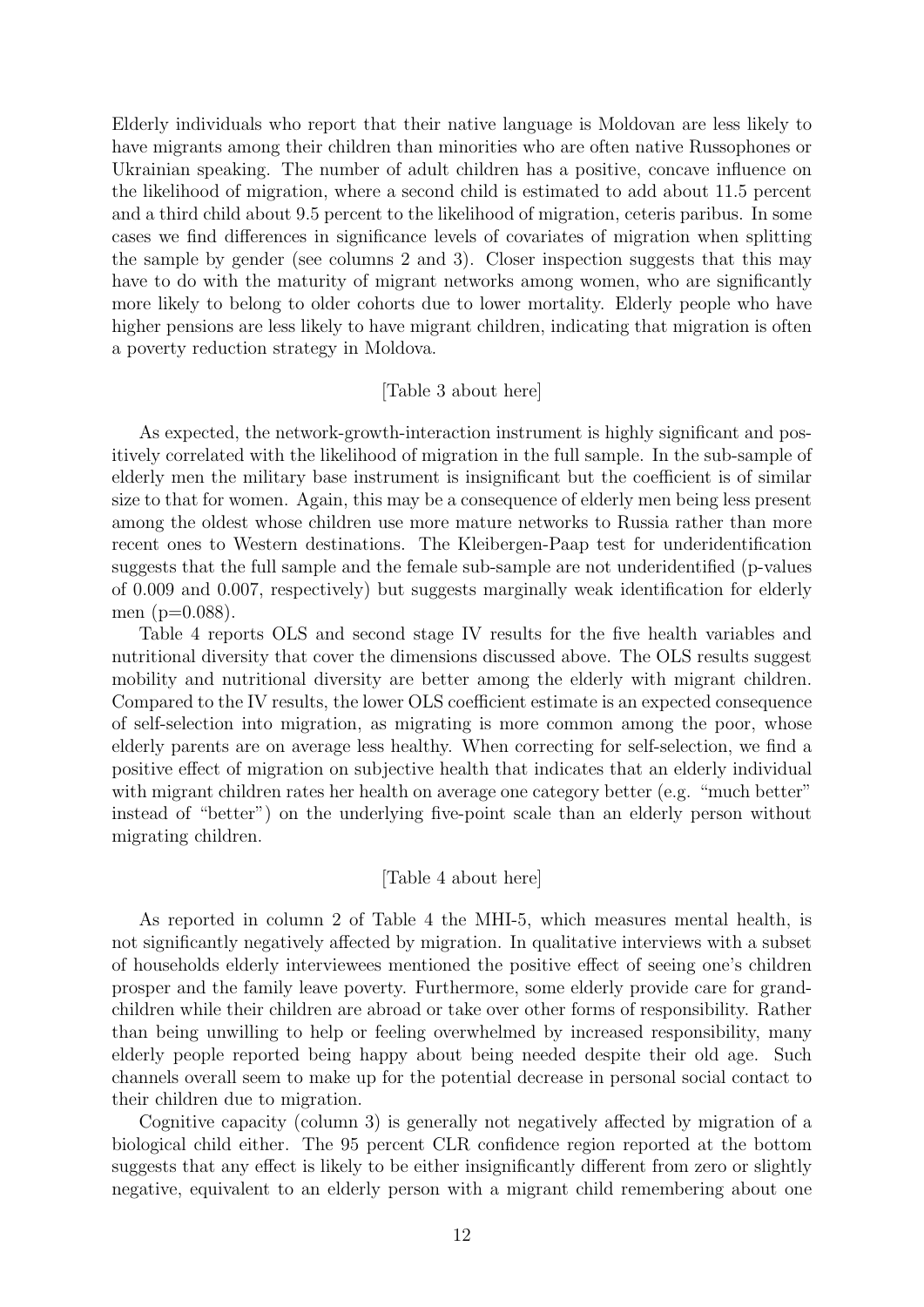word less than her peer without migrant children. The lack of a migration effect might again be explained by the fact that the decrease in social contact to one's own children is compensated for by increased contact to other members of the community, as we will discuss below.

We find a positive effect of migration on mobility. Elderly people with children who migrate are an estimated 0.27 points, or almost one standard deviation, more mobile on the underlying [0,1]-interval of the IADL indicator than elderly who do not have migrating children (column 4). Taking into consideration how the IADL index was constructed, this is, for example, also equivalent to the average elderly person stating that she is able to perform five out of the nine activities "easily" rather than "with difficulty". Mobility is generally higher among more educated elderly individuals and if more income is available.

The income channel may play a core role in explaining the positive self-reported health effects of migration that we find. The most frequently reported use of remittances by the elderly in this survey is food. In 76 percent of cases it ranks among the top three uses. Increased food expenditure could be expected to result in higher weight for the elderly if these were previously not able to afford enough calories. However, less than two percent of the elderly in our sample reported they could afford less than two meals per day. Additional funds are thus rather invested into increasing nutritional diversity by adding foods with positive income elasticities such as animal  $\text{fats}^{19}$  $\text{fats}^{19}$  $\text{fats}^{19}$ . The point estimate of the migration effect on nutritional diversity (Table [4,](#page-28-0) column 6) suggests that migration causes an almost four point increase in the number of kinds of foods the elderly had eaten during the 24 hours before the interview. This suggests that the income effect of migration significantly improves elderly diets<sup>[20](#page-0-0)</sup>. If higher nutritional diversity goes along with increasing calorie content of meals (e.g. more fatty foods) or simply eating more, this dietary change can explain the large and statistically significant increase in BMI found in column 5: having a migrant child leads to an increase of almost 5 BMI points in the average elderly person, which is equivalent to an increase in body-weight by 14 kg for an 1.70 m tall individual. In the literature there is much evidence that moderate overweight is a negative predictor of mortality in elderly people. If this link was causal and occurred as a consequence of higher metabolic, nutritional reserves or the absence of unobserved illness, the positive migration effect on BMI could be genuinely beneficial. However, increased mortality of individuals with high BMI at younger ages may mean that the elderly with high BMI who are still alive are positively selected. In this case, a higher BMI would not necessarily be an indicator of better health.

#### 5.2 Heterogeneity

In Table [5](#page-28-1) we split up the sample by gender and for the two $^{21}$  $^{21}$  $^{21}$  main age cohorts in order to understand which subgroups drive the migration (non-)effect that we find along different

 $19$ In our data, the three least frequently reported kinds of foods are meat/fish, dairy products, and eggs. Pension income is also strongly positively correlated with nutritional diversity.

 $20$ We do not use our IV approach with remittances as the main endogenous variable, because we suspect considerable underreporting of remittances, which would bias results. Please refer to the robustness section for short discussion and results using remittance levels.

<sup>&</sup>lt;sup>21</sup>We do not report results for the cohort  $80+$ , because given the small sample size of only 147 to 175 observations (depending on the dependent variable) and poor performance of IVs in the first stage for this subgroup we would like to discourage inference based on the corresponding estimates. All point estimates for the migration effect are qualitatively in line with those for other subgroups and insignificantly different from zero at the 10% level.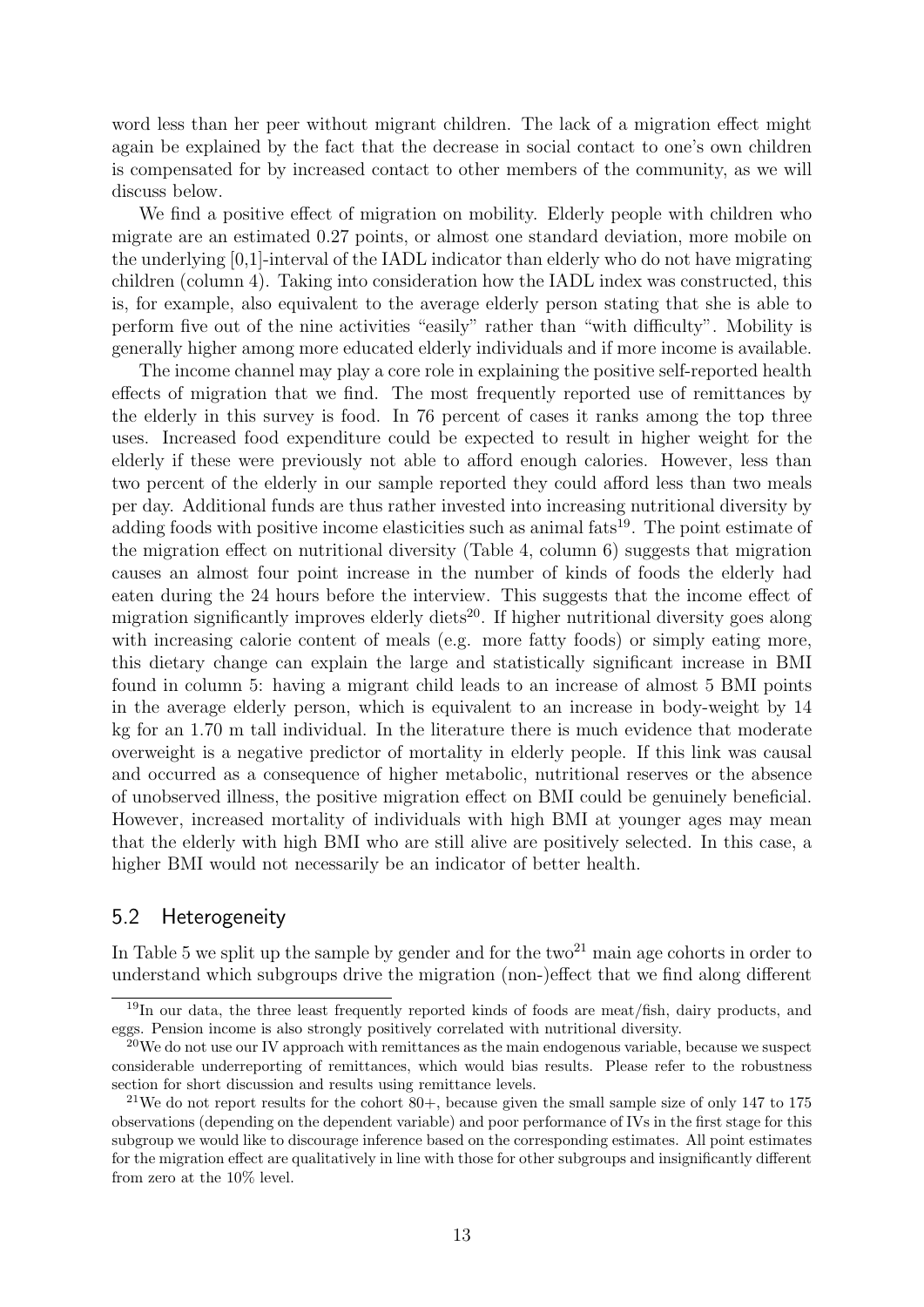health dimensions.

#### [Table [5](#page-28-1) about here]

The positive effect of migration on subjective health we find is driven by a positive and large effect in elderly women of 1.6 points on the five-point-scale as Table 4 shows. For elderly men the CLR confidence region is centered around zero. The point estimates of the migration effect for the 60-69 year old cohort is positive and significant at the 10 percent level and of similar magnitude as the one for the subsample of female elderly. Among the second age cohort, we cannot credibly infer a positive or negative sign of the migration effect. In terms of subjective health, thus women and the relatively less elderly benefit from their children's migration. Such gender differences in self-reported health measures are common. [Benyamini et al.](#page-20-15) [\(2000\)](#page-20-15) report that women's self-rated health in contrast to men's is affected by non-health factors, regardless of disease status. Furthermore, they find that men's self-reported health is associated with serious, lifethreatening illness whereas among women there is also a significant association with mild disease and living conditions. If such reporting behavior also applied in Moldova, this could explain the gender-difference observed in elderly subjective health.

As for the whole sample, we find no systematic evidence for a migration effect on mental health and cognitive capacity when analyzing subgroups (column 2 and 3). Mobility is affected significantly positively for men; men with migrant children score on average 0.49 points higher on the  $[0,1]$ -scale (column 4). This is equivalent to stating for each of the nine listed activities that one can perform it "easily" rather than "with difficulty".

The effect of migration on nutritional diversity in column 6 is found to be positive for all subgroups. Note that the youngest cohort has a higher standard error than the group aged 70-79 despite the latter's smaller size. Hence, the former group has a higher internal heterogeneity in effects. One reason is that remittances are a less important source of income in the 60-69 year old cohort, whose members are often still economically active. While the point estimate for the migration effect on BMI is still approximately the same size as in Table [4,](#page-28-0) heterogeneity within subgroups is too large to conclude that either gender's BMIs are significantly positively affected by migration (column 5). The 95% CLR confidence regions for the effect of migration on BMI have a highly positive upper boundary and lower boundaries are in the negative domain for all but the 70-79 age group. The point estimate for this group should be interpreted cautiously due to relatively weak identification. Additional tests (results not shown) suggest that although nutritional improvements can be found for both groups, the health of married elderly people is more positively affected by migration of children than the health of widowed or unmarried elderly individuals.

Besides the effect of income on nutrition another likely transmission mechanism is a change in time allocation. In the interview we asked for the number of hours spent on child care, chores, work on the family farm or for the family business, salaried work, listening to the radio or watching TV, meeting friends, other leisure, and sleep, on a typical weekday. The typical interviewee spends about 3 hours on household work, 2.5 hours watching TV or listening to the radio, and 1.4 hours on meeting friends and other leisure and gets 7 hours sleep. Furthermore, the average elderly person spends about 40 minutes working on the family farm or for the family business, but this disguises that about 75 percent do not do any work there. The remaining 25 percent report an average of three hours spent farming or working for the family business.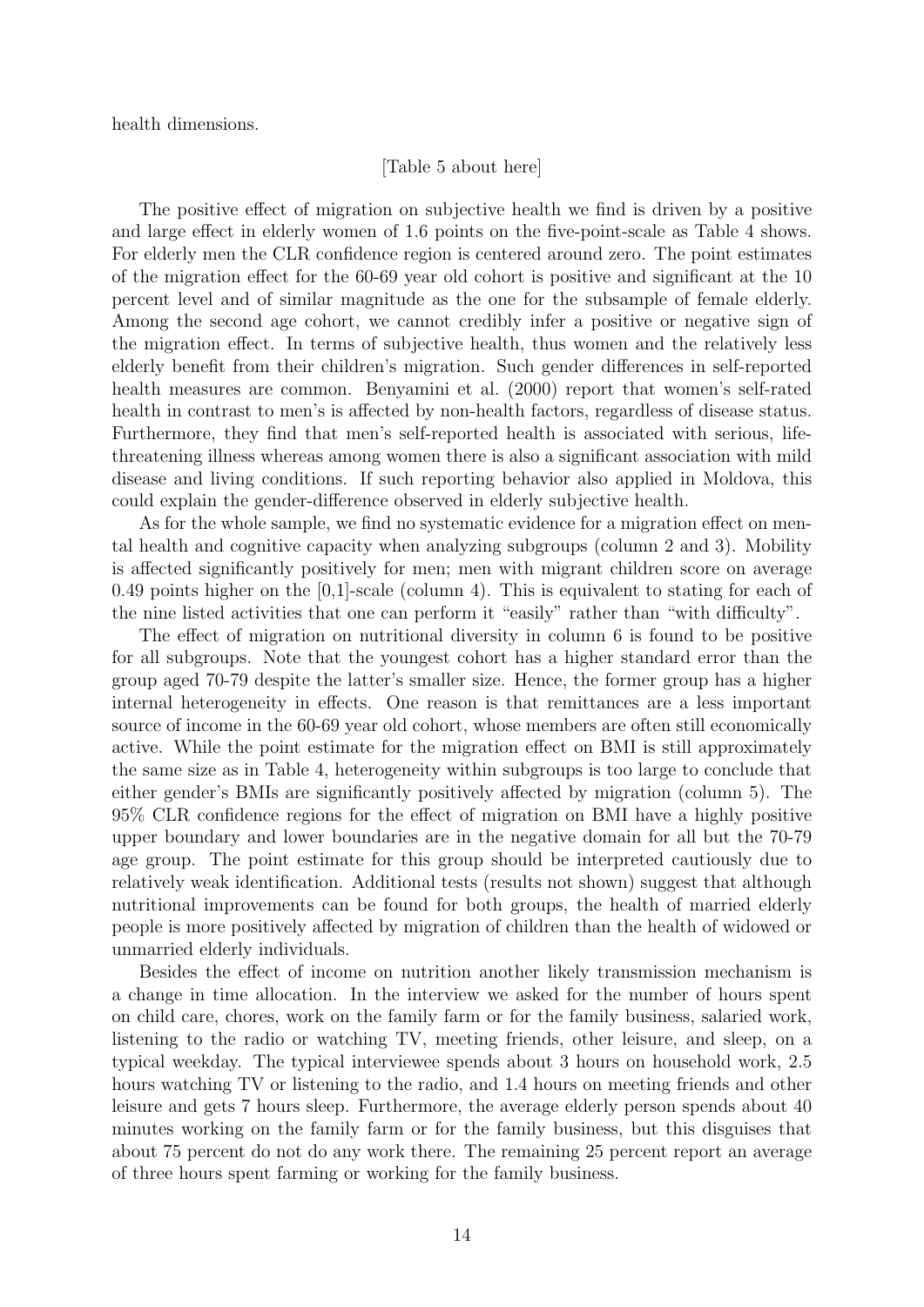The effect of children's migration on the time spent working on the farm or for the family business is negative according to the CLR test and 95 percent confidence regions in column 1 of Table [6.](#page-29-0) The point estimate suggests a reduction in farm work by 1.84 hours per day for elderly who have a migrant child. The estimated migration effect on farming is not significantly different from zero according to the 2SLS estimate because of the relatively small share of the elderly who still farm. The decrease is driven more systematically by men than by women and by the relatively less elderly.

#### [Table [6](#page-29-0) about here]

There is however no significant difference in wage work outside of the household (column 2), which is still done by 11 percent of men and 7 percent of women<sup>[22](#page-0-0)</sup>. The time saved is reallocated towards leisure and sleep. Leisure in column 3 includes two categories of rather active pastimes, seeing friends and "other hobbies"[23](#page-0-0), in order to provide a contrast to time spent watching TV or listening to the radio which is included separately in column 4. Both activities included in column 3 are positively affected by migration, suggesting that the elderly increase social contacts to non-family members in their community when their children migrate. The most significantly positive effect that may have a beneficial impact on health is that elderly with migrating children increase sleep by about three hours per night(column 5; cf. the discussion in [Moore et al., 2002\)](#page-21-15). We find no difference in the time spent performing chores, which is expected in most situations because elderly women typically ran the household even if their children coresided before migration. The decrease in farm work can contribute to the positive effect on BMI if elderly people stop calorie intensive activities such as farming and adopt more diverse diets. Decreased physical activity and more sleep can also be seen as an increase in health inputs which could explain improvements in subjective health.

Interestingly, although grandmothers are more often the primary caregiver of children if the mother migrates and families lived in a three generation household prior to the migration spell, we find no significant positive effect of family-level migration on the time spent on child care in column 7.

Migration thus seems to have a positive effect on some health dimensions by allowing dietary change and a change in time allocation. Note however that, with the current data, it is not possible to empirically establish income and time allocation as the channels through which migration affects elderly health. Figure [2,](#page-24-0) build analogous to the charts in [Kosuke et al.](#page-21-16) [\(2011\)](#page-21-16) underlines why: The chart at the top shows that with the complex structure of the migration effect that we suspect, the mediator M (remittances) has an influence on time use (mediator N). Kosuke et al. point out that such scenarios are problematic<sup>[24](#page-0-0)</sup>. Even when assuming the absence of reverse causality from health to time use, we would need either a separate instrument affecting remittances and not time use (or the other way around) to estimate the respective mediator's contribution to the overall effect. Hence, estimating the contribution of remittances to the migration effect is not possible in this context. The same is true for the reallocation of time use. Nevertheless we think that our results provide convincing evidence in support of these transmission mechanisms.

<sup>&</sup>lt;sup>22</sup>The official retirement ages are 62 for men and 57 for women [\(SSA, 2012\)](#page-22-5). Excluding men under the age of 62 or 65 (as some elderly men carry on working), does not change results significantly.

<sup>23</sup>Both are also significantly positively affected by themselves.

<sup>&</sup>lt;sup>24</sup>We suspect that because of underreported remittances, our paper faces a combination of scenarios "8a" and "8b" in [Kosuke et al.](#page-21-16) [\(2011\)](#page-21-16).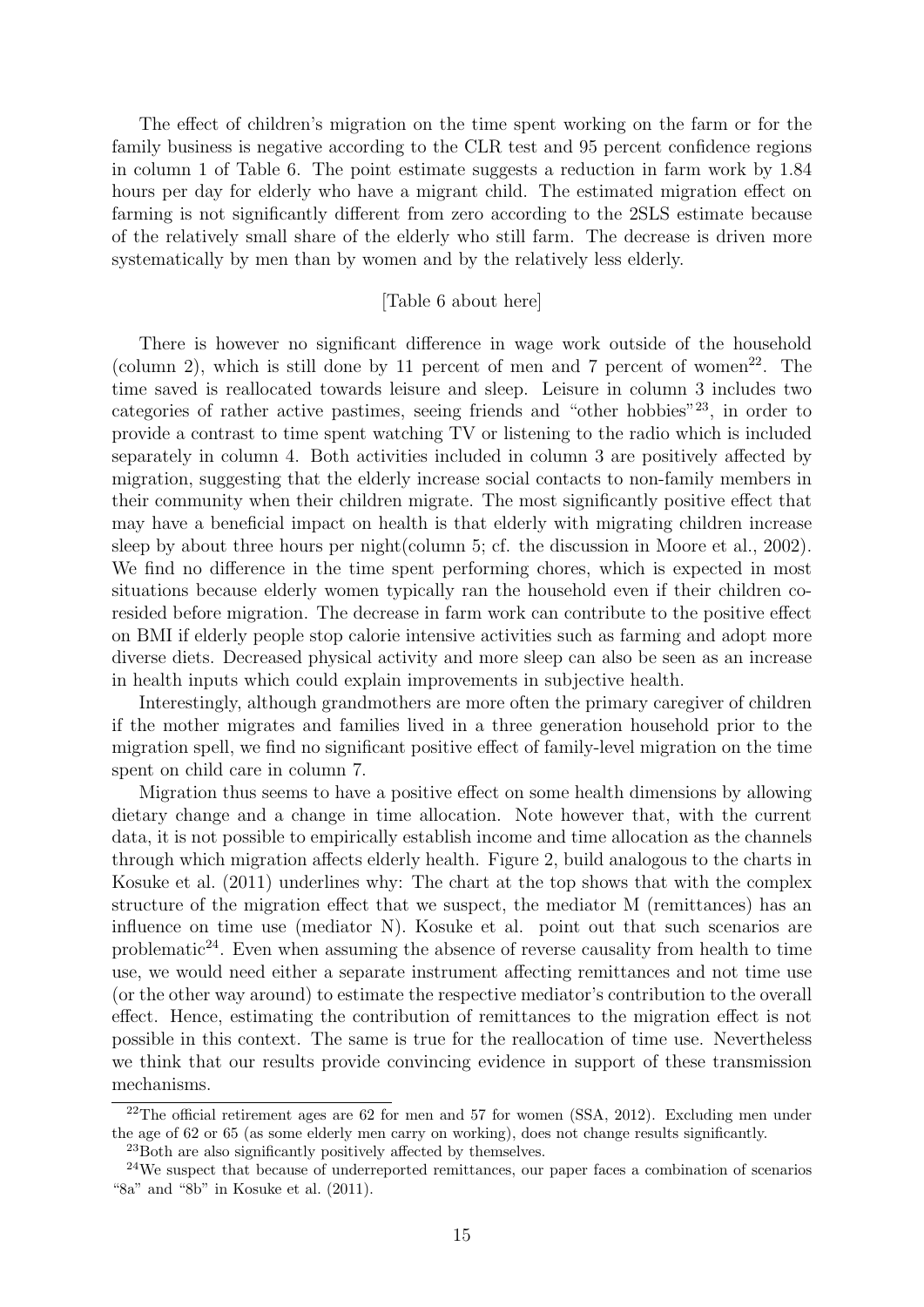#### [Figure [2](#page-24-0) about here]

Another transmission mechanism of an income effect could be the potentially positive effect on the health of the elderly if remittances eased liquidity constraints that might obstruct access to healthcare. Primary care and emergency treatment are free in Moldova irrespective of a pensioner's insurance status and contributions to the mandatory health insurance scheme are paid for by government funds for pensioners and individuals in households below the poverty line. The mandatory health insurance covers only certain treatments and only a limited number of pharmaceuticals. Other services and medicines have to be paid for out-of-pocket. In addition, informal side payments remain frequent at most stages of the health system, more often by the approximately 20 percent of the population that are uninsured ([\(Turcanu et al., 2012\)](#page-22-13)). When asked about their use of remittances, in only 8.1 percent of cases covering medical bills for children or the elderly featured. This suggests that, despite most elderly being covered only by basic health insurance, liquidity constraints when accessing health care are not of general concern. Another test of this channel can be provided by analyzing health care utilization directly. In the interview, respondents were first asked about chronic illnesses they had been diagnosed with and subsequently whether they had sought treatment for these. Including the set of eleven chronic diseases in the first stage of the IV setup can correct for potential differences in the likelihood of children to migrate conditional on particular chronic diseases of their parents. If migration improved access to health care, we would expect a positive coefficient of the migration variable on the probability of seeking treatment for these health problems. The estimated coefficient is however small and insignificant (z-value: -0.25). Hence, providing funds to access health care does not seem to be a crucial transmission channel behind the positive health effects that we find.

#### 5.3 Robustness Checks

Our estimates are robust to a number of robustness checks. Firstly, in the appendix, two additional tables [\(A1,](#page-29-1) [A2\)](#page-30-0) report results from estimations that use the number of children who migrated in 2011 or remittances adjusted for household size as the endogenous explanatory variable. The results are remarkably similar to those in Table [4](#page-28-0) when using the number of children who migrate as instrument [\(A1\)](#page-29-1). This specification serves as a robustness check for plausible cases in which higher network growth interactions induce households to send additional individuals. Table [A2,](#page-30-0) with remittances as the explanatory variable, shows few significant results with the exception of a large and significant effect on nutritional diversity, which is indicative of the income effect discussed above  $2^5$ . In Table [A3](#page-30-1) we report the estimated effects of remittances on time allocation. The 2SLS estimates underscore the argument that an income effect is the likely reason for a decrease in work on the family farm and in the family business.<sup>[26](#page-0-0)</sup> As expected, the Hansen  $J$  test rejects the hypothesis that there is no direct effect from our instrumental variables on health. If there was no such effect, there should be only the income channel and not the

<sup>&</sup>lt;sup>25</sup>Note, however, that we suspect a high incidence of unreported remittances. This would bias our results towards zero and also cause problems with identification as observed, explaining why only nutritional diversity, the outcome that is arguably most directly linked with income, is significantly positively affected among the 2SLS estimates in Table [A2.](#page-30-0) The CLR tests suggest that there are borderline significant effects on BMI and subjective health.

<sup>&</sup>lt;sup>26</sup>For men the remittance equation is not identified in the time use set up. This is partly explained by their lower likelihood of receiving remittances compared to women, especially widows.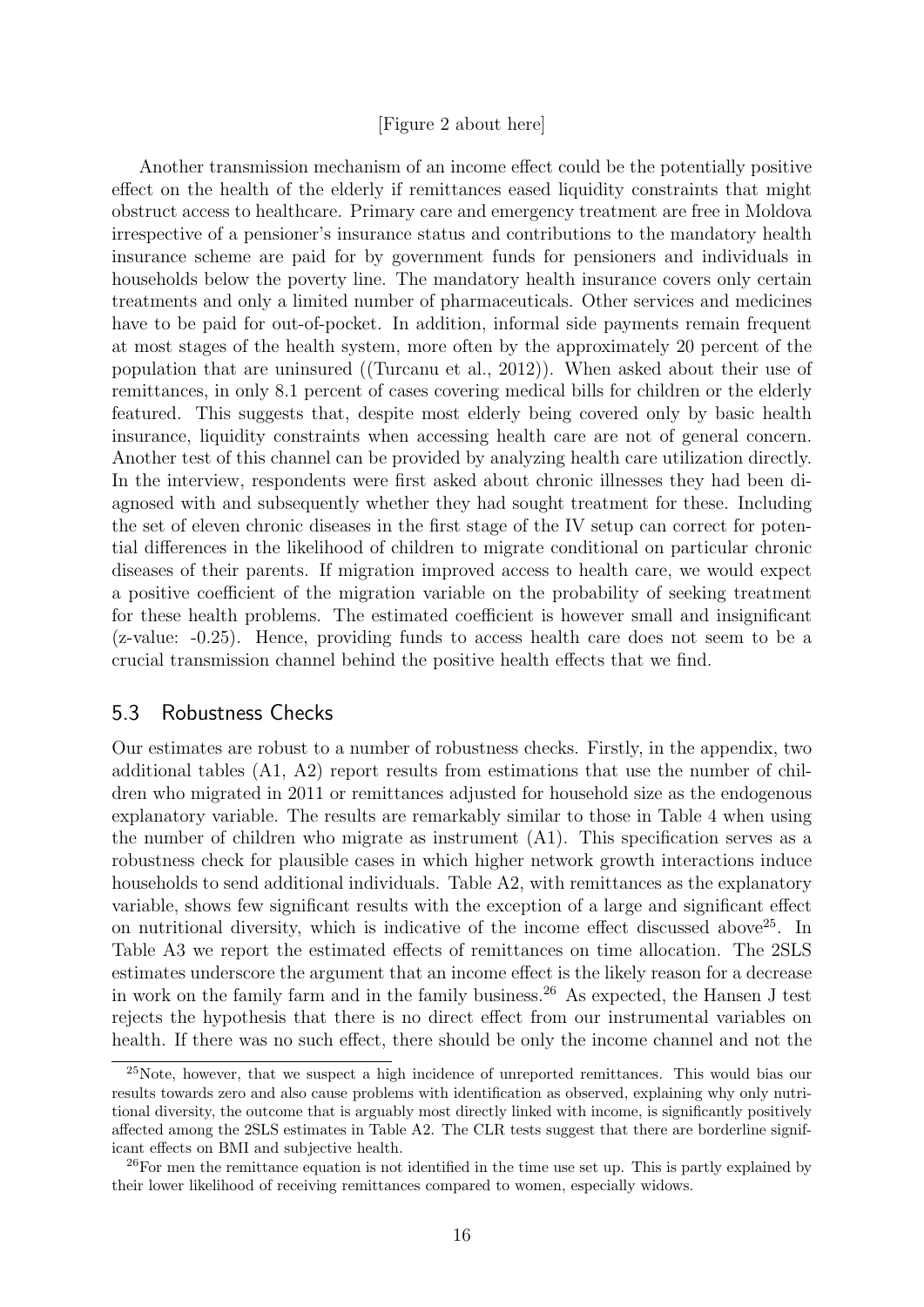other mechanisms through which migration may affect health or time use that we have discussed above.

Secondly, Table [A4](#page-30-2) reports estimates when migration is measured at the household level. Note, however, that 70.2 percent of the elderly who have migrating children will be misclassified as not being subject to a migration effect because their migrant children are not household members. Hence, the significant Hansen J test provides evidence of direct effects of the instruments on health outcomes. While the estimated nutrition and BMI effects are still positive, the insignificance of effects on subjective health and IADL fit the reasoning that the negative effects (e.g. psychological, loss of help) will be more strongly felt the closer the contact to the migrant before migration was.

Thirdly, the network-growth interaction IV is used for placebo regressions attempting to predict migration in 1990 (p-values: 0.83 and 0.78 if estimating the first stage with and without military base IV, respectively). Results are robust to using different IV estimators.

Fourthly, as we estimate the effect of family-level migration in the year 2011 the migration of adult children should have an effect on health only via short-term determinants of health problems or by easing existing ailments. As expected, using an indicator variable that takes the value one if any of a list of eleven chronic diseases<sup>[27](#page-0-0)</sup> have been diagnosed does not yield significant results for the migration effect. This is expected because suffering chronic illness probably depends more on genetic factors and long-term influences than on short-term migration effects. It also suggests that the likelihood of being diagnosed given an otherwise identical disease burden is not significantly affected by migration. Controlling for early childhood exposure to historic events such as the 1932-3 famine (Holodomor) and 1946-47 Third Soviet Famine does not alter our estimates. We also do not find any evidence of a negative health effect related to child care provided by elderly people to their grandchildren.

Measurement error and attenuation bias due to a limited sample size and due to weak IVs may affect our results. All three sources of error can be shown to bias the results towards either the OLS estimates, which are smaller than the reported IV results, or zero. When using a null hypothesis of no migration effect or negative (in the welfare sense) migration effect, our results may thus be incorrect in not rejecting the null (type II error), but are unlikely to suffer from type I errors. We thus can confidently state that the overall health effect of migration is not negative for elderly individuals and that some health markers seem to be positively affected.

#### 5.4 Multiple Hypothesis Testing

In this paper, we analyze the effect of migration on several health outcomes as well as within subgroups and will thus briefly discuss the risk of false positives arising from testing multiple hypotheses. As for example [Newson](#page-21-17) [\(2003\)](#page-21-17), [Anderson](#page-20-16) [\(2008\)](#page-20-16), and [Gibson](#page-21-1) [et al.](#page-21-1) [\(2011\)](#page-21-1) discuss, there are important trade-offs such as a severe loss in power between using different ways of correcting p-values for multiple hypothesis testing. The main two issues that can be targeted are the risk of making any type I error (the familywise error rate, FWER) and the expected share of "false" rejections of the hypothesis H0:  $\beta_{miq} = 0$  (the false discovery rate, FDR). If we treated the six indicators in Table [4](#page-28-0) plus the insignificant chronic disease indicator reported in the text as independent of

<sup>&</sup>lt;sup>27</sup>These are hypertension, diabetes, tuberculosis, asthma, other lung conditions, coronary heart disease, liver problems, disability after stroke, cancer, arthritis or rheumatism and uric acid.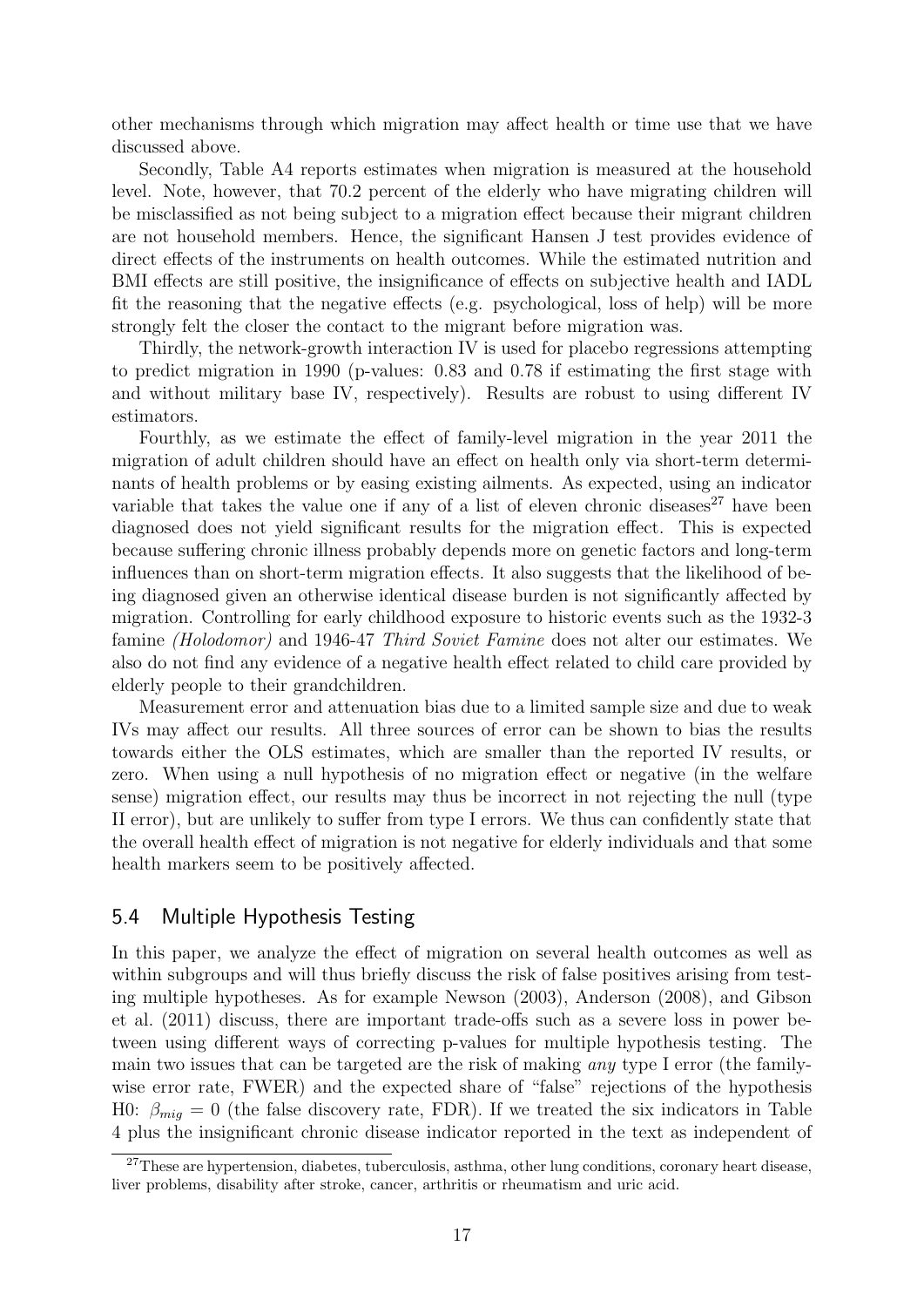each other and with true effect of zero, for  $\alpha=0.1$ , the likelihood of finding at least one false positive would be  $0.522^{28}$  $0.522^{28}$  $0.522^{28}$ . The likelihood that, as in this paper, four or more out of seven indicators showed up significant by chance would however be a mere 0.00018. However our health indicators should not be considered uncorrelated. Tables [A5](#page-31-0) and [A6](#page-31-1) report results of corrections of critical values using some standard techniques from the literature that allow for correlation of tested indicators. The first table shows that with the very conservative Bonferroni correction<sup>[29](#page-0-0)</sup> for an uncorrected  $\alpha = 0.1$  only the effect on nutritional diversity should be considered significant. According to the less conservative FDR methods by [Simes](#page-22-14) [\(1986\)](#page-22-14) and [Benjamini and Hochberg](#page-20-17) [\(1995\)](#page-20-17), the four significant results can be trusted.

Analyzing multiple hypotheses across subgroups increases the risk of drawing false conclusions. The corrections of significance levels for the large number of 42 hypothesis tests (6 subgroups, 7 indicators) that is reported in Table [A6](#page-31-1) suggests that the effect on nutritional diversity for females can be trusted even if being very conservative. Across subgroups the corrections do however not account for the imbalance in terms of power, which is higher for the female subgroup.

It is crucial to note that even the most conservative correction of significance levels (i.e. applying Bonferroni p-values) does not suggest in any way that there are negative health effects. Rather, multiple testing adjustment highlights that results regarding particular indicators may be spurious. Hence, readers should be cautious taking strong action (e.g. policy-wise) on one particular dimension that is found significant, but can be assured that a positive health effect of migration is likely.

## 6 Conclusion

This paper is the first to find positive effects of international migration on elderly health after rigorously controlling for self-selection of their adult children into migration. We use a number of health dimensions to provide a detailed picture of the health effects of large scale labor migration from Moldova and argue that the income effect from remittances is the empirically most relevant transmission channel of migration on elderly health in our sample. We find that migration allows elderly people to eat a more diverse diet and to spend more time on leisure and sleep instead of working in subsistence farming. This corresponds with an increase in the weight of the elderly, which if not excessive is seen as a positive health indicator in the elderly in the literature. We find no systematic effect of migration on mental or cognitive health. We furthermore provide evidence that the migration effect does not depend on easing access to formal health services.

We analyze heterogeneity in migration effects to identify which groups benefit in particular. Our results highlight that improvements in subjective health seem to depend to some extent on maintaining a minimum of social contact as children migrate. We show that elderly people seem to substitute the loss in contact to their migrant children by increasing the time spent meeting friends. These results suggest that while contact to family or community is important, positive effects of migration such as the income effect

 $280.522 = 1 - F(6, 4, 0.1)$ , where F is the binomial CDF.

<sup>&</sup>lt;sup>29</sup>With a Bonferroni adjustment of the form  $\alpha/m$ , where m is the number of hypotheses, thus for example  $0.1/7 = 0.01667$ , the above probability of four or more significant estimates in the absence of a true effect and uncorrelated errors would be approximately 0, but the likelihood of having not a single false positive would still just be 0.889.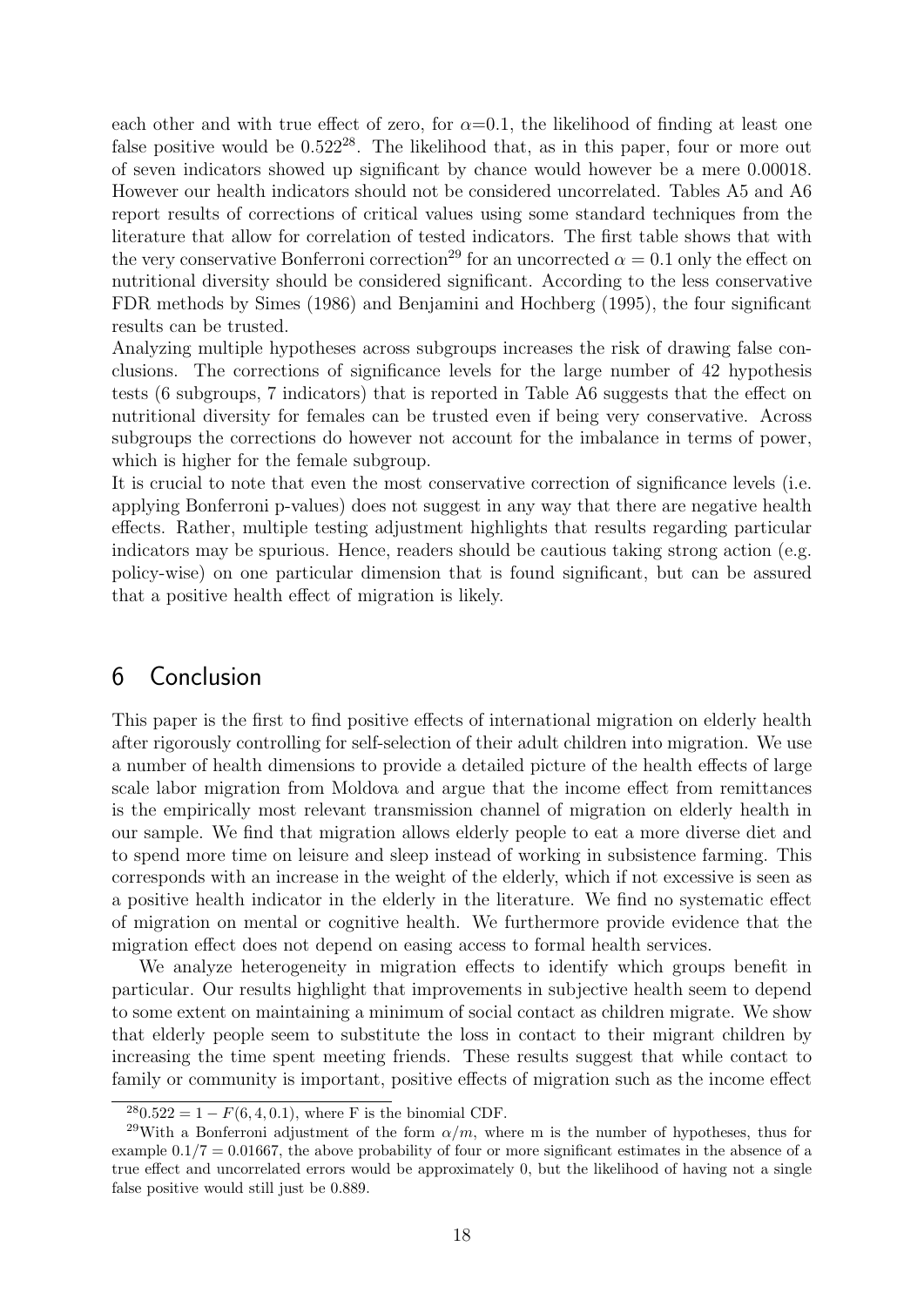can at least compensate the elderly. If the elderly are able to maintain social contact and benefit from remittances at the same time, health effects can in fact be positive.

In the most closely related paper up to date, [Antman](#page-20-2) [\(2013b\)](#page-20-2), uses a similar methodology but finds negative health effects of the migration of adult children on parental health. She applies sex and marriage ratios of the elderly's children as IVs with the motivation that male and unmarried children are more likely to migrate. Considering who qualifies as a complier in the instrumental variable setting in each study, the local average treatment effect of [Antman](#page-20-2) [\(2013b\)](#page-20-2) can be expected to differ substantially from the one calculated in our paper, which is potentially broader because it is location specific and thus not tied to a specific gender. For interpreting results another factor may however be even more crucial: Whereas [Antman](#page-20-2) [\(2013b\)](#page-20-2) provides evidence that the mental health channel is important and suggests that illegality and the related insecurity of migrant children could play an important role, in our study this channel is likely not to matter much. Migration from Moldova is mostly either legal or bears little risk and visiting parents for at least a few weeks every year is possible and very common. Negative effects on the mental well-being of elderly parents can hence be expected to be smaller. Furthermore, income levels in Mexico at the time covered by Antman's data were more than three times those in Moldova in 2011 (in PPP terms). Hence, positive effects of additional income should be relatively more important in our study. These differences between countries could also be useful for providing guidance to which effects should be expected in other origin country contexts.

In the case of Moldova, many of the elderly seem thus to be alone but healthwise better off as a consequence of their children's migration.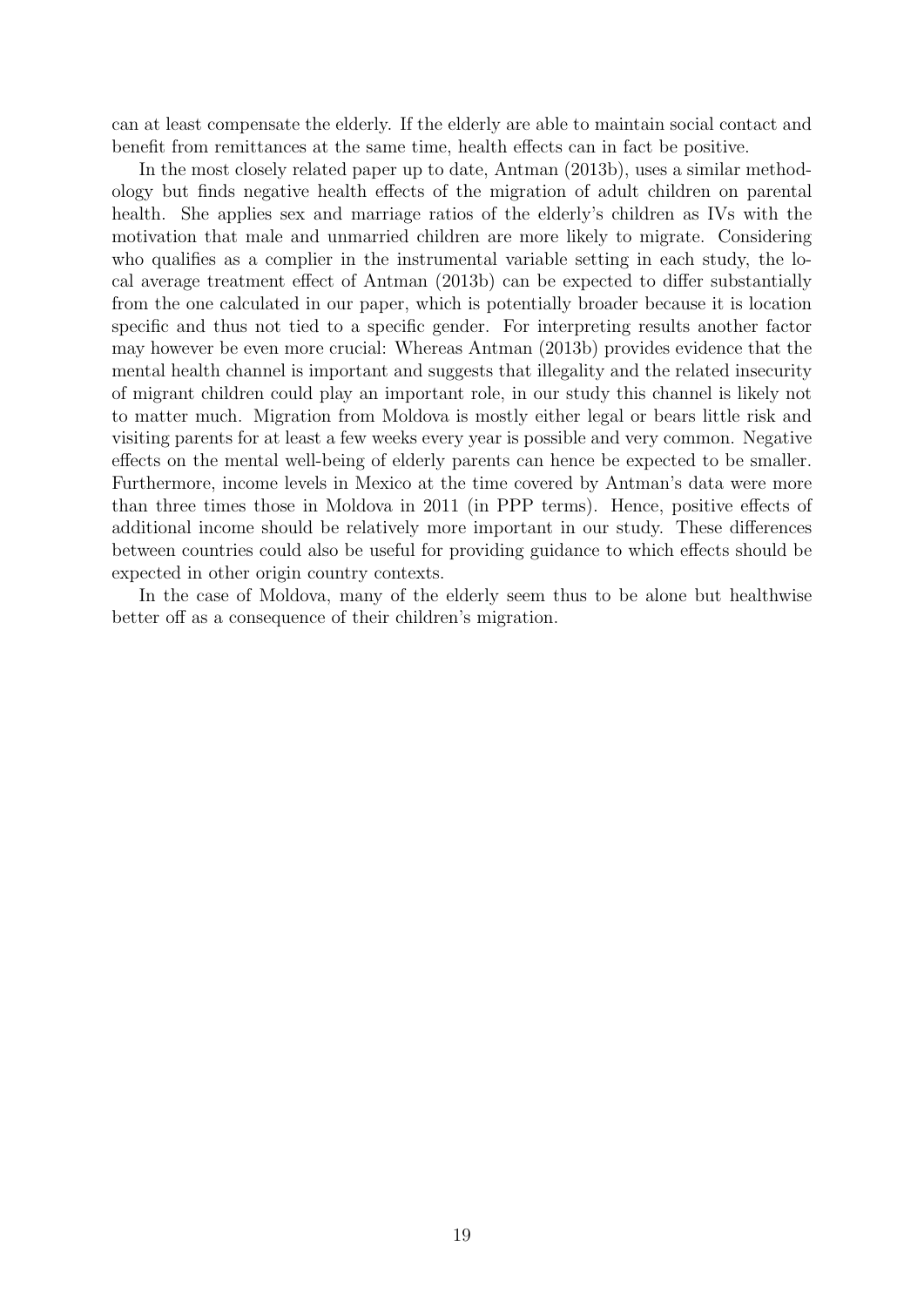# Bibliography

- <span id="page-20-10"></span>Abas, M. A., Punpuing, S., Jirapramukpitak, T., Guest, P., Tangchonlatip, K., Leese, M., Prince, M., Jul. 2009. Rural-urban migration and depression in ageing family members left behind. The British Journal of Psychiatry 195 (1), 54–60.
- <span id="page-20-4"></span>Adhikari, R., Jampaklay, A., Chamratrithirong, A., 2011. Impact of children's migration on health and health care-seeking behavior of elderly left behind. BMC Public Health 11 (143), 1–8.
- <span id="page-20-11"></span>Akee, R., Kapur, D., 2012. Remittances and Rashomon. CDG Working Paper 285.
- <span id="page-20-16"></span>Anderson, M. L., Dec. 2008. Multiple Inference and Gender Differences in the Effects of Early Intervention: A Reevaluation of the Abecedarian, Perry Preschool, and Early Training Projects. Journal of the American Statistical Association 103 (484), 1481–1495.
- <span id="page-20-14"></span>Andrews, D. W. K., Moreira, M. J., Stock, J. H., 2006. Optimal Two-Sided Invariant Similar Tests for Instrumental Variables Regression. Econometrica 74 (3), 715–752.
- <span id="page-20-1"></span>Antman, F., 2013a. The Impact of Migration on Family Left Behind Francisca M. Antman. In: Zimmermann, K., Constant, A. (Eds.), International Handbook On The Economics Of Migration. Edward Elgar, Cheltenham, Ch. 3-16, pp. 293–308.
- <span id="page-20-3"></span>Antman, F. M., 2010. Adult Child Migration and the Health of Elderly Parents Left Behind in Mexico. American Economic Review: Papers and Procedings 100 (May), 205–208.
- <span id="page-20-8"></span>Antman, F. M., Jan. 2012. Elderly Care and Intrafamily Resource Allocation when Children Migrate. The Journal of Human Resources 47 (2), 331–363.
- <span id="page-20-2"></span>Antman, F. M., 2013b. How Does International Migration Affect the Health of Elderly Parents Left Behind? Evidence from Mexico. Working Paper. URL [http://spot.colorado.edu/~antmanf/Antman\\_Migration&ElderlyHealthMar2013.pdf](http://spot.colorado.edu/~antmanf/Antman_Migration&ElderlyHealthMar2013.pdf)
- <span id="page-20-17"></span>Benjamini, Y., Hochberg, Y., 1995. Controlling the False Discovery Rate: A Practical and Powerful Approach to Multiple Testing. Journal of the Royal Statistical Society: Series B (Methdological) 57 (1), 289–300.
- <span id="page-20-15"></span>Benyamini, Y., Leventhal, E. A., Leventhal, H., 2000. Gender differences in processing information for making self-assessments of health. Psychosomatic Medicine 62 (3), 354–64.
- <span id="page-20-7"></span>Chang, H., Dong, X.-Y., MacPhail, F., Dec. 2011. Labor Migration and Time Use Patterns of the Left-behind Children and Elderly in Rural China. World Development 39 (12), 2199–2210.
- <span id="page-20-0"></span>Clemens, M., 2011. Economics and Emigration : Trillion-Dollar Bills on the Sidewalk? Journal of Economic Perspectives 25 (3), 83–106.
- <span id="page-20-9"></span>Cornwell, E. Y., Waite, L. J., Mar. 2009. Social Disconnectedness, Perceived Isolation, and Health among Older Adults. Journal of Health and Social Behavior 50 (1), 31–48.
- <span id="page-20-6"></span>Das, J., Do, Q.-T., Friedman, J., McKenzie, D., 2008. Mental Health Patterns and Consequences: Results from Survey Data in Five Developing Countries. World Bank Policy Research Working Paper 4495.
- <span id="page-20-13"></span>Drewnowski, A., Specter, S. E., Jan. 2004. Poverty and obesity: the role of energy density and energy costs. The American Journal of Clinical Nutrition 79, 6–16.
- <span id="page-20-12"></span>Eriksson, I., Undén, A.-l., Elofsson, S., 2001. Self-rated health . Comparisons between three different measures. Results from a population study. International Journal of Epidemiology 30, 326–333.
- <span id="page-20-5"></span>Friedman, J., Thomas, D., 2008. Psychological health, before, during and after an economic crisis - Results from Indonesia 1993-2000. World Bank Economic Review 23 (1), 57–76.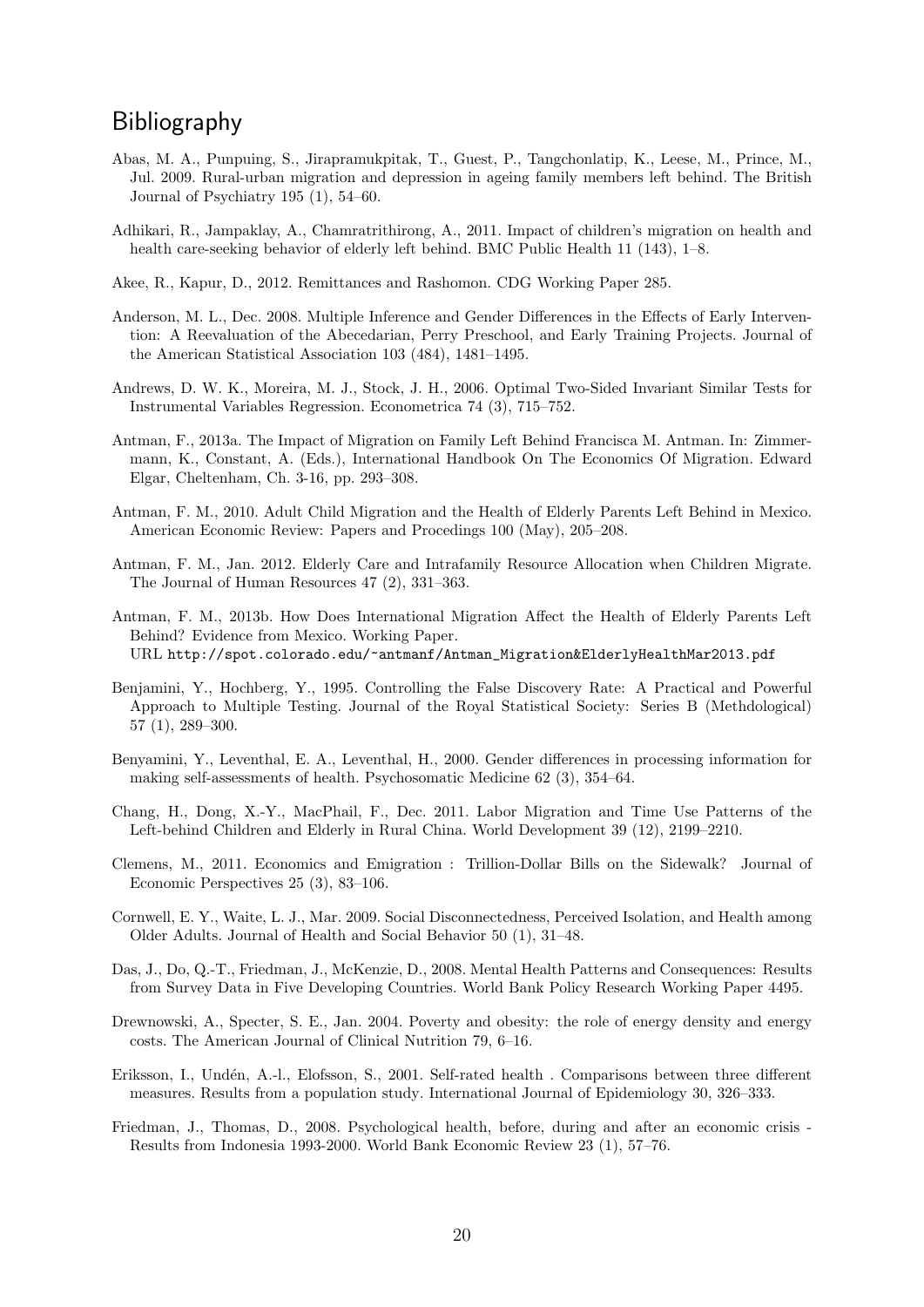- <span id="page-21-1"></span>Gibson, J., McKenzie, D., Stillman, S., 2011. The impacts of international migration on remaining household members: omnibus results from a migration lottery program. The Review of Economics and Statistics 93 (November), 1297–1318.
- <span id="page-21-8"></span>Giles, J., Mu, R., May 2007. Elderly parent health and the migration decisions of adult children: evidence from rural China. Demography 44 (2), 265–288.
- <span id="page-21-3"></span>Grossman, M., 1972. On the Concept of Health Capital and the Demand for Health. Journal of Political Economy 80 (2), 223–255.
- <span id="page-21-6"></span>Guh, D. P., Zhang, W., Bansback, N., Amarsi, Z., Birmingham, C. L., Anis, A. H., Jan. 2009. The incidence of co-morbidities related to obesity and overweight: A systematic review and meta-analysis. BMC Public Health 9 (88).
- <span id="page-21-10"></span>Henderson, J. V., Storeygard, A., Weil, D. N., Apr. 2012. Measuring Economic Growth from Outer Space. American Economic Review 102 (2), 994–1028.
- <span id="page-21-18"></span>Kleibergen, F., Paap, R., 2006. Generalized Reduced Rank Tests Using the Singular Value Decomposition. Journal of Econometrics 133, 97–126.
- <span id="page-21-16"></span>Kosuke, I., Keele, L., Tingley, D., Yamamoto, T., 2011. Unpacking the Black Box of Causality: Learning about Causal Mechanisms from Experimental and Observational Studies. American Political Science Review 105 (04), 765–789.
- <span id="page-21-0"></span>Kuhn, R., Everett, B., Silvey, R., Jan. 2011. The Effects of Children's Migration on Elderly Kin's Health: A Counterfactual Approach. Demography 48 (1), 183–209.
- <span id="page-21-7"></span>Lawton, M. P., Brody, E. M., 1969. Assessment of older people: self-maintaining and instrumental activities of daily living. The Gerontologist 9 (3), 179–186.
- <span id="page-21-2"></span>Lucas, R. E. B., Stark, O., 1985. Motivations to Remit: Evidence from Botswana. Journal of Political Economy 93 (5), 901–918.
- <span id="page-21-13"></span>Mikusheva, A., Poi, B. P., 2006a. Tests and confidence sets with correct sive when instruments are potentially weak. Stata Journal 6 (3), 335–347.
- <span id="page-21-14"></span>Mikusheva, A., Poi, B. P., 2006b. Tests and confidence sets with correct sive when instruments are potentially weak. Stata Journal 6 (3), 335–347.
- <span id="page-21-15"></span>Moore, P. J., Adler, N. E., Williams, D. R., Jackson, J. S., 2002. Socioeconomic Status and Health : The Role of Sleep. Psychosolmatic Medicine 344 (2), 337–344.
- <span id="page-21-11"></span>Moreira, M. J., 2003. A Conditional Likelihood Ratio Test For Structural Models. Econometrica 71 (4), 1027–1048.
- <span id="page-21-12"></span>Moreira, M. J., 2009. Tests With Correct Size When Instruments Can Be Arbitrarily Weak. Journal of Econometrics 152 (2), 131–140.
- <span id="page-21-9"></span>Munshi, K., 2003. Networks in the modern economy: mexican migrants in the U.S. labor market. Quarterly Journal of Economics 118 (2), 549–599.
- <span id="page-21-17"></span>Newson, R., 2003. Multiple-test procedures and smile plots. Stata Journal 3 (2), 109–132.
- <span id="page-21-5"></span>Pang, L., de Brauw, A., Rozelle, S., 2004. Working until You Drop: The Elderly of Rural China. The China Journal (52), 73–94.
- <span id="page-21-4"></span>Pérès, K., Matharan, F., Allard, M., Amieva, H., Baldi, I., Barberger-Gateau, P., Bergua, V., Bourdel-Marchasson, I., Delcourt, C., Foubert-Samier, A., Fourrier-Réglat, A., Gaimard, M., Laberon, S., Maubaret, C., Postal, V., Chantal, C., Rainfray, M., Rascle, N., Dartigues, J.-F., Jan. 2012. Health and aging in elderly farmers: the AMI cohort. BMC Public Health 12, 558.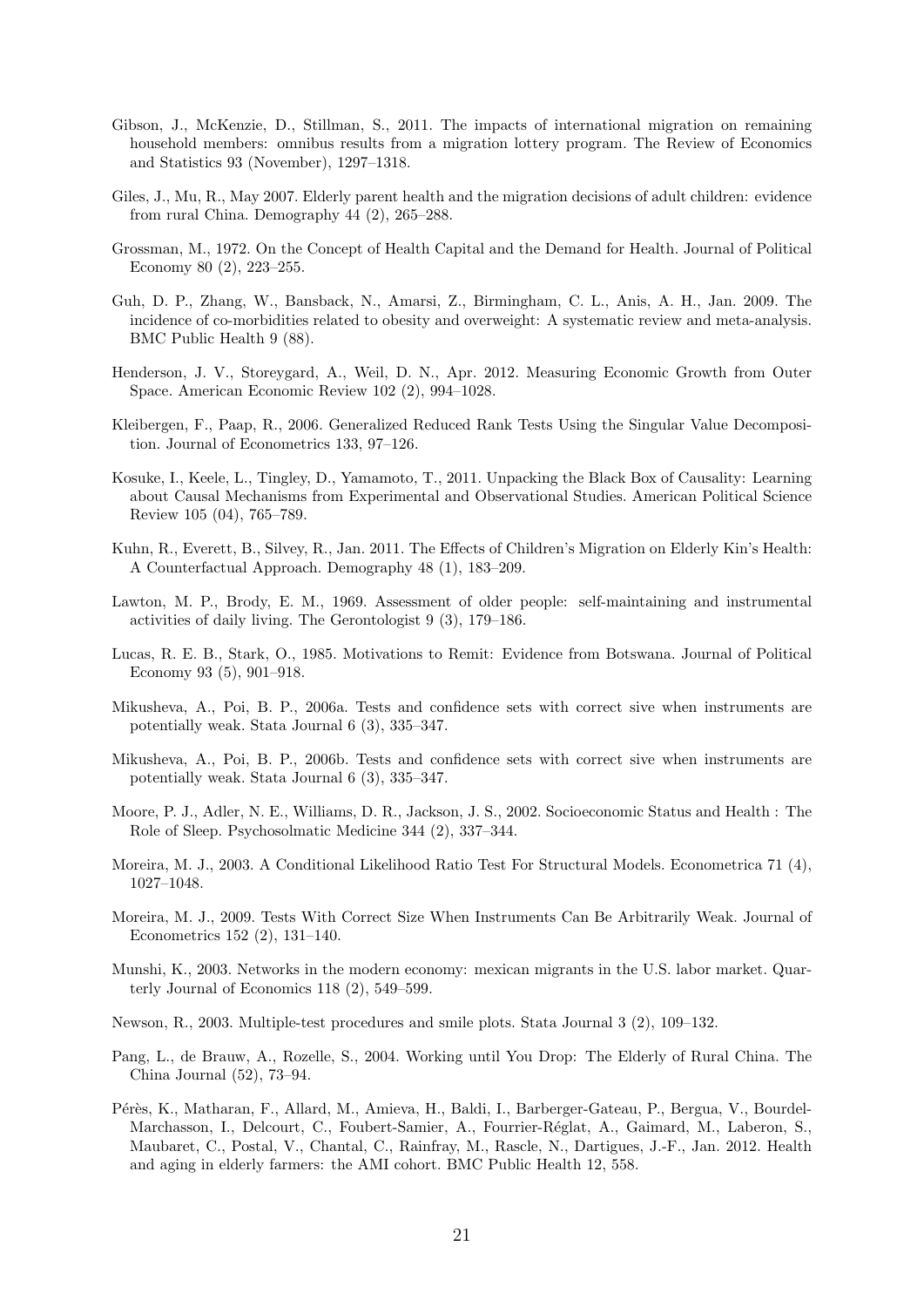- <span id="page-22-9"></span>Prentice, A. M., Feb. 2006. The emerging epidemic of obesity in developing countries. International Journal of Epidemiology 35 (1), 93–9.
- <span id="page-22-1"></span>Rapoport, H., Docquier, F., 2006. The Economics of Migrants' Remittances. In: Kolm, S.-C., Ythier, J. M. (Eds.), Handbook of the Economics of Giving, Altruism and Reciprocity, Volume 2. Vol. 2. Elsevier B.V., Amsterdam, Ch. 17, pp. 1136–1198.
- <span id="page-22-10"></span>Ruel, M. T., 2003. Animal Source Foods to Improve Micronutrient Nutrition and Human Function in Developing Countries Operationalizing Dietary Diversity: A Review of Measurement Issues. The Journal of Nutrition 133 (11), 39115–39265.
- <span id="page-22-8"></span>Rumpf, H. J., Meyer, C., Hapke, U., John, U., Dec. 2001. Screening for mental health: validity of the MHI-5 using DSM-IV Axis I psychiatric disorders as gold standard. Psychiatry Research 105 (3), 243–53.
- <span id="page-22-6"></span>Ruo, B., Rumsfeld, J. S., Hlatky, M. A., Liu, H., Browner, W. S., Whooley, M. A., Jul. 2003. Depressive symptoms and health-related quality of life: the Heart and Soul Study. The Journal of the American Medical Association 290 (2), 215–221.
- <span id="page-22-11"></span>Silver, B., 1974. The Impact of Urbanization and Geographical Dispersion on the Linguistic Russification of Soviet Nationalities. Demography 11 (1), 89–103.
- <span id="page-22-14"></span>Simes, R. J., 1986. An improved Bonferroni procedure for multiple tests of significance. Biometrika 73, 751–754.
- <span id="page-22-2"></span>Singh, I., Squire, L., Strauss, J., 1986. Agricultural Household Models: Extensions, Applications, and Policy. Johns Hopkins University Press, Baltimore, Md.
- <span id="page-22-5"></span>SSA, 2012. Social Security Programs Throughout the World: Europe, 2012. Tech. rep., United States Social Security Administration. URL <http://www.ssa.gov/policy/docs/progdesc/ssptw/2012-2013/europe/>
- <span id="page-22-12"></span>Stock, J. H., Wright, J. H., Yogo, M., 2002. A Survey of Weak Instruments and Weak Identification in Generalized Method of Moments. Journal of Business & Economic Statistics 20 (4), 518–529.
- <span id="page-22-3"></span>Stoehr, T., 2013. Intra-Family Migration Decisions and Elderly Left Behind. Kiel Working Paper 1858.
- <span id="page-22-13"></span>Turcanu, G., Domente, S., Buga, M., Richardson, B., 2012. Republic of Moldova Health system review. Health Systems in Transition 14 (7).
- <span id="page-22-0"></span>UN, 2011. World Population Prospects: The 2010 Revision. Tech. rep., UN Department of Economic and Social Affairs Population Division, New York.
- <span id="page-22-7"></span>Veit, C. T., Ware, J. E., Oct. 1983. The structure of psychological distress and well-being in general populations. Journal of Consulting and Clinical Psychology 51 (5), 730–42.

<span id="page-22-4"></span>World Bank, 2013. World Development Indicators.

URL [http://data.worldbank.org/indicator/NY.GDP.PCAP.PP.CD?order=wbapi\\_data\\_value\\_](http://data.worldbank.org/indicator/NY.GDP.PCAP.PP.CD?order=wbapi_data_value_2012+wbapi_data_value+wbapi_data_value-last&sort=desc) [2012+wbapi\\_data\\_value+wbapi\\_data\\_value-last&sort=desc](http://data.worldbank.org/indicator/NY.GDP.PCAP.PP.CD?order=wbapi_data_value_2012+wbapi_data_value+wbapi_data_value-last&sort=desc)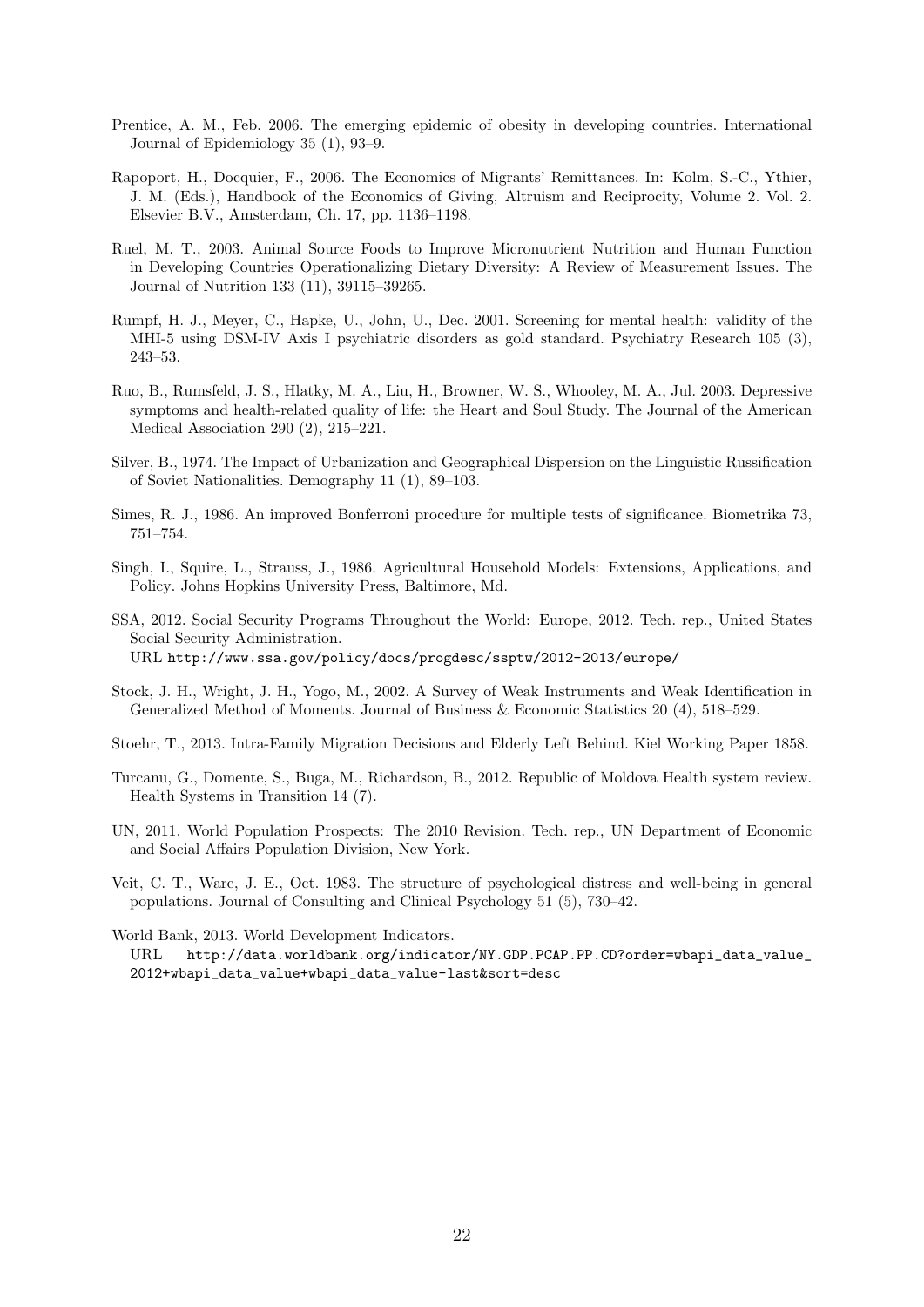# 7 Appendix

Villages with low and high NWGI-IV

<span id="page-23-0"></span>Figure 1: Sampling locations, network-growth-IV levels and military base distribution

Villages with and without military personnel



Notes: Authors' calculation based on households with elderly in CELB 2012. The panel to the left marks localities with below median values of the network-growth-interaction (NWGI) instrumental variable with a cross and villages with above median values with a dot. In the panel to the right villages without and with military personnel before 1990 are

plotted as dots and crosses, respectively. Information on military personnel from the CELB community survey module. The un-sampled region to the East of Moldova is the breakaway territory of Transnistria where no sampling was possible for political reasons.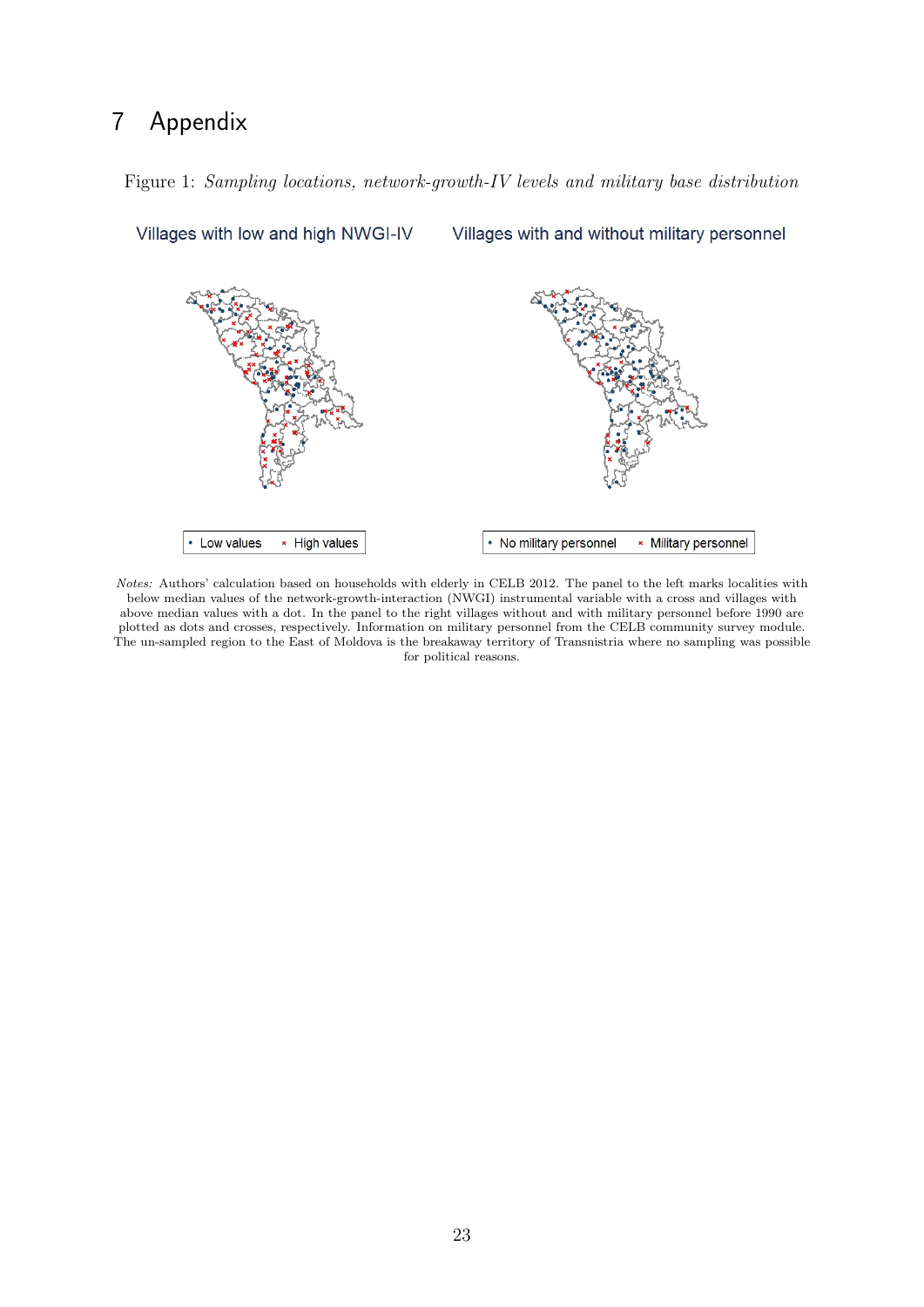<span id="page-24-0"></span>

Figure 2: Proposed causal relationships and evidence in the paper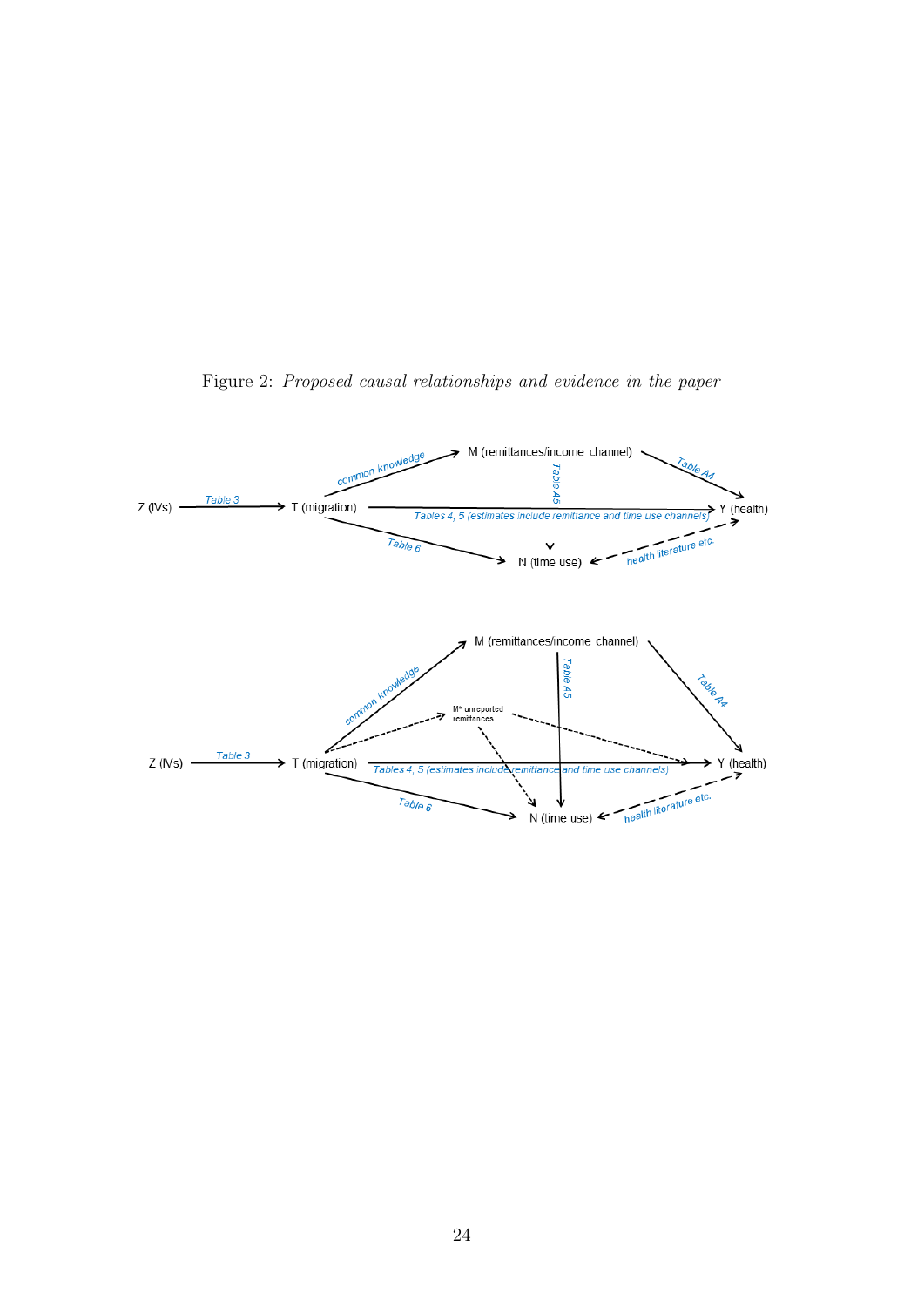<span id="page-25-0"></span>

|                                              |       | by gender |       |       | by age cohort |       |       | migrant in 2011 |
|----------------------------------------------|-------|-----------|-------|-------|---------------|-------|-------|-----------------|
|                                              | All   | female    | male  | 60-69 | 70-79         | $80+$ | no    | yes             |
| Individual characteristics of elderly person |       |           |       |       |               |       |       |                 |
| Age                                          | 69.33 | 69.98     | 68.35 | 63.57 | 73.85         | 83.70 | 69.57 | 68.95           |
| 60-69                                        | 0.54  | 0.49      | 0.60  | 1.00  | 0.00          | 0.00  | 0.52  | 0.55            |
| 70-79                                        | 0.37  | 0.40      | 0.32  | 0.00  | 1.00          | 0.00  | 0.37  | 0.35            |
| $80+$                                        | 0.10  | 0.11      | 0.08  | 0.00  | 0.00          | 1.00  | 0.10  | 0.10            |
| Female                                       | 0.60  | 1.00      | 0.00  | 0.55  | 0.65          | 0.69  | 0.61  | 0.58            |
| Years of education                           | 8.39  | 7.78      | 9.30  | 9.96  | 7.16          | 4.42  | 8.23  | 8.63            |
| Spousal education difference                 | 0.46  | 0.47      | 0.45  | 0.39  | 0.41          | 1.02  | 0.45  | 0.48            |
| Native language Moldovan                     | 0.79  | 0.78      | 0.81  | 0.79  | 0.80          | 0.76  | 0.82  | 0.75            |
| Family characteristics                       |       |           |       |       |               |       |       |                 |
| Household-level old-age pensions             | 0.98  | 0.97      | 1.00  | 0.91  | 1.10          | 0.94  | 0.99  | 0.96            |
| Urban                                        | 0.23  | 0.23      | 0.22  | 0.25  | 0.19          | 0.24  | 0.22  | 0.24            |
| Number of children                           | 2.69  | 2.70      | 2.68  | 2.56  | 2.80          | 3.01  | 2.43  | 3.09            |
| Mean age of children                         | 40.94 | 42.36     | 38.81 | 35.64 | 45.12         | 54.12 | 41.51 | 40.06           |
| Household size                               | 2.91  | 2.81      | 3.07  | 3.17  | 2.62          | 2.62  | 2.91  | 2.92            |
| Child co-resides                             | 0.43  | 0.44      | 0.41  | 0.47  | 0.37          | 0.39  | 0.43  | 0.42            |
| Biological child migrated in 2011            | 0.39  | 0.38      | 0.41  | 0.40  | 0.38          | 0.38  | 0.00  | 1.00            |
| Household has migrant member in 2011         | 0.14  | 0.14      | 0.15  | 0.17  | 0.11          | 0.13  | 0.04  | $0.30\,$        |
| Reports receiving remittances                | 0.13  | 0.13      | 0.12  | 0.15  | 0.09          | 0.10  | 0.04  | 0.26            |
| Annual reported remittances in LCU           | 4144  | 4452      | 3679  | 5630  | 2557          | 1975  | 1388  | 8416            |
| Health markers of elderly person             |       |           |       |       |               |       |       |                 |
| Subjective Health                            | 2.78  | 2.72      | 2.86  | 2.88  | 2.67          | 2.60  | 2.76  | 2.81            |
| $MHI-5$                                      | 18.56 | 18.75     | 18.26 | 18.48 | 18.56         | 18.96 | 18.59 | 18.51           |
| IADL                                         | 0.62  | 0.57      | 0.69  | 0.73  | 0.53          | 0.37  | 0.61  | 0.64            |
| BMI                                          | 27.98 | 28.60     | 27.06 | 28.56 | 27.67         | 25.92 | 27.78 | 28.31           |
| Nutritional Diversity                        | 5.28  | 5.20      | 5.40  | 5.39  | 5.17          | 5.06  | 5.21  | 5.38            |
| Cognitive Test score                         | 3.67  | 3.62      | 3.74  | 4.18  | $3.25\,$      | 2.41  | 3.59  | 3.78            |
| Time allocation of elderly person            |       |           |       |       |               |       |       |                 |
| Farm/Family Business                         | 0.86  | 0.68      | 1.13  | 1.09  | 0.65          | 0.45  | 0.87  | 0.85            |
| Wage Work                                    | 0.53  | 0.37      | 0.76  | 0.91  | 0.11          | 0.02  | 0.54  | 0.51            |
| Friends/Hobbies                              | 1.40  | 1.24      | 1.64  | 1.53  | 1.28          | 1.08  | 1.29  | 1.55            |
| TV/Radio                                     | 2.50  | 2.36      | 2.69  | 2.61  | 2.42          | 2.19  | 2.45  | 2.57            |
| Sleep                                        | 6.90  | 6.78      | 7.08  | 6.95  | 6.86          | 6.81  | 6.84  | 6.99            |
| Chores                                       | 3.17  | 3.46      | 2.75  | 3.43  | 3.05          | 2.25  | 3.12  | 3.27            |
| Child Care                                   | 1.19  | 1.33      | 0.99  | 1.52  | 0.92          | 0.40  | 1.08  | 1.36            |
| Sample Size                                  | 1566  | 941       | 625   | 838   | 572           | 156   | 952   | 614             |

### Table 1: Summary Statistics

Notes: Authors' calculation based on the analytical sample for this paper in CELB 2012. These data exclude elderly people without children and individuals with missing information on either health outcomes, controls or instrumental variables.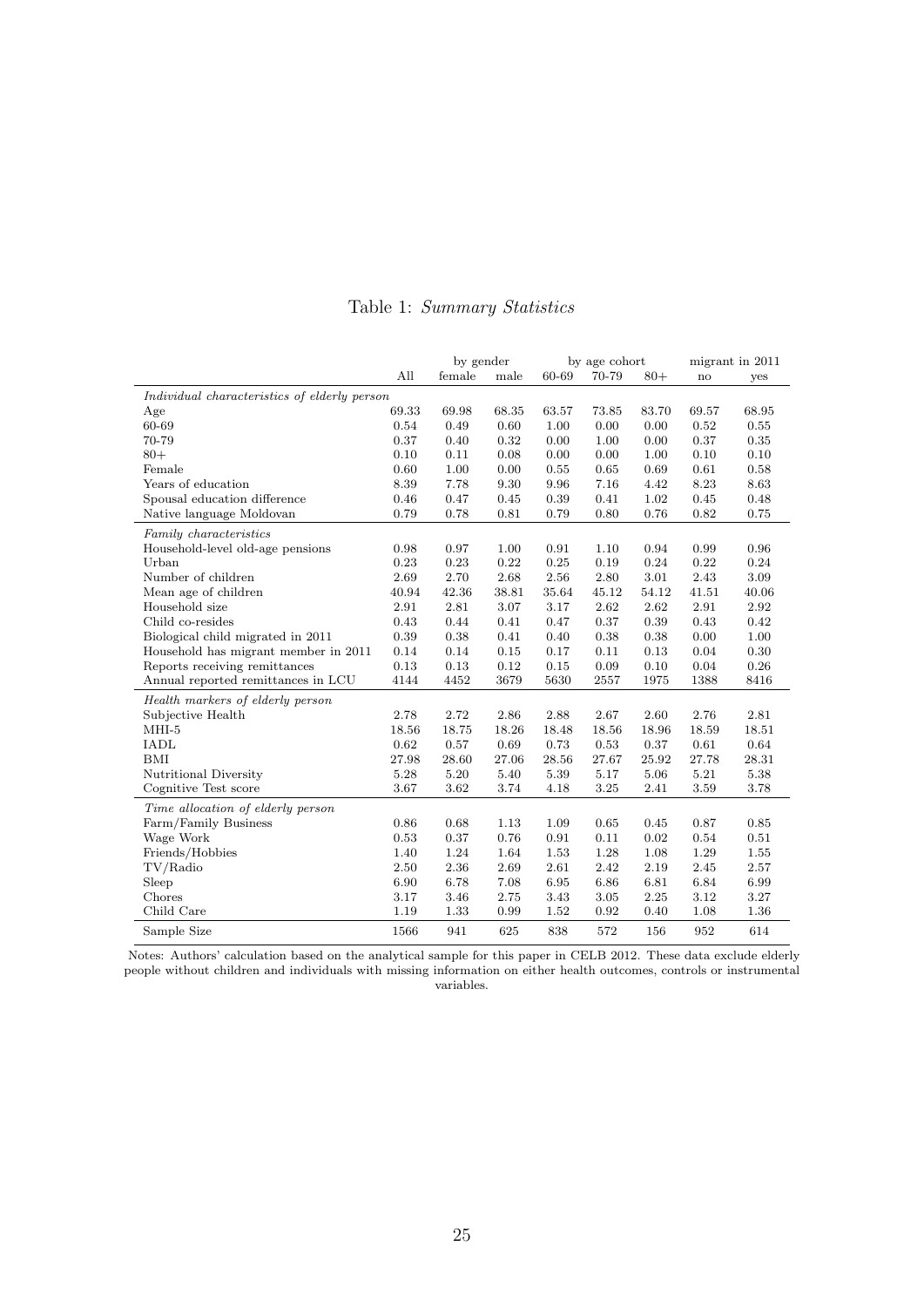<span id="page-26-0"></span>

|                                                             | (1)<br>all | (2)<br>Low NWGI | (3)<br>High NWGI | (4)<br>No mil. base | (5)<br>Military base |
|-------------------------------------------------------------|------------|-----------------|------------------|---------------------|----------------------|
| Biological child migrated in 2011                           | 0.38       | $0.33**$        | $0.42**$         | $0.36*$             | $0.43*$              |
| Household has migrant member in 2011                        | 0.13       | 0.12            | 0.14             | $0.11**$            | $0.20**$             |
| Subjective Health                                           | 2.78       | 2.78            | 2.79             | 2.79                | 2.78                 |
| $MHI-5$                                                     | 18.51      | 18.53           | 18.48            | 18.48               | 18.59                |
| Cognitive capacity                                          | 3.76       | 3.80            | 3.72             | 3.71                | 3.91                 |
| IADL                                                        | 0.63       | 0.64            | 0.61             | 0.62                | 0.63                 |
| <b>BMI</b>                                                  | 28.12      | 27.93           | 28.33            | 27.91               | 28.86                |
| Nutritional diversity                                       | 5.26       | 5.32            | 5.21             | 5.25                | 5.32                 |
| Any chronic illness                                         | 0.91       | 0.91            | 0.92             | 0.91                | 0.92                 |
| Age                                                         | 69.16      | 69.30           | 69.02            | 69.33               | 68.59                |
| Cohort $60-69$ $(0/1)$                                      | 0.55       | 0.54            | 0.56             | 0.53                | 0.59                 |
| Cohort 70-79 $(0/1)$                                        | 0.35       | 0.37            | 0.33             | 0.36                | 0.31                 |
| Cohort $80 + (0/1)$                                         | 0.10       | 0.10            | 0.11             | 0.11                | 0.10                 |
| Female                                                      | 0.61       | 0.60            | 0.62             | 0.60                | 0.64                 |
| Years of education                                          | 8.62       | $8.87**$        | $8.37**$         | 8.58                | 8.73                 |
| Education difference between spouses                        | 0.41       | 0.43            | 0.39             | 0.42                | 0.38                 |
| Native language Moldovan                                    | 0.83       | 0.87            | 0.78             | 0.84                | 0.76                 |
| Household pensions in 1000 lei                              | 0.96       | 0.96            | 0.96             | 0.96                | 0.95                 |
| Urban                                                       | 0.28       | 0.25            | 0.31             | 0.26                | 0.36                 |
| Number of children                                          | 2.64       | 2.57            | 2.72             | 2.68                | 2.51                 |
| Age of children                                             | 40.75      | 41.13           | 40.37            | 40.96               | 40.05                |
| Household size                                              | 2.88       | 2.96            | 2.78             | 2.90                | 2.80                 |
| Share of village population 50 or older in 2004             | 0.27       | 0.28            | 0.26             | 0.27                | 0.27                 |
| Lights median $2004/1000$ vill pop                          | 0.60       | 0.65            | 0.56             | 0.61                | 0.58                 |
| Lights median $2011/1000$ vill pop                          | 0.97       | 1.15            | 0.81             | 0.97                | 0.98                 |
| Annual Growth rate (median) 2004-12                         | 0.05       | 0.07            | 0.04             | 0.05                | 0.06                 |
| Distance to closest health center/hospital <sup>†</sup>     | 0.78       | 0.09            | 1.49             | $1.01**$            | $0.00**$             |
| Distance to closest pharmacy <sup>†</sup>                   | 2.72       | 2.88            | 2.55             | 2.98                | 1.81                 |
| Distance to closest bank/money transfer agency <sup>†</sup> | 0.46       | 0.38            | 0.54             | 0.47                | 0.42                 |
| Number of villages                                          | 111        | 56              | 55               | 86                  | 25                   |

### Table 2: Village characteristics by IV level

Notes: Authors' calculations based on households with elderly in CELB 2012. NWGI stands for network-growth interaction. \*, and \*\* indicate differences at the village at the 10 and 5 percent significance level using two-sided t-test with unequal variances between column 2 and 3, and 4 and 5., respectively.  $\dagger$ : If infrastructure available in same locality, 0 km assumed.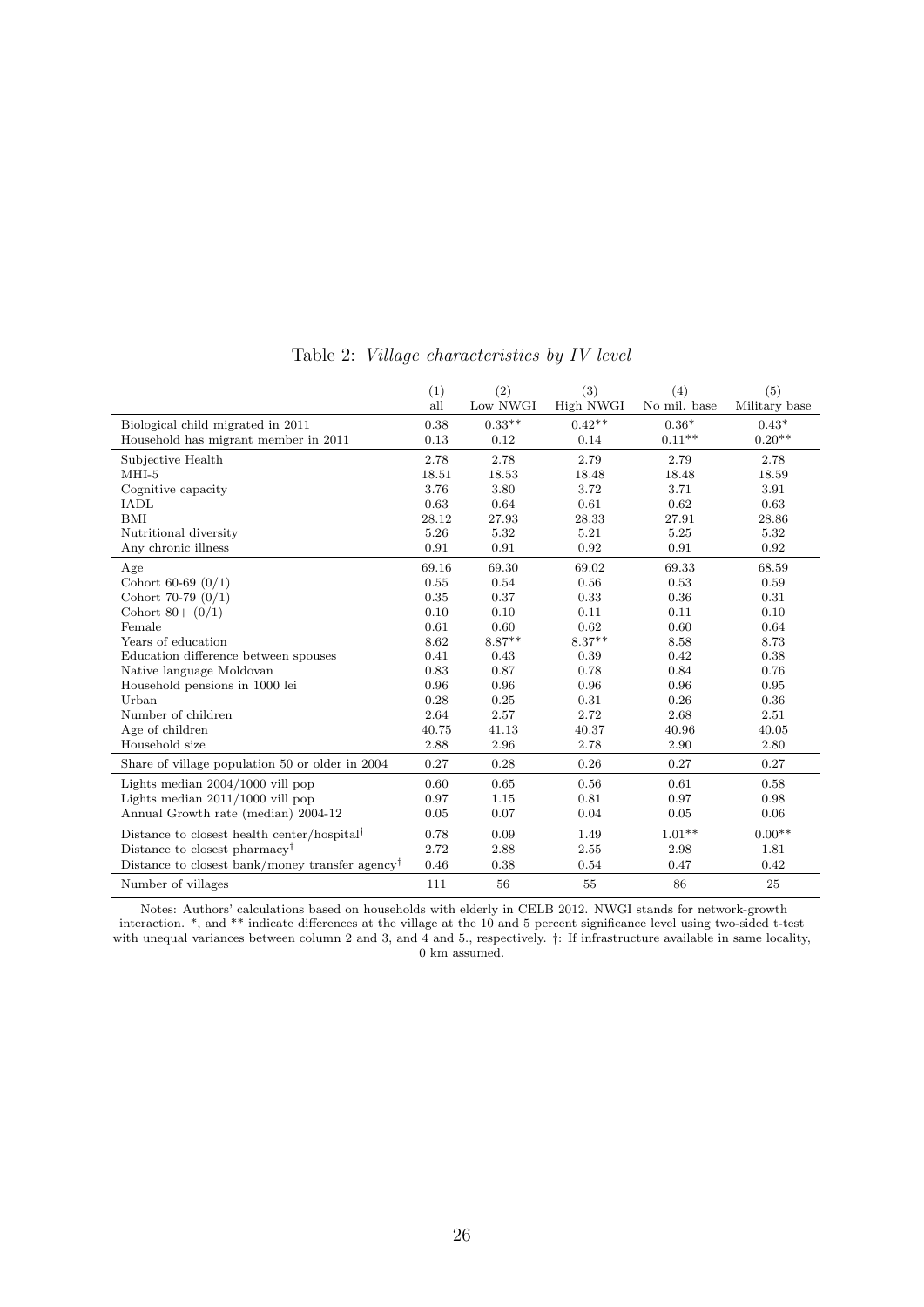|                                        | (1)<br>all             | (2)<br>only male       | (3)<br>only female   |
|----------------------------------------|------------------------|------------------------|----------------------|
| Demographies                           |                        |                        |                      |
| Female                                 | $-0.0026$              |                        |                      |
|                                        | (0.022)                |                        |                      |
|                                        | $0.0067**$             | 0.0043                 | $0.0069*$            |
| Age                                    |                        |                        |                      |
| Education                              | (0.003)<br>$0.0139***$ | (0.005)<br>$0.0202***$ | (0.003)<br>$0.0097*$ |
|                                        | (0.005)                | (0.006)                | (0.005)              |
| Spousal Educational Difference         | $0.0230***$            | 0.0127                 | $0.0269***$          |
|                                        | (0.008)                | (0.016)                | (0.010)              |
| Moldovan mother tongue                 | $-0.0811**$            | $-0.0544$              | $-0.1023**$          |
|                                        | (0.039)                | (0.069)                | (0.040)              |
|                                        |                        |                        |                      |
| Household                              |                        |                        |                      |
| Household pensions                     | $-0.0440*$             | $-0.0327$              | $-0.0427$            |
|                                        | (0.024)                | (0.031)                | (0.031)              |
| No. Children                           | $0.1429***$            | $0.0968**$             | $0.1707***$          |
|                                        | (0.023)                | (0.037)                | (0.032)              |
| (No. Children) $^2$                    | $-0.0093***$           | $-0.0053$              | $-0.0118***$         |
|                                        | (0.003)                | (0.005)                | (0.004)              |
| Mean age of children                   | 0.0121                 | $0.0199*$              | 0.0070               |
|                                        | (0.008)                | (0.011)                | (0.011)              |
| (Mean age of children) <sup>2</sup>    | $-0.0002**$            | $-0.0003**$            | $-0.0002$            |
|                                        | (0.000)                | (0.000)                | (0.000)              |
| Distance to closest health center      | $-0.0009$              | 0.0013                 | $-0.0025$            |
| or hospital (in km)                    | (0.003)                | (0.002)                | (0.004)              |
| Urban                                  | 0.0442                 | $-0.0620$              | $0.1092***$          |
|                                        | (0.036)                | (0.056)                | (0.038)              |
| Migration                              |                        |                        |                      |
| Migrant share Italy                    | $0.0020**$             | $0.0025**$             | 0.0018               |
|                                        | (0.001)                | (0.001)                | (0.001)              |
| Migrant share Russia                   | $-0.0018$              | $-0.0028$              | $-0.0005$            |
|                                        | (0.002)                | (0.003)                | (0.002)              |
| Migrant share Romania                  | $-0.0148***$           | $-0.0124**$            | $-0.0155***$         |
|                                        | (0.004)                | (0.006)                | (0.004)              |
| Migrant share Ukraine                  | $-0.0043***$           | $-0.0044**$            | $-0.0039**$          |
|                                        | (0.001)                | (0.002)                | (0.001)              |
| IV: Network Growth interaction         | $0.0012***$            | $0.0011***$            | $0.0012***$          |
|                                        | (0.000)                | (0.000)                | (0.000)              |
| IV: Military Base                      | $0.0656**$             | 0.0555                 | $0.0718**$           |
|                                        | (0.031)                | (0.053)                | (0.030)              |
| Constant                               | $-0.6539**$            | $-0.6647*$             | $-0.5619$            |
|                                        |                        |                        |                      |
|                                        | (0.254)                | (0.356)                | (0.345)              |
| Observations                           | 1,566                  | 625                    | 941                  |
| R-squared                              | 0.121                  | 0.099                  | 0.151                |
| F stat                                 | 17.13                  | 6.293                  | 19.76                |
| Kleibergen-Paap weak IV rk F statistic | 9.540                  | 4.188                  | 7.875                |
| Kleibergen-Paap weak IV rk F test      | 0.009                  | 0.088                  | 0.007                |

<span id="page-27-0"></span>Table 3: First Stage: Determinants of children's migration in 2011

Notes: Authors' calculation based on households with elderly in CELB 2012. Subjective Health used in 2nd stage (cf sample size). Results near identical for other dependent variables. Heteroskedasticity robust standard errors are clustered at the village level; \*\*\*  $p<0.01$ , \*\*  $p<0.05$ , \*  $p<0.1$ ;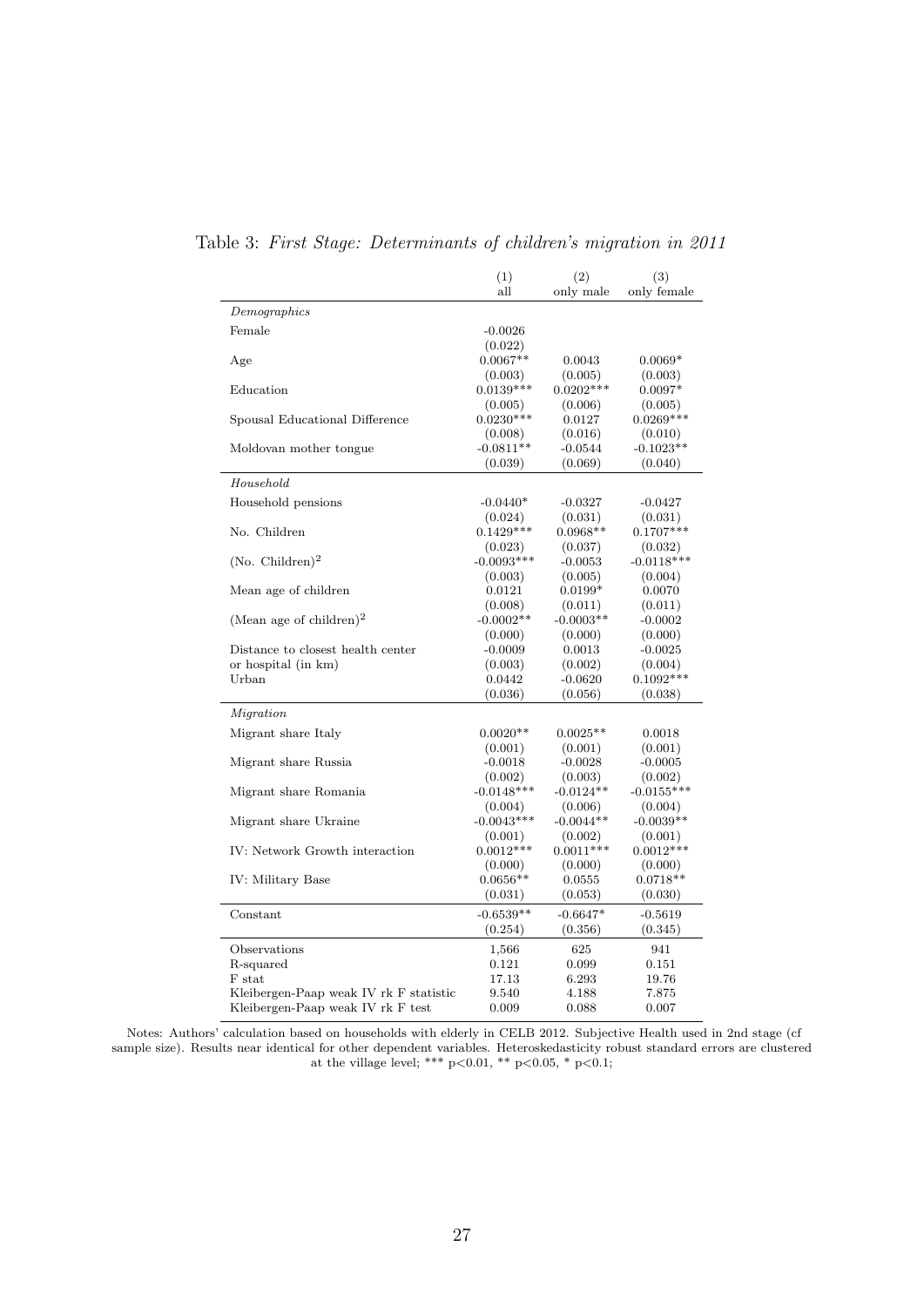<span id="page-28-0"></span>

|            |                   | $\left( 1\right)$    | $\left( 2\right)$ | $\left( 3\right)$<br>Health Markers | (4)          | (5)           | (6)                      |
|------------|-------------------|----------------------|-------------------|-------------------------------------|--------------|---------------|--------------------------|
|            |                   | Subjective<br>Health | MHI-5             | Cognitive<br>Capacity               | IADL         | BMI           | Nutritional<br>diversity |
| <b>CLS</b> | Co <sub>eff</sub> | 0.08                 | $-0.07$           | 0.11                                | $0.03*$      | 0.40          | $0.18*$                  |
|            | SЕ                | 0.05                 | 0.12              | 0.09                                | 0.01         | 0.32          | 0.09                     |
|            | 2SLS Coeff        | $1.02**$             | $-1.17$           | $-0.91$                             | $0.27**$     | $4.99**$      | $3.78***$                |
|            | 2SLS SE           | 0.48                 | 1.24              | 0.87                                | 0.13         | 2.51          | 1.05                     |
| $\geq$     | KP F              | 9.54                 | 9.54              | 8.72                                | 9.54         | 7.54          | 9.54                     |
|            | HJp               | 0.44                 | 0.86              | 0.94                                | 0.25         | 0.41          | 0.49                     |
|            | 95% CLR conf set  | [0.28, 2.26]         | $[-3.62, 0.83]$   | $[-0.41, 0.58]$                     | [0.05, 0.64] | [0.08, 12.47] | [2.31, 6.96]             |
|            | CLR test p-value  | 0.01                 | 0.24              | 0.76                                | 0.02         | 0.05          | 0.00                     |
|            | Sample Size       | 1566                 | 1566              | 1566                                | 1566         | 1407          | 1566                     |

#### Table 4: The Effect of Migration (OLS and IV)

Notes: Authors' calculation based on households with elderly in CELB 2012. Heteroskedasticity robust standard errors cluster at the village level; \*\*\* p<0.01, \*\* p<0.05, \* p<0.1; Standard errors clustered at the village; Instruments are village-level interactions between emigrant stocks (2004) in destination countries and these destination countries' GDP

per capita growth (2004-2010) and locality-level for stationing of military personnel before 1990. "KP F" denotes [Kleibergen and Paap](#page-21-18) [\(2006\)](#page-21-18) rk F statistic, "HJ" is p-value of the Hansen J statistic. H0 for CLR test ( $\alpha = 0.05$ ):  $\beta_{mig} = 0$ . Column 3 (cognitive capacity) includes additional dummy controls for whether the memory test was explained clearly, whether the explanation was repeated and whether the test was interrupted. All estimations include the control variables listed in Table [3.](#page-27-0)

<span id="page-28-1"></span>

|              |                  | (1)                  | (2)              | (3)<br><b>Health Markers</b> | (4)             | (5)              | (6)                      |
|--------------|------------------|----------------------|------------------|------------------------------|-----------------|------------------|--------------------------|
|              |                  | Subjective<br>Health | $MHI-5$          | Cognitive<br>Capacity        | <b>IADL</b>     | BMI              | Nutritional<br>diversity |
| Female only  | 2SLS Coeff       | $1.63**$             | $-1.71$          | $-0.85$                      | 0.18            | 4.88             | $3.42***$                |
|              | 2SLS SE          | 0.73                 | 1.38             | 1.21                         | 0.15            | 3.82             | 1.09                     |
|              | N                | 941                  | 941              | 937                          | 941             | 847              | 941                      |
|              | KP F             | 7.87                 | 7.87             | 6.42                         | 7.87            | 6.83             | 7.87                     |
|              | HJ p             | 0.63                 | 0.75             | 0.46                         | 0.63            | 0.69             | 0.21                     |
|              | 95% CLR conf set | [0.64, 3.95]         | $[-5.58, 1.02]$  | $[-4.06, 0.98]$              | $[-0.13, 0.61]$ | $[-2.45, 16.85]$ | [1.81, 9.09]             |
|              | CLR test p-value | 0.00                 | 0.20             | 0.31                         | 0.23            | 0.18             | 0.00                     |
| Male only    | 2SLS Coeff       | 0.17                 | $-0.58$          | $-0.44$                      | $0.49**$        | 4.74             | $4.22***$                |
|              | 2SLS SE          | 0.43                 | 1.70             | 1.10                         | 0.21            | 3.26             | 1.71                     |
|              | N                | 625                  | 625              | 620                          | 625             | 560              | 625                      |
|              | KP F             | 4.19                 | 4.19             | 4.26                         | 4.19            | 3.28             | 4.19                     |
|              | HJ p             | 0.25                 | 0.27             | 0.25                         | 0.20            | 0.44             | 0.71                     |
|              | 95% CLR conf set | $[-3.02, 3.66]$      | $[-14.62, 4.96]$ | $[-8.38, 2.96]$              | [0.11, 3.33]    | $[-3.65, 38.58]$ | [1.74, 16.68]            |
|              | CLR test p-value | 0.82                 | 0.69             | 0.63                         | 0.01            | 0.21             | 0.00                     |
| 50-69 cohort | 2SLS Coeff       | $1.41*$              | $-1.89$          | $-0.74$                      | 0.36            | 4.29             | $4.39**$                 |
|              | 2SLS SE          | 0.83                 | 1.93             | 1.11                         | 0.26            | 3.68             | 1.84                     |
|              | N                | 838                  | 838              | 834                          | 838             | 757              | 838                      |
|              | KP F             | 3.20                 | 3.20             | 2.99                         | 3.20            | 3.24             | 3.20                     |
|              | HJ p             | 0.71                 | 0.94             | 0.40                         | 0.98            | 0.78             | 0.30                     |
|              | 95% CLR conf set | [0.15, 5.65]         | $[-9.8, 1.8]$    | $[-8.5, 2.51]$               | $[-0.03, 1.46]$ | $[-4.66, 20.94]$ | [2.31, 20.35]            |
|              | CLR test p-value | 0.03                 | 0.27             | 0.51                         | 0.07            | 0.29             | 0.00                     |
| 70-79 cohort | 2SLS Coeff       | 0.92                 | 0.47             | $-0.96$                      | 0.22            | $9.48*$          | $3.48***$                |
|              | 2SLS SE          | 0.58                 | 1.23             | 1.21                         | 0.15            | 5.05             | 1.38                     |
|              | N                | 572                  | 572              | 570                          | 572             | 520              | 572                      |
|              | KP F             | 6.08                 | 6.08             | 6.97                         | 6.08            | 3.85             | 6.08                     |
|              | HJ p             | 0.88                 | 0.91             | 0.95                         | 0.18            | 0.15             | 0.71                     |
|              | 95% CLR conf set | $[-0.29, 3.12]$      | $[-2.81, 4.48]$  | $[-4.4, 1.03]$               | $[-0.17, 1.14]$ | [3.56, 41.61]    | [1.4, 9.52]              |
|              | CLR test p-value | 0.13                 | 0.74             | 0.32                         | 0.21            | 0.00             | 0.00                     |

#### Table 5: Heterogeneity of the migration effect

For notes, please refer to Table [4.](#page-28-0)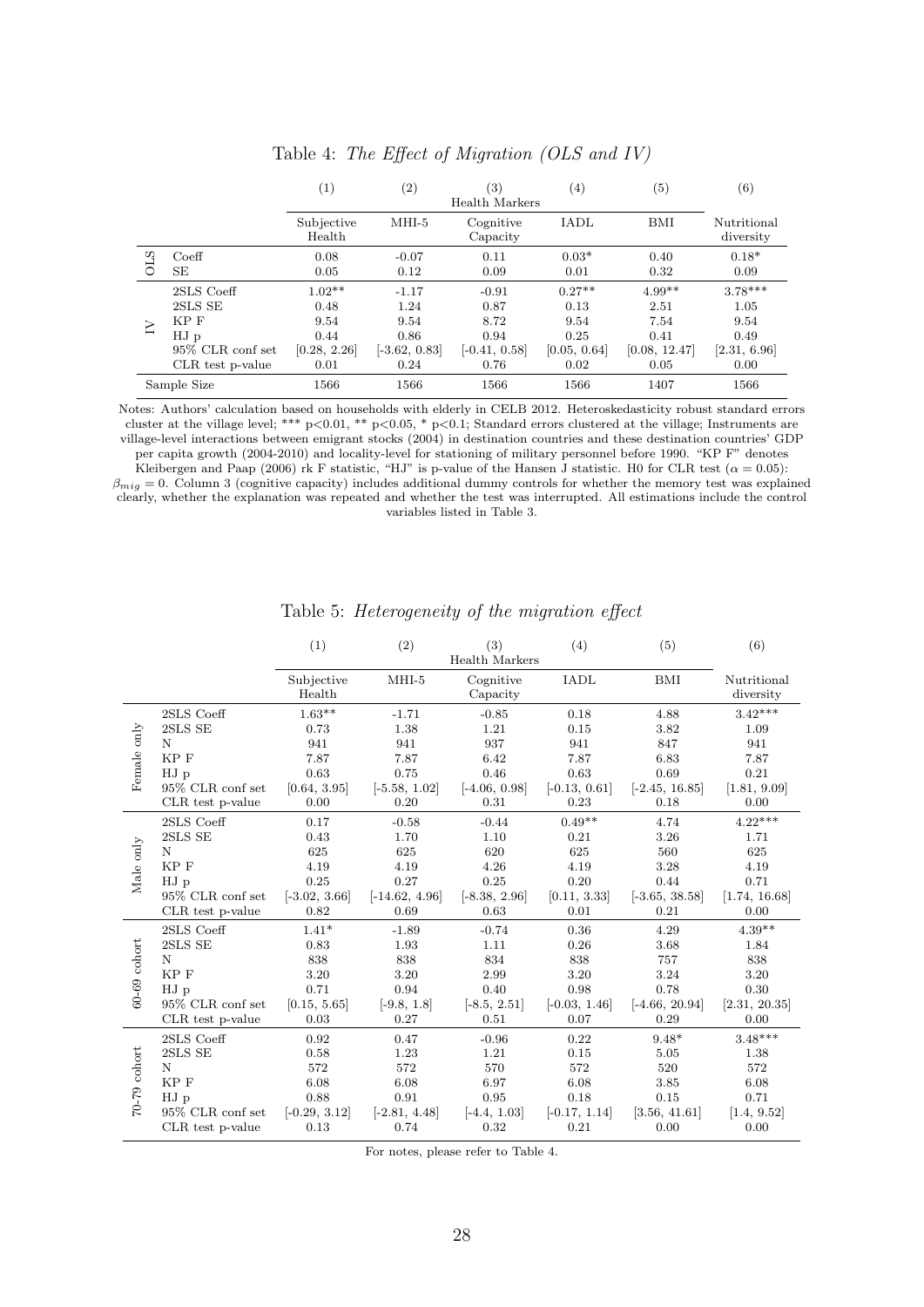|  |  | Table 6: The effect of migration on the time allocation of the elderly |  |  |  |
|--|--|------------------------------------------------------------------------|--|--|--|
|  |  |                                                                        |  |  |  |

<span id="page-29-0"></span>

|                |                     | (1)<br>Farm/<br>Fam. Busi. | (2)<br>Wage<br>Work | (3)<br>Friends/<br>Hobbies | (4)<br>TV/<br>Radio | (5)<br>Sleep    | (6)<br>Chores    | (7)<br>Child<br>Care |
|----------------|---------------------|----------------------------|---------------------|----------------------------|---------------------|-----------------|------------------|----------------------|
| $\overline{A}$ | 2SLS Coeff          | $-1.84$                    | 0.86                | $1.88**$                   | 1.44                | $3.10**$        | $-0.76$          | $-1.37*$             |
|                | 2SLS SE             | 1.15                       | 1.12                | 0.87                       | 1.04                | 1.48            | 1.15             | 0.80                 |
|                | N                   | 1560                       | 1556                | 1561                       | 1561                | 1562            | 1558             | 1510                 |
|                | KP F                | 9.68                       | 9.22                | 9.71                       | 9.59                | 9.53            | 9.38             | 10.39                |
|                | HJ p                | 0.08                       | 0.63                | 0.19                       | 0.43                | 0.66            | 0.38             | 0.86                 |
|                | 95% CLR conf set    | $[-5.31, -0.54]$           | $[-1.09, 3.22]$     | [0.67, 4.24]               | $[-0.06, 3.59]$     | [1.56, 5.97]    | $[-3.24, 1.22]$  | $[-3.73, 0.42]$      |
|                | CLR test p-value    | 0.01                       | 0.38                | 0.00                       | 0.06                | 0.00            | 0.43             | 0.14                 |
| Female only    | 2SLS Coeff          | $-1.49$                    | 1.34                | $1.90*$                    | 1.71                | $4.13***$       | 0.21             | $-1.39$              |
|                | 2SLS SE             | 1.31                       | 1.03                | 1.10                       | 1.33                | 1.49            | 1.35             | 1.02                 |
|                | $\mathbf N$         | 937                        | 935                 | 937                        | 937                 | 938             | 936              | 905                  |
|                | KP F                | 8.22                       | 8.19                | 8.22                       | 8.03                | 7.91            | 7.77             | 9.13                 |
|                | HJ p                | 0.06                       | 0.76                | 0.02                       | 0.50                | 0.58            | 0.33             | 0.84                 |
|                | 95% CLR conf set    | $[-6.69, 0.2]$             | $[-0.84, 4.61]$     | [0.71, 8.15]               | $[-0.28, 5.07]$     | [2.05, 9.41]    | $[-2.69, 3.05]$  | $[-4.76, 0.93]$      |
|                | CLR test p-value    | 0.07                       | 0.22                | 0.01                       | 0.09                | 0.00            | 0.86             | 0.24                 |
| Male only      | 2SLS Coeff          | $-2.61*$                   | 0.92                | $1.80*$                    | 1.28                | 1.36            | $-2.27$          | $-1.35$              |
|                | 2SLS SE             | 1.50                       | 1.90                | 1.01                       | 1.07                | 1.98            | 1.76             | 0.94                 |
|                | N                   | 623                        | 621                 | 624                        | 624                 | 624             | 622              | 605                  |
|                | KP F                | 4.13                       | 3.61                | 4.20                       | 4.20                | 4.20            | 4.07             | 4.09                 |
|                | HJ p                | 0.49                       | 0.28                | 0.50                       | 0.46                | 0.89            | 0.70             | 0.80                 |
|                | 95% CLR conf set    | $[-16.28, 0.51]$           | $[-7.4, 29.65]$     | $[-0.75, 10.25]$           | $[-1.79, 9.95]$     | $[-1.6, 8.75]$  | $[-15.67, 1.77]$ | $[-11.62, 2.32]$     |
|                | CLR test p-value    | 0.09                       | 0.64                | 0.13                       | 0.34                | 0.31            | 0.23             | 0.41                 |
| $60-69$ cohort | 2SLS Coeff          | $-3.92*$                   | 2.09                | $2.64*$                    | 2.16                | $3.07**$        | $-1.18$          | $-2.15$              |
|                | 2SLS SE             | 2.06                       | 2.88                | 1.60                       | 1.53                | 1.34            | 1.77             | 1.52                 |
|                | N                   | 835                        | 831                 | 835                        | 835                 | 835             | 834              | 809                  |
|                | KP F                | 3.24                       | 2.83                | 3.24                       | 3.24                | 3.24            | 3.16             | 3.24                 |
|                | HJ p                | 0.42                       | 0.58                | 0.95                       | 0.41                | 0.31            | 0.24             | 0.85                 |
|                | $95\%$ CLR conf set | $[-17.56, -1.05]$          | $[-2.77, 15.1]$     | [0.69, 9.62]               | $[-0.24, 9.85]$     | [1.19, 13.98]   | $[-19.8, 2.52]$  | $[-11.63, 1.37]$     |
|                | CLR test p-value    | 0.01                       | 0.32                | 0.01                       | 0.07                | 0.00            | 0.33             | 0.21                 |
| $70-79$ cohort | 2SLS Coeff          | $-1.14$                    | $-0.08$             | $2.02**$                   | 1.25                | 2.29            | $-0.92$          | $-0.94$              |
|                | 2SLS SE             | 1.37                       | 0.47                | 0.97                       | 1.37                | 2.21            | 1.42             | 1.04                 |
|                | N                   | 571                        | 571                 | 572                        | 571                 | 571             | 571              | 550                  |
|                | KP F                | 5.91                       | 5.91                | 6.08                       | 5.98                | 6.03            | 5.91             | 6.83                 |
|                | HJ p                | 0.02                       | 0.89                | 0.27                       | 0.51                | 0.85            | 0.60             | 0.73                 |
|                | 95% CLR conf set    | $[-22.56, 1.04]$           | $[-1.62, 1.31]$     | [0.06, 7.28]               | $[-1.18, 5.89]$     | $[-0.37, 7.58]$ | $[-5.51, 2.55]$  | $[-4.59, 1.63]$      |
|                | CLR test p-value    | 0.16                       | 0.89                | 0.04                       | 0.29                | 0.09            | 0.59             | 0.46                 |

For notes, please refer to Table [4.](#page-28-0)

<span id="page-29-1"></span>Table A1: The Effect of Migration (Table [4\)](#page-28-0) with the number of children who were migrants in 2011 as instrumented variable

|            |                                                                               | $\left(1\right)$                                          | $\left( 2\right)$                                           | (3)<br>Health Markers                                      | (4)                                                        | (5)                                                       | $\left( 6\right)$                                           |
|------------|-------------------------------------------------------------------------------|-----------------------------------------------------------|-------------------------------------------------------------|------------------------------------------------------------|------------------------------------------------------------|-----------------------------------------------------------|-------------------------------------------------------------|
|            |                                                                               | Subjective<br>Health                                      | $MHI-5$                                                     | Cognitive<br>Capacity                                      | <b>IADL</b>                                                | <b>BMI</b>                                                | Nutritional<br>diversity                                    |
| <b>CLS</b> | Coeff<br><b>SE</b>                                                            | $0.061**$<br>0.03                                         | 0.00<br>0.96                                                | $0.104**$<br>0.04                                          | $0.013***$<br>0.15                                         | $0.476**$<br>0.01                                         | $0.117**$<br>0.02                                           |
| $\geq$     | 2SLS Coeff<br>2SLS SE<br>KP F<br>HJ p<br>95% CLR conf set<br>CLR test p-value | $0.509**$<br>0.23<br>12.32<br>0.37<br>[0.13, 1.1]<br>0.01 | $-0.61$<br>0.65<br>12.32<br>0.90<br>$[-1.83, 0.41]$<br>0.24 | $-0.47$<br>0.43<br>12.61<br>0.98<br>$[-0.19, 0.3]$<br>0.69 | $0.131**$<br>0.07<br>12.32<br>0.18<br>[0.02, 0.31]<br>0.03 | $2.649*$<br>1.38<br>12.93<br>0.45<br>[0.06, 6.26]<br>0.05 | $1.923***$<br>0.48<br>12.32<br>0.36<br>[1.21, 3.43]<br>0.00 |
|            | Sample Size                                                                   | 1566                                                      | 1566                                                        | 1566                                                       | 1566                                                       | 1407                                                      | 1566                                                        |

Notes: Authors' calculation based on households with elderly in CELB 2012. Heteroskedasticity robust standard errors are clustered at the village level; \*\*\* p<0.01, \*\* p<0.05, \* p<0.1;Instruments are village-level interactions between emigrant stocks (2004) in destination countries and these destination countries' GDP per capita growth (2004-2010) and locality-level dummies for stationing of military personnel before 1990. "KP F" denotes [Kleibergen and Paap](#page-21-18) [\(2006\)](#page-21-18) rk F statistic, "HJ" is p-value of the Hansen J statistic. H0 for CLR test ( $\alpha = 0.05$ ):  $\beta_{mig} = 0$ . Column 3 (cognitive capacity) includes additional dummy controls for whether the memory test was explained clearly, whether the explanation was repeated and whether the test was interrupted. All estimations include the control variables listed in Table [3.](#page-27-0)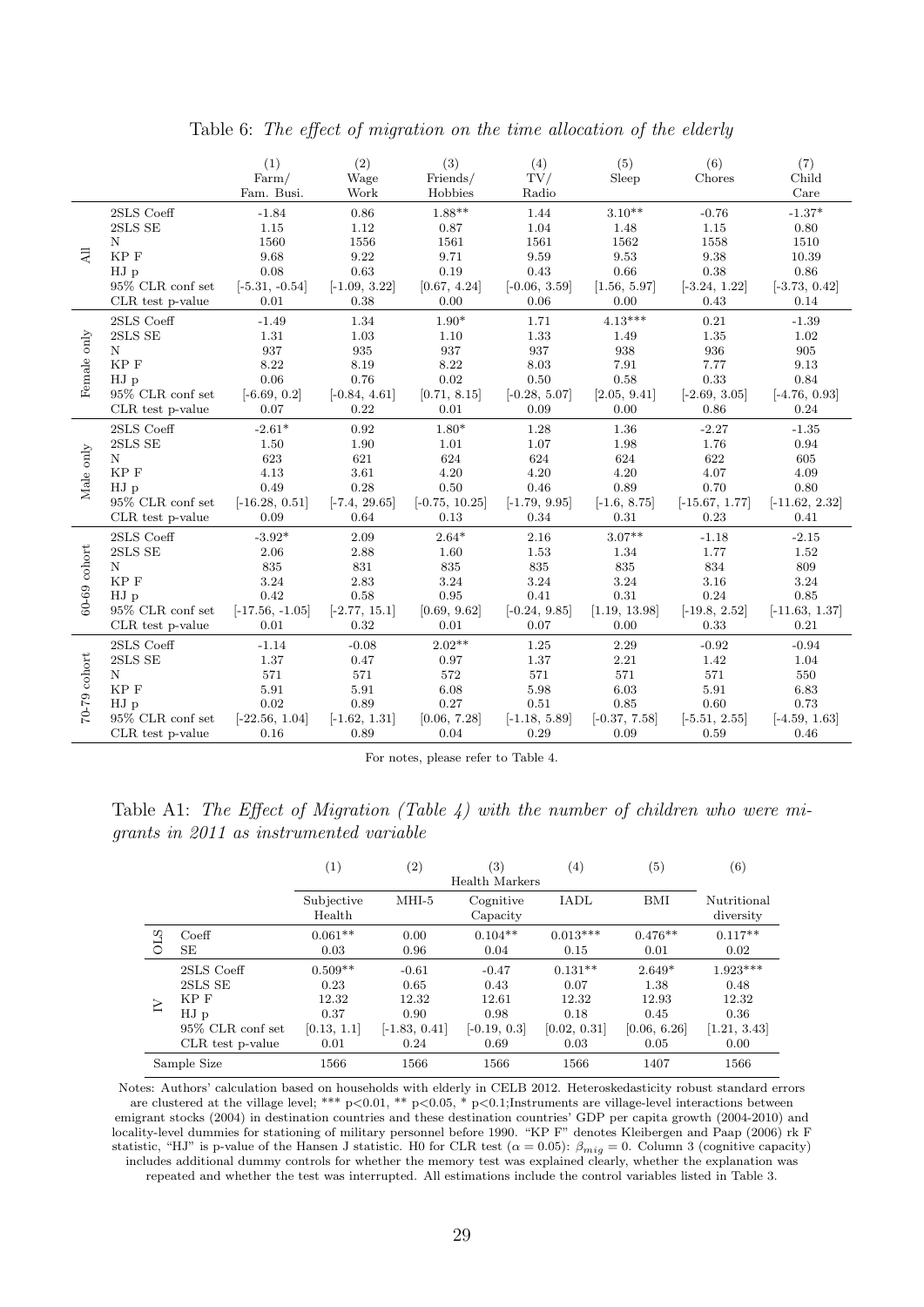<span id="page-30-0"></span>

|        |                                                                                           | $\left( 1\right)$                                       | $\left( 2\right)$                                         | (3)<br>Health Markers                                      | $\left( 4\right)$                                       | $\left( 5\right)$                                    | (6)                                                       |
|--------|-------------------------------------------------------------------------------------------|---------------------------------------------------------|-----------------------------------------------------------|------------------------------------------------------------|---------------------------------------------------------|------------------------------------------------------|-----------------------------------------------------------|
|        |                                                                                           | Subjective<br>Health                                    | $MHI-5$                                                   | Cognitive<br>Capacity                                      | IADL                                                    | BMI                                                  | Nutritional<br>diversity                                  |
| S<br>Ë | Co <sub>eff</sub><br>SE                                                                   | 0.01<br>0.01                                            | 0.02<br>0.02                                              | 0.00<br>0.01                                               | $0.005**$<br>0.00                                       | $-0.01$<br>0.05                                      | $0.029**$<br>0.01                                         |
| $\geq$ | 2SLS Coeff<br>2SLS SE<br>KP F<br>HJ <sub>p</sub><br>95\% CLR conf set<br>CLR test p-value | 0.12<br>0.12<br>3.41<br>0.05<br>$[-0.01, 0.99]$<br>0.06 | $-0.24$<br>0.30<br>3.41<br>0.79<br>$[-0.98, 0.2]$<br>0.27 | $-0.16$<br>0.22<br>3.19<br>0.60<br>$[-0.05, 0.22]$<br>0.27 | 0.03<br>0.03<br>3.41<br>0.01<br>$[-0.03, 0.29]$<br>0.19 | 1.22<br>0.75<br>2.80<br>0.87<br>[0.06, 4.65]<br>0.04 | $0.563**$<br>0.28<br>3.41<br>0.02<br>[0.49, 4.64]<br>0.00 |
|        | Sample Size                                                                               | 1566                                                    | 1566                                                      | 1566                                                       | 1566                                                    | 1407                                                 | 1566                                                      |

Table A2: The effect of remittances<sup> $\dagger$ </sup> on elderly health

<span id="page-30-1"></span>Notes: †: Logarithm of (annual remittances+1 leu) per household member (OECD adult equivalent). For more notes, please refer to Table [4.](#page-28-0)

Table A3: The effect of remittances<sup>†</sup> on the time allocation of the elderly

|               |                   | (1)<br>Farm/<br>Fam. Busi. | (2)<br>Wage<br>Work | (3)<br>Friends/<br>Hobbies      | (4)<br>TV/<br>Radio   | (5)<br>Sleep       | (6)<br>Chores                   | (7)<br>Child<br>Care  |
|---------------|-------------------|----------------------------|---------------------|---------------------------------|-----------------------|--------------------|---------------------------------|-----------------------|
|               |                   |                            |                     |                                 |                       |                    |                                 |                       |
|               | 2SLS Coeff        | $-0.545*$                  | 0.09                | 0.20                            | 0.34                  | 0.47               | $-0.02$                         | $-0.25$               |
|               | 2SLS SE           | 0.31                       | 0.21                | 0.22                            | 0.22                  | 0.29               | 0.24                            | 0.23                  |
|               | N                 | 1560                       | 1556                | 1561                            | 1561                  | 1562               | 1558                            | 1510                  |
| $\Xi$         | KP F              | 3.46                       | 3.50                | 3.47                            | 3.48                  | 3.47               | 3.41                            | 3.66                  |
|               | HJ p              | 0.61                       | 0.45                | 0.07                            | 0.91                  | 0.12               | 0.22                            | 0.52                  |
|               | 95\% CLR conf set | $[-1.497, -0.209]$         | $[-0.402, 0.658]$   | [0.018, 3.557]                  | [0.014, 0.984]        | [0.291, 2.924]     | $[-0.582, 0.609]$               | $[-0.915, 0.131]$     |
|               | CLR test p-value  | 0.00                       | 0.69                | 0.04                            | 0.04                  | 0.00               | 0.96                            | 0.20                  |
|               | 2SLS Coeff        | $-0.369*$                  | 0.19                | 0.01                            | 0.26                  | $0.379*$           | 0.12                            | $-0.18$               |
| only          | 2SLS SE           | 0.20                       | 0.16                | 0.15                            | 0.17                  | 0.20               | 0.17                            | 0.17                  |
|               | N                 | 937                        | 935                 | 937                             | 937                   | 938                | 936                             | 905                   |
|               | KP F              | 5.55                       | 5.57                | 5.55                            | 5.57                  | 5.58               | 5.53                            | 5.92                  |
| Female        | HJ p              | 0.51                       | 0.70                | 0.02                            | 0.75                  | 0.05               | 0.61                            | 0.51                  |
|               | 95\% CLR conf set | $[-0.961, -0.094]$         | $[-0.133, 0.652]$   | $\left[-\infty, +\infty\right]$ | $[-0.021, 0.752]$     | [0.259, 2.294]     | $[-0.239, 0.584]$               | $[-0.689, 0.156]$     |
|               | CLR test p-value  | 0.01                       | 0.24                | 0.73                            | 0.07                  | 0.00               | 0.47                            | 0.28                  |
|               | 2SLS Coeff        | $-0.83$                    | 0.52                | 0.57                            | 0.38                  | 0.54               | $-0.94$                         | $-0.49$               |
|               | 2SLS SE           | 0.61                       | 0.61                | 0.51                            | 0.43                  | 0.76               | 0.84                            | 0.52                  |
| $_{\rm only}$ | N                 | 623                        | 621                 | 624                             | 624                   | 624                | 622                             | 605                   |
|               | KP F              | 1.27                       | 1.49                | 1.29                            | 1.29                  | 1.29               | 1.26                            | 1.18                  |
| Male          | HJ p              | 0.49                       | 0.43                | 0.49                            | 0.42                  | 0.95               | 0.96                            | 0.75                  |
|               | 95% CLR conf set  | $-\infty, +\infty$         | $-\infty, +\infty$  | $\left[-\infty, +\infty\right]$ | $-\infty$ , $+\infty$ | $-\infty, +\infty$ | $\left[-\infty, +\infty\right]$ | $-\infty$ , $+\infty$ |
|               | CLR test p-value  | 0.15                       | 0.50                | 0.20                            | 0.48                  | 0.44               | 0.31                            | 0.56                  |

Notes: †: Logarithm of (annual remittances+1 leu) per household member (OECD adult equivalent). For additional notes, please refer to Table [4.](#page-28-0)

#### Table A4: The effect of household-level migration

<span id="page-30-2"></span>

|            |                   | $\left( 1\right)$    | $\left( 2\right)$ | $\left( 3\right)$<br>Health Markers | (4)             | (5)           | (6)                      |
|------------|-------------------|----------------------|-------------------|-------------------------------------|-----------------|---------------|--------------------------|
|            |                   | Subjective<br>Health | $MHI-5$           | Cognitive<br>Capacity               | IADL            | BMI           | Nutritional<br>diversity |
| <b>OLS</b> | Coeff             | 0.09                 | 0.10              | $-0.05$                             | $0.06***$       | $-0.06$       | 0.18                     |
|            | SЕ                | 0.07                 | 0.19              | 0.13                                | 0.02            | 0.52          | 0.14                     |
|            | 2SLS Coeff        | 0.53                 | $-1.30$           | $-0.99$                             | 0.10            | $7.53*$       | $2.91**$                 |
|            | 2SLS SE           | 0.79                 | 1.92              | 1.33                                | 0.17            | 4.20          | 1.44                     |
| $\geq$     | KP F              | 7.99                 | 7.99              | 7.99                                | 7.99            | 7.63          | 7.99                     |
|            | HJ p              | 0.03                 | 0.71              | 0.59                                | 0.00            | 0.66          | 0.01                     |
|            | 95\% CLR conf set | $[-0.49, 2.06]$      | $[-4.34, 1.3]$    | $[-0.23, 0.97]$                     | $[-0.25, 0.51]$ | [0.36, 18.17] | [2.57, 10.52]            |
|            | CLR test p-value  | 0.25                 | 0.32              | 0.25                                | 0.50            | 0.04          | 0.00                     |
|            | Sample Size       | 1566                 | 1566              | 1566                                | 1566            | 1407          | 1566                     |

Notes: Dummy for migration at the household level used as endogenous explanatory variable. Setup otherwise as in Table [4](#page-28-0) with the addition of OECD equivalent of household members and number of adults in household as controls. For additional notes, please refer to Table [4.](#page-28-0)